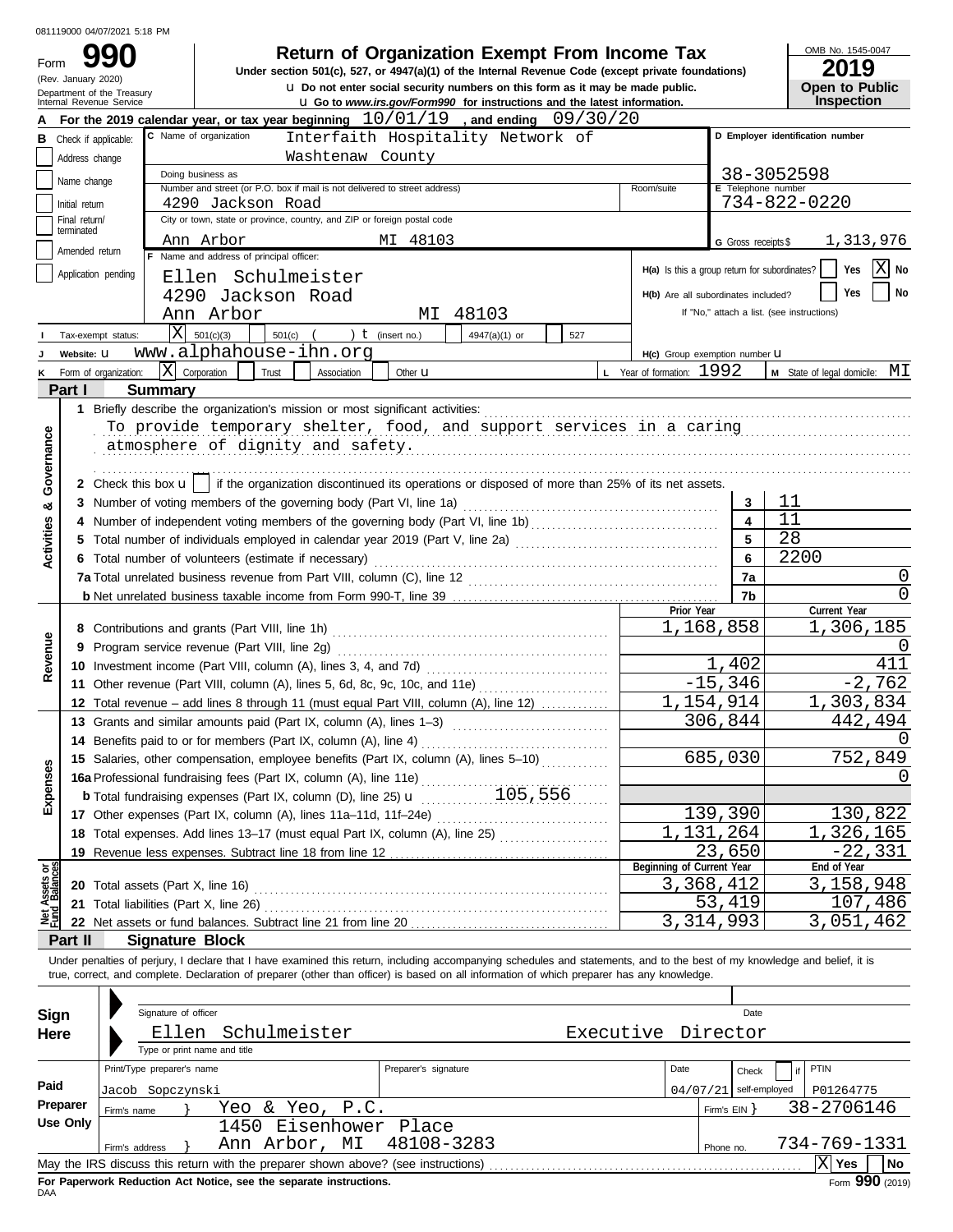|    | Form 990 (2019) Interfaith Hospitality Network of<br>38-3052598                                                                                                                                                                                              | Page 2       |
|----|--------------------------------------------------------------------------------------------------------------------------------------------------------------------------------------------------------------------------------------------------------------|--------------|
|    | <b>Statement of Program Service Accomplishments</b><br>Part III                                                                                                                                                                                              |              |
|    | Check if Schedule O contains a response or note to any line in this Part III                                                                                                                                                                                 | X            |
| 1. | Briefly describe the organization's mission:<br>See Schedule O                                                                                                                                                                                               |              |
|    |                                                                                                                                                                                                                                                              |              |
|    |                                                                                                                                                                                                                                                              |              |
|    |                                                                                                                                                                                                                                                              |              |
| 2  | Did the organization undertake any significant program services during the year which were not listed on the                                                                                                                                                 |              |
|    | prior Form 990 or 990-EZ?                                                                                                                                                                                                                                    | Yes $X$ No   |
|    | If "Yes," describe these new services on Schedule O.                                                                                                                                                                                                         |              |
| 3  | Did the organization cease conducting, or make significant changes in how it conducts, any program                                                                                                                                                           |              |
|    | services?                                                                                                                                                                                                                                                    | Yes $ X $ No |
|    | If "Yes," describe these changes on Schedule O.                                                                                                                                                                                                              |              |
| 4  | Describe the organization's program service accomplishments for each of its three largest program services, as measured by<br>expenses. Section 501(c)(3) and 501(c)(4) organizations are required to report the amount of grants and allocations to others, |              |
|    | the total expenses, and revenue, if any, for each program service reported.                                                                                                                                                                                  |              |
|    |                                                                                                                                                                                                                                                              |              |
|    | ) (Revenue \$                                                                                                                                                                                                                                                |              |
|    | Comprehensive support services and shelter - provide assistance for clients                                                                                                                                                                                  |              |
|    | to help with problem solving of personal, interpersonal, and other needs                                                                                                                                                                                     |              |
|    | and provide short-term family shelter and home placement as well as                                                                                                                                                                                          |              |
|    | follow-up counseling services                                                                                                                                                                                                                                |              |
|    |                                                                                                                                                                                                                                                              |              |
|    |                                                                                                                                                                                                                                                              |              |
|    |                                                                                                                                                                                                                                                              |              |
|    |                                                                                                                                                                                                                                                              |              |
|    |                                                                                                                                                                                                                                                              |              |
|    |                                                                                                                                                                                                                                                              |              |
|    |                                                                                                                                                                                                                                                              |              |
|    | ) (Revenue \$                                                                                                                                                                                                                                                |              |
|    | Supportive housing - provides services for homeless families with children                                                                                                                                                                                   |              |
|    |                                                                                                                                                                                                                                                              |              |
|    |                                                                                                                                                                                                                                                              |              |
|    |                                                                                                                                                                                                                                                              |              |
|    |                                                                                                                                                                                                                                                              |              |
|    |                                                                                                                                                                                                                                                              |              |
|    |                                                                                                                                                                                                                                                              |              |
|    |                                                                                                                                                                                                                                                              |              |
|    |                                                                                                                                                                                                                                                              |              |
|    |                                                                                                                                                                                                                                                              |              |
|    |                                                                                                                                                                                                                                                              |              |
|    | 4c (Code: ) (Expenses \$<br>) (Revenue \$                                                                                                                                                                                                                    |              |
|    | N/A                                                                                                                                                                                                                                                          |              |
|    |                                                                                                                                                                                                                                                              |              |
|    |                                                                                                                                                                                                                                                              |              |
|    |                                                                                                                                                                                                                                                              |              |
|    |                                                                                                                                                                                                                                                              |              |
|    |                                                                                                                                                                                                                                                              |              |
|    |                                                                                                                                                                                                                                                              |              |
|    |                                                                                                                                                                                                                                                              |              |
|    |                                                                                                                                                                                                                                                              |              |
|    |                                                                                                                                                                                                                                                              |              |
|    |                                                                                                                                                                                                                                                              |              |
|    | 4d Other program services (Describe on Schedule O.)                                                                                                                                                                                                          |              |
|    | (Expenses \$<br>including grants of \$<br>(Revenue \$                                                                                                                                                                                                        |              |
|    | 1,084,156<br>4e Total program service expenses u                                                                                                                                                                                                             |              |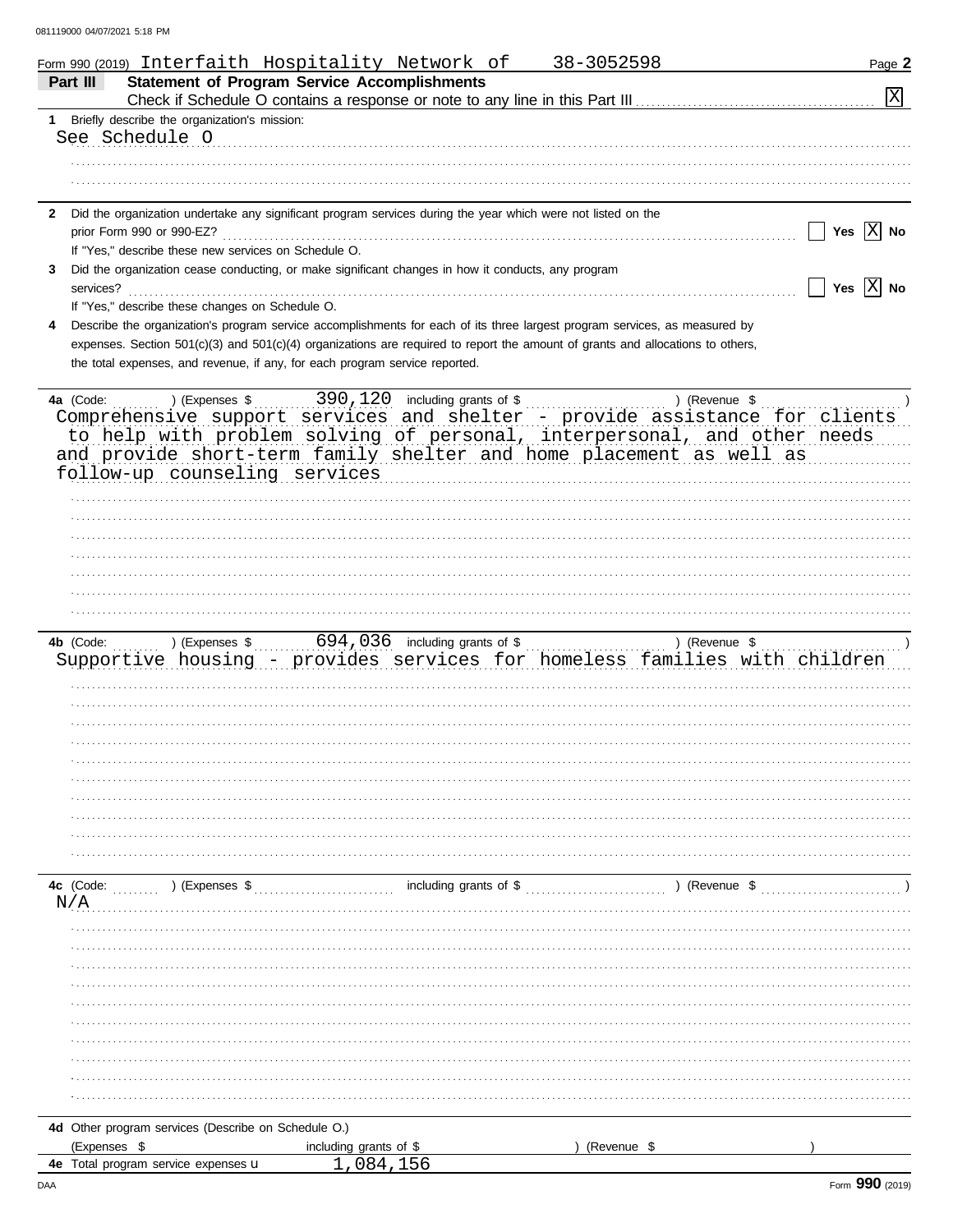**Part IV Checklist of Required Schedules**

|  | Form 990 (2019) | Interfaith | Hospitality | Network | оf | 52598<br>38-<br>305 | Page 3 |
|--|-----------------|------------|-------------|---------|----|---------------------|--------|
|--|-----------------|------------|-------------|---------|----|---------------------|--------|

|     | 21100111101 01 110011100 0011000                                                                                        |                 |     |        |
|-----|-------------------------------------------------------------------------------------------------------------------------|-----------------|-----|--------|
|     |                                                                                                                         |                 | Yes | No     |
| 1   | Is the organization described in section $501(c)(3)$ or $4947(a)(1)$ (other than a private foundation)? If "Yes,"       |                 |     |        |
|     | complete Schedule A                                                                                                     | 1               | Χ   |        |
| 2   | Is the organization required to complete Schedule B, Schedule of Contributors (see instructions)?                       | $\mathbf{2}$    | Χ   |        |
| 3   | Did the organization engage in direct or indirect political campaign activities on behalf of or in opposition to        |                 |     |        |
|     | candidates for public office? If "Yes," complete Schedule C, Part I                                                     | 3               |     | Χ      |
| 4   | Section 501(c)(3) organizations. Did the organization engage in lobbying activities, or have a section 501(h)           |                 |     |        |
|     | election in effect during the tax year? If "Yes," complete Schedule C, Part II                                          | 4               |     | Χ      |
| 5   | Is the organization a section $501(c)(4)$ , $501(c)(5)$ , or $501(c)(6)$ organization that receives membership dues,    |                 |     |        |
|     | assessments, or similar amounts as defined in Revenue Procedure 98-19? If "Yes," complete Schedule C, Part III          | 5               |     | Χ      |
| 6   | Did the organization maintain any donor advised funds or any similar funds or accounts for which donors                 |                 |     |        |
|     | have the right to provide advice on the distribution or investment of amounts in such funds or accounts? If             |                 |     |        |
|     | "Yes," complete Schedule D, Part I                                                                                      | 6               |     | Χ      |
| 7   | Did the organization receive or hold a conservation easement, including easements to preserve open space,               |                 |     |        |
|     | the environment, historic land areas, or historic structures? If "Yes," complete Schedule D, Part II                    | 7               |     | Χ      |
|     | Did the organization maintain collections of works of art, historical treasures, or other similar assets? If "Yes,"     |                 |     |        |
| 8   |                                                                                                                         |                 |     | Χ      |
|     | complete Schedule D, Part III                                                                                           | 8               |     |        |
| 9   | Did the organization report an amount in Part X, line 21, for escrow or custodial account liability, serve as a         |                 |     |        |
|     | custodian for amounts not listed in Part X; or provide credit counseling, debt management, credit repair, or            |                 |     |        |
|     | debt negotiation services? If "Yes," complete Schedule D, Part IV                                                       | 9               |     | Χ      |
| 10  | Did the organization, directly or through a related organization, hold assets in donor-restricted endowments            |                 |     |        |
|     | or in quasi endowments? If "Yes," complete Schedule D, Part V                                                           | 10              |     | Χ      |
| 11  | If the organization's answer to any of the following questions is "Yes," then complete Schedule D, Parts VI,            |                 |     |        |
|     | VII, VIII, IX, or X as applicable.                                                                                      |                 |     |        |
| a   | Did the organization report an amount for land, buildings, and equipment in Part X, line 10? If "Yes,"                  |                 |     |        |
|     | complete Schedule D, Part VI                                                                                            | 11a             | Χ   |        |
| b   | Did the organization report an amount for investments—other securities in Part X, line 12, that is 5% or more           |                 |     |        |
|     | of its total assets reported in Part X, line 16? If "Yes," complete Schedule D, Part VII                                | 11b             |     | Χ      |
| c   | Did the organization report an amount for investments—program related in Part X, line 13, that is 5% or more            |                 |     |        |
|     |                                                                                                                         | 11c             |     | Χ      |
| d   | Did the organization report an amount for other assets in Part X, line 15, that is 5% or more of its total assets       |                 |     |        |
|     | reported in Part X, line 16? If "Yes," complete Schedule D, Part IX                                                     | 11d             |     | Χ      |
| е   | Did the organization report an amount for other liabilities in Part X, line 25? If "Yes," complete Schedule D, Part X   | 11e             | Χ   |        |
| f   | Did the organization's separate or consolidated financial statements for the tax year include a footnote that addresses |                 |     |        |
|     | the organization's liability for uncertain tax positions under FIN 48 (ASC 740)? If "Yes," complete Schedule D, Part X  | 11f             |     | Χ      |
| 12a | Did the organization obtain separate, independent audited financial statements for the tax year? If "Yes," complete     |                 |     |        |
|     |                                                                                                                         | 12a             | Χ   |        |
| b   | Was the organization included in consolidated, independent audited financial statements for the tax year? If            |                 |     |        |
|     |                                                                                                                         |                 |     |        |
|     |                                                                                                                         | 12b             |     | Χ<br>Χ |
| 13  |                                                                                                                         | 13              |     |        |
| 14a | Did the organization maintain an office, employees, or agents outside of the United States?                             | 14a             |     | Χ      |
| b   | Did the organization have aggregate revenues or expenses of more than \$10,000 from grantmaking,                        |                 |     |        |
|     | fundraising, business, investment, and program service activities outside the United States, or aggregate               |                 |     |        |
|     | foreign investments valued at \$100,000 or more? If "Yes," complete Schedule F, Parts I and IV                          | 14b             |     | Χ      |
| 15  | Did the organization report on Part IX, column (A), line 3, more than \$5,000 of grants or other assistance to or       |                 |     |        |
|     | for any foreign organization? If "Yes," complete Schedule F, Parts II and IV                                            | 15              |     | Χ      |
| 16  | Did the organization report on Part IX, column (A), line 3, more than \$5,000 of aggregate grants or other              |                 |     |        |
|     | assistance to or for foreign individuals? If "Yes," complete Schedule F, Parts III and IV                               | 16              |     | Χ      |
| 17  | Did the organization report a total of more than \$15,000 of expenses for professional fundraising services on          |                 |     |        |
|     |                                                                                                                         | 17              |     | Χ      |
| 18  | Did the organization report more than \$15,000 total of fundraising event gross income and contributions on             |                 |     |        |
|     | Part VIII, lines 1c and 8a? If "Yes," complete Schedule G, Part II                                                      | 18              | Χ   |        |
| 19  | Did the organization report more than \$15,000 of gross income from gaming activities on Part VIII, line 9a?            |                 |     |        |
|     |                                                                                                                         | 19              |     | Χ      |
| 20a |                                                                                                                         | 20a             |     | Χ      |
| b   |                                                                                                                         | 20 <sub>b</sub> |     |        |
| 21  | Did the organization report more than \$5,000 of grants or other assistance to any domestic organization or             |                 |     |        |
|     |                                                                                                                         | 21              |     | Χ      |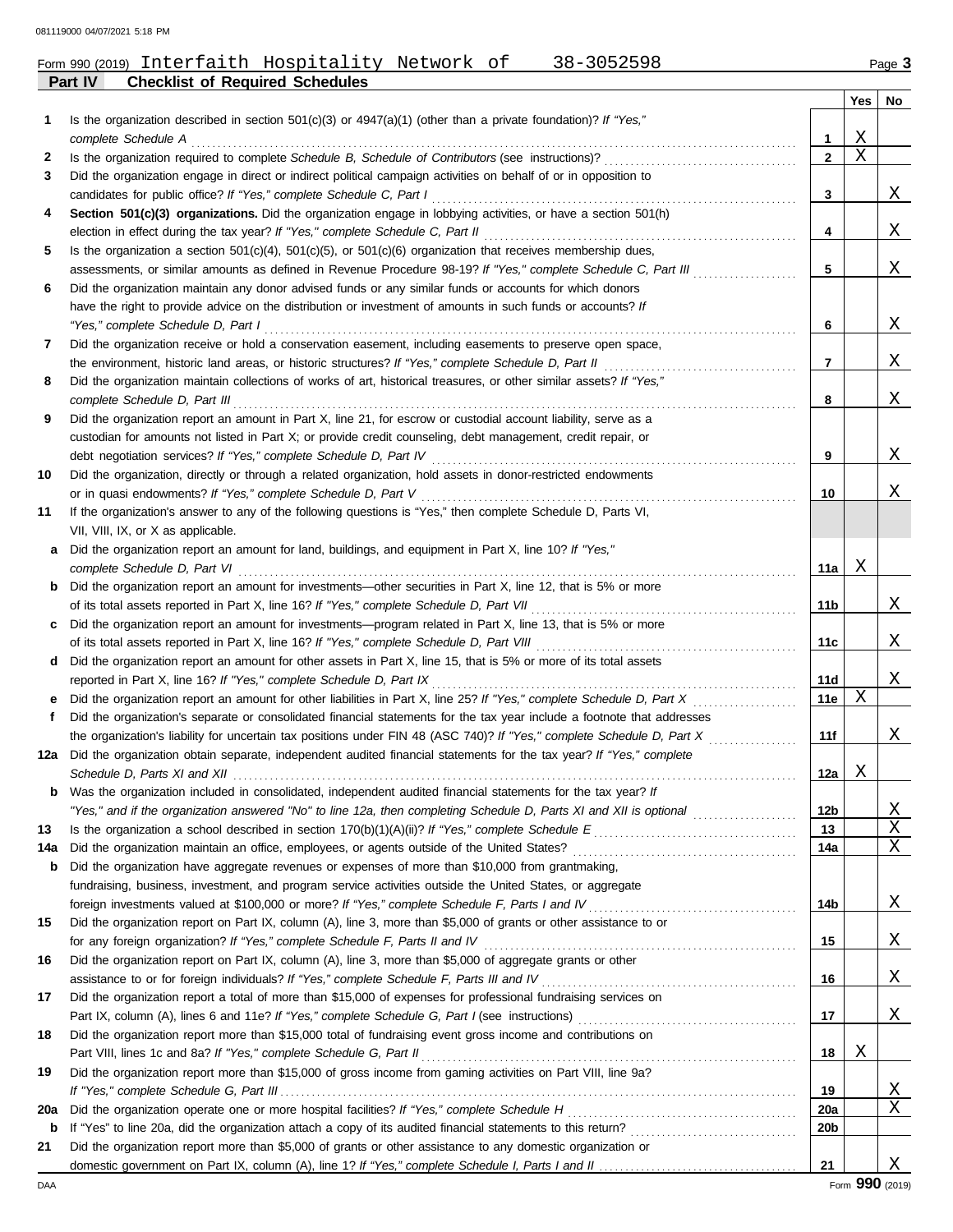|     | Form 990 (2019) Interfaith Hospitality Network of<br>38-3052598<br><b>Checklist of Required Schedules (continued)</b><br>Part IV |     |     | Page 4   |
|-----|----------------------------------------------------------------------------------------------------------------------------------|-----|-----|----------|
|     |                                                                                                                                  |     | Yes | No       |
| 22  | Did the organization report more than \$5,000 of grants or other assistance to or for domestic individuals on                    |     |     |          |
|     | Part IX, column (A), line 2? If "Yes," complete Schedule I, Parts I and III                                                      | 22  | Χ   |          |
| 23  | Did the organization answer "Yes" to Part VII, Section A, line 3, 4, or 5 about compensation of the                              |     |     |          |
|     | organization's current and former officers, directors, trustees, key employees, and highest compensated                          |     |     |          |
|     | employees? If "Yes," complete Schedule J                                                                                         | 23  |     | Χ        |
| 24a | Did the organization have a tax-exempt bond issue with an outstanding principal amount of more than                              |     |     |          |
|     | \$100,000 as of the last day of the year, that was issued after December 31, 2002? If "Yes," answer lines 24b                    |     |     |          |
|     | through 24d and complete Schedule K. If "No," go to line 25a                                                                     | 24a |     | Χ        |
| b   | Did the organization invest any proceeds of tax-exempt bonds beyond a temporary period exception?                                | 24b |     |          |
| c   | Did the organization maintain an escrow account other than a refunding escrow at any time during the year                        |     |     |          |
|     | to defease any tax-exempt bonds?                                                                                                 | 24c |     |          |
| d   |                                                                                                                                  | 24d |     |          |
| 25a | Section 501(c)(3), 501(c)(4), and 501(c)(29) organizations. Did the organization engage in an excess benefit                     |     |     |          |
|     | transaction with a disqualified person during the year? If "Yes," complete Schedule L, Part I                                    | 25a |     | Χ        |
| b   | Is the organization aware that it engaged in an excess benefit transaction with a disqualified person in a prior                 |     |     |          |
|     | year, and that the transaction has not been reported on any of the organization's prior Forms 990 or 990-EZ?                     |     |     |          |
|     | If "Yes," complete Schedule L, Part I                                                                                            | 25b |     | X        |
| 26  | Did the organization report any amount on Part X, line 5 or 22, for receivables from or payables to any current                  |     |     |          |
|     | or former officer, director, trustee, key employee, creator or founder, substantial contributor, or 35%                          |     |     |          |
|     | controlled entity or family member of any of these persons? If "Yes," complete Schedule L, Part II                               | 26  |     | Χ        |
| 27  | Did the organization provide a grant or other assistance to any current or former officer, director, trustee, key                |     |     |          |
|     | employee, creator or founder, substantial contributor or employee thereof, a grant selection committee                           |     |     |          |
|     | member, or to a 35% controlled entity (including an employee thereof) or family member of any of these                           |     |     |          |
|     | persons? If "Yes," complete Schedule L, Part III                                                                                 | 27  |     | X        |
| 28  | Was the organization a party to a business transaction with one of the following parties (see Schedule L, Part                   |     |     |          |
|     | IV instructions, for applicable filing thresholds, conditions, and exceptions):                                                  |     |     |          |
| a   | A current or former officer, director, trustee, key employee, creator or founder, or substantial contributor? If                 |     |     |          |
|     | "Yes," complete Schedule L, Part IV                                                                                              | 28a |     | <u>X</u> |
| b   | A family member of any individual described in line 28a? If "Yes," complete Schedule L, Part IV                                  | 28b |     | Χ        |
| С   | A 35% controlled entity of one or more individuals and/or organizations described in lines 28a or 28b? If                        |     |     |          |
|     | "Yes," complete Schedule L, Part IV                                                                                              | 28c |     | Χ        |
| 29  |                                                                                                                                  | 29  | X   |          |
| 30  | Did the organization receive contributions of art, historical treasures, or other similar assets, or qualified                   |     |     |          |
|     | conservation contributions? If "Yes," complete Schedule M                                                                        | 30  |     | Χ        |
| 31  | Did the organization liquidate, terminate, or dissolve and cease operations? If "Yes," complete Schedule N, Part I               | 31  |     | Χ        |
| 32  | Did the organization sell, exchange, dispose of, or transfer more than 25% of its net assets? If "Yes,"                          |     |     |          |
|     | complete Schedule N, Part II                                                                                                     | 32  |     | Χ        |
| 33  | Did the organization own 100% of an entity disregarded as separate from the organization under Regulations                       |     |     |          |
|     | sections 301.7701-2 and 301.7701-3? If "Yes," complete Schedule R, Part I                                                        | 33  |     | <u>X</u> |
| 34  | Was the organization related to any tax-exempt or taxable entity? If "Yes," complete Schedule R, Part II, III,                   |     |     |          |
|     | or IV, and Part V, line 1                                                                                                        | 34  |     | Χ<br>Χ   |
| 35a |                                                                                                                                  | 35a |     |          |
| b   | If "Yes" to line 35a, did the organization receive any payment from or engage in any transaction with a                          |     |     |          |
|     |                                                                                                                                  | 35b |     |          |
| 36  | Section 501(c)(3) organizations. Did the organization make any transfers to an exempt non-charitable                             |     |     |          |
|     | related organization? If "Yes," complete Schedule R, Part V, line 2                                                              | 36  |     | Χ        |
| 37  | Did the organization conduct more than 5% of its activities through an entity that is not a related organization                 |     |     |          |
|     | and that is treated as a partnership for federal income tax purposes? If "Yes," complete Schedule R, Part VI                     | 37  |     | Χ        |
| 38  | Did the organization complete Schedule O and provide explanations in Schedule O for Part VI, lines 11b and                       |     |     |          |
|     | 19? Note: All Form 990 filers are required to complete Schedule O.                                                               | 38  | Χ   |          |
|     | Part V<br><b>Statements Regarding Other IRS Filings and Tax Compliance</b>                                                       |     |     |          |

| 1a Enter the number reported in Box 3 of Form 1096. Enter -0- if not applicable                    | 1a |  |  |
|----------------------------------------------------------------------------------------------------|----|--|--|
| <b>b</b> Enter the number of Forms W-2G included in line 1a. Enter -0- if not applicable           | 1b |  |  |
| c Did the organization comply with backup withholding rules for reportable payments to vendors and |    |  |  |
|                                                                                                    |    |  |  |

| Y.<br>s | ۷О |
|---------|----|

DAA Form **990** (2019)  $\begin{array}{c|c}\n\mathbf{c} & \mathbf{X} \\
\hline\n\text{Form } \mathbf{990} \text{ (2019)}\n\end{array}$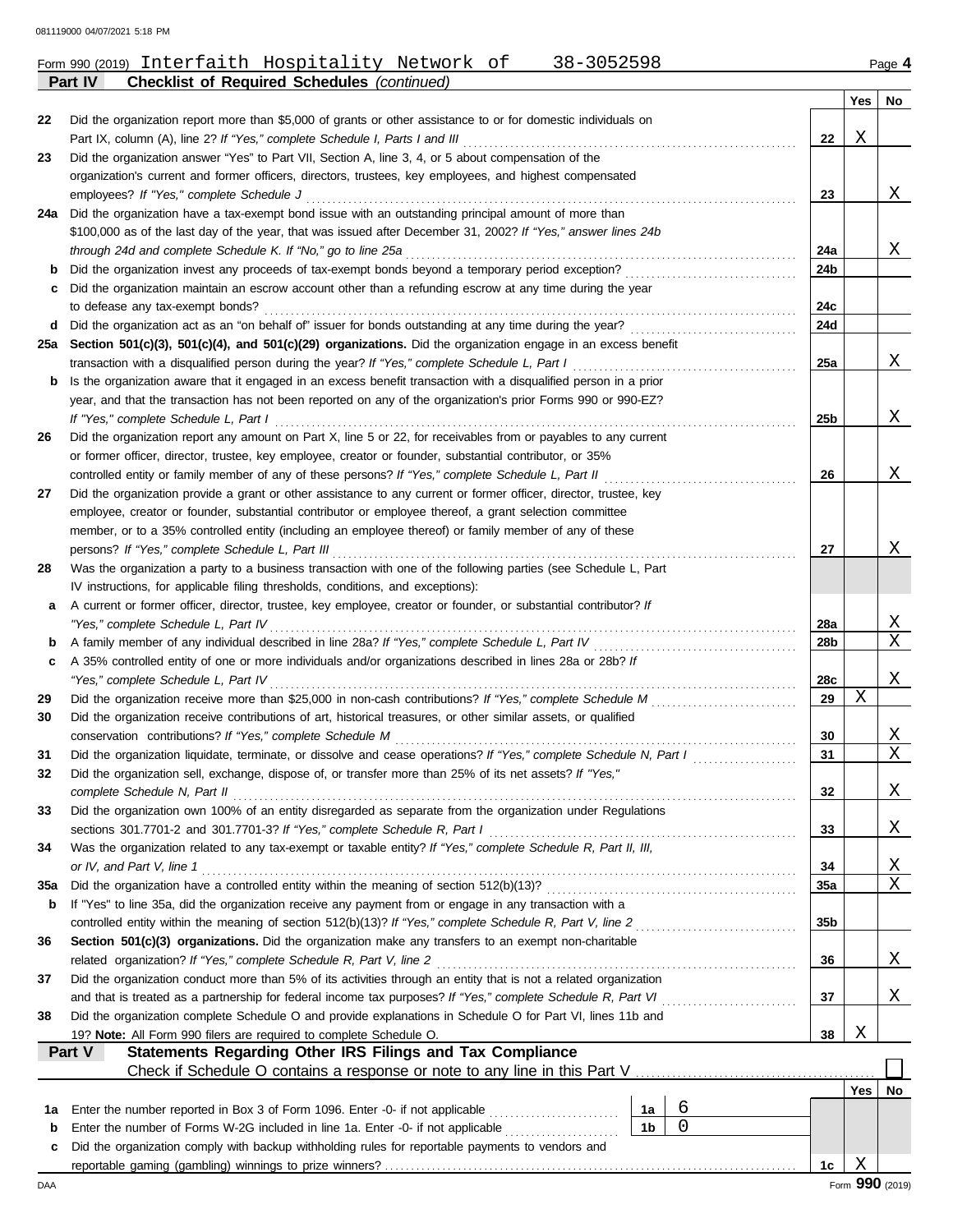|     | 2a Enter the number of employees reported on Form W-3, Transmittal of Wage and Tax                                                 |                 |    |                |   |             |  |
|-----|------------------------------------------------------------------------------------------------------------------------------------|-----------------|----|----------------|---|-------------|--|
|     | Statements, filed for the calendar year ending with or within the year covered by this return                                      | 2a              | 28 |                |   |             |  |
| b   | If at least one is reported on line 2a, did the organization file all required federal employment tax returns?                     |                 |    | 2b             | Χ |             |  |
|     | Note: If the sum of lines 1a and 2a is greater than 250, you may be required to e-file (see instructions)                          |                 |    |                |   |             |  |
| За  | Did the organization have unrelated business gross income of \$1,000 or more during the year?                                      |                 |    | За             |   | Χ           |  |
| b   | If "Yes," has it filed a Form 990-T for this year? If "No" to line 3b, provide an explanation on Schedule O                        |                 |    | 3b             |   |             |  |
| 4а  | At any time during the calendar year, did the organization have an interest in, or a signature or other authority over,            |                 |    |                |   |             |  |
|     | a financial account in a foreign country (such as a bank account, securities account, or other financial account)?                 |                 |    | 4a             |   | Χ           |  |
| b   | If "Yes," enter the name of the foreign country <b>u</b>                                                                           |                 |    |                |   |             |  |
|     | See instructions for filing requirements for FinCEN Form 114, Report of Foreign Bank and Financial Accounts (FBAR).                |                 |    |                |   |             |  |
| 5а  | Was the organization a party to a prohibited tax shelter transaction at any time during the tax year?                              |                 |    | 5a             |   | Χ           |  |
| b   | Did any taxable party notify the organization that it was or is a party to a prohibited tax shelter transaction?                   |                 |    | 5 <sub>b</sub> |   | $\mathbf X$ |  |
| с   | If "Yes" to line 5a or 5b, did the organization file Form 8886-T?                                                                  |                 |    | 5c             |   |             |  |
| 6а  | Does the organization have annual gross receipts that are normally greater than \$100,000, and did the                             |                 |    |                |   |             |  |
|     | organization solicit any contributions that were not tax deductible as charitable contributions?                                   |                 |    | 6a             |   | Χ           |  |
| b   | If "Yes," did the organization include with every solicitation an express statement that such contributions or                     |                 |    |                |   |             |  |
|     | gifts were not tax deductible?                                                                                                     |                 |    | 6b             |   |             |  |
| 7   | Organizations that may receive deductible contributions under section 170(c).                                                      |                 |    |                |   |             |  |
| а   | Did the organization receive a payment in excess of \$75 made partly as a contribution and partly for goods                        |                 |    |                |   |             |  |
|     | and services provided to the payor?                                                                                                |                 |    | 7a             | Χ |             |  |
| b   |                                                                                                                                    |                 |    | 7b             | Χ |             |  |
| с   | Did the organization sell, exchange, or otherwise dispose of tangible personal property for which it was                           |                 |    |                |   |             |  |
|     |                                                                                                                                    |                 |    | 7c             |   | Χ           |  |
| d   |                                                                                                                                    | 7d              |    |                |   |             |  |
| е   |                                                                                                                                    |                 |    | 7e             |   | Χ           |  |
|     | Did the organization, during the year, pay premiums, directly or indirectly, on a personal benefit contract?                       |                 |    | 7f             |   | Χ           |  |
| g   | If the organization received a contribution of qualified intellectual property, did the organization file Form 8899 as required?   |                 |    | 7g             |   | Χ           |  |
| h   | If the organization received a contribution of cars, boats, airplanes, or other vehicles, did the organization file a Form 1098-C? |                 |    | 7h             |   | Χ           |  |
| 8   | Sponsoring organizations maintaining donor advised funds. Did a donor advised fund maintained by the                               |                 |    |                |   |             |  |
|     |                                                                                                                                    |                 |    | 8              |   |             |  |
| 9   | Sponsoring organizations maintaining donor advised funds.                                                                          |                 |    |                |   |             |  |
| a   | Did the sponsoring organization make any taxable distributions under section 4966?                                                 |                 |    | 9а             |   |             |  |
| b   |                                                                                                                                    |                 |    | 9b             |   |             |  |
| 10  | Section 501(c)(7) organizations. Enter:                                                                                            |                 |    |                |   |             |  |
| а   | Initiation fees and capital contributions included on Part VIII, line 12                                                           | 10a             |    |                |   |             |  |
| b   | Gross receipts, included on Form 990, Part VIII, line 12, for public use of club facilities                                        | 10 <sub>b</sub> |    |                |   |             |  |
| 11  | Section 501(c)(12) organizations. Enter:                                                                                           |                 |    |                |   |             |  |
|     | Gross income from members or shareholders                                                                                          | 11a             |    |                |   |             |  |
| b   | Gross income from other sources (Do not net amounts due or paid to other sources                                                   |                 |    |                |   |             |  |
|     | against amounts due or received from them.)                                                                                        | 11 <sub>b</sub> |    |                |   |             |  |
| 12a | Section 4947(a)(1) non-exempt charitable trusts. Is the organization filing Form 990 in lieu of Form 1041?                         |                 |    | 12a            |   |             |  |
| b   | If "Yes," enter the amount of tax-exempt interest received or accrued during the year                                              | 12b             |    |                |   |             |  |
| 13  | Section 501(c)(29) qualified nonprofit health insurance issuers.                                                                   |                 |    |                |   |             |  |
| а   | Is the organization licensed to issue qualified health plans in more than one state?                                               |                 |    | 13a            |   |             |  |
|     | Note: See the instructions for additional information the organization must report on Schedule O.                                  |                 |    |                |   |             |  |
| b   | Enter the amount of reserves the organization is required to maintain by the states in which                                       |                 |    |                |   |             |  |
|     |                                                                                                                                    | 13 <sub>b</sub> |    |                |   |             |  |
| c   | Enter the amount of reserves on hand                                                                                               | 13c             |    |                |   |             |  |
| 14a | Did the organization receive any payments for indoor tanning services during the tax year?                                         |                 |    | 14a            |   | Χ           |  |
| b   | If "Yes," has it filed a Form 720 to report these payments? If "No," provide an explanation on Schedule O                          |                 |    | 14b            |   |             |  |
| 15  | Is the organization subject to the section 4960 tax on payment(s) of more than \$1,000,000 in remuneration or                      |                 |    |                |   |             |  |
|     | excess parachute payment(s) during the year?                                                                                       |                 |    | 15             |   | Χ           |  |
|     | If "Yes," see instructions and file Form 4720, Schedule N.                                                                         |                 |    |                |   |             |  |
| 16  | Is the organization an educational institution subject to the section 4968 excise tax on net investment income?                    |                 |    | 16             |   | Χ           |  |
|     | If "Yes," complete Form 4720, Schedule O.                                                                                          |                 |    |                |   |             |  |
|     |                                                                                                                                    |                 |    |                |   | QQQ         |  |

**Yes No**

**Part V Statements Regarding Other IRS Filings and Tax Compliance** *(continued)*

| th Hospitality Net |  |
|--------------------|--|

Form 990 (2019) Interfaith Hospitality Network of 38-3052598 Page 5

| эf |  | 38-3052598             |  |
|----|--|------------------------|--|
|    |  | Camplianas (continuod) |  |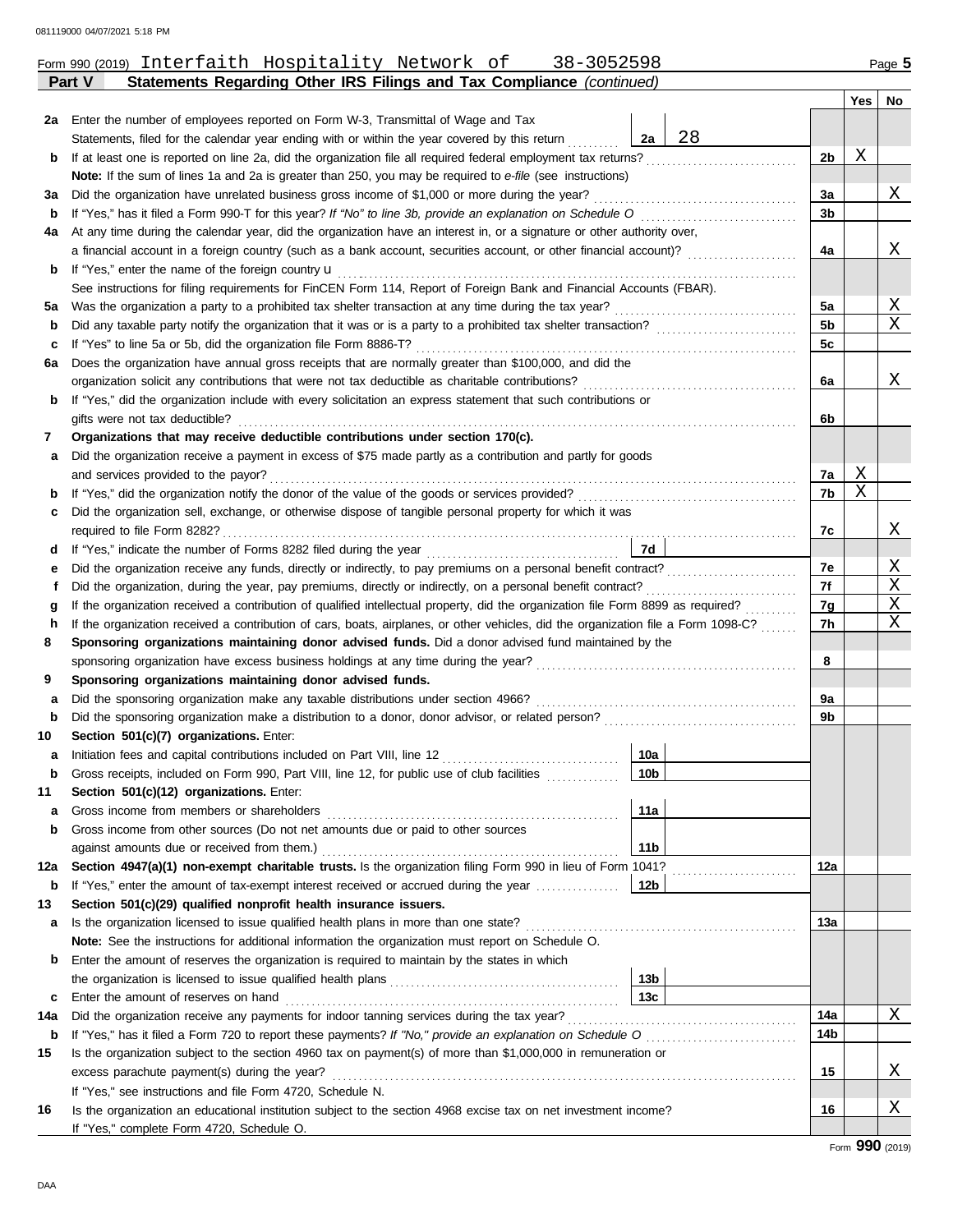|     | Section A. Governing Body and Management                                                                                            |    |    |                         |     |                 |
|-----|-------------------------------------------------------------------------------------------------------------------------------------|----|----|-------------------------|-----|-----------------|
|     |                                                                                                                                     |    |    |                         | Yes | No              |
| 1a  | Enter the number of voting members of the governing body at the end of the tax year                                                 | 1a | 11 |                         |     |                 |
|     | If there are material differences in voting rights among members of the governing body, or                                          |    |    |                         |     |                 |
|     | if the governing body delegated broad authority to an executive committee or similar                                                |    |    |                         |     |                 |
|     | committee, explain on Schedule O.                                                                                                   |    |    |                         |     |                 |
| b   | Enter the number of voting members included on line 1a, above, who are independent                                                  | 1b | 11 |                         |     |                 |
| 2   | Did any officer, director, trustee, or key employee have a family relationship or a business relationship with                      |    |    |                         |     |                 |
|     | any other officer, director, trustee, or key employee?                                                                              |    |    | $\mathbf{2}$            |     | Χ               |
| 3   | Did the organization delegate control over management duties customarily performed by or under the direct                           |    |    |                         |     |                 |
|     | supervision of officers, directors, trustees, or key employees to a management company or other person?                             |    |    | 3                       |     | Χ               |
| 4   |                                                                                                                                     |    |    | $\overline{\mathbf{4}}$ |     | X               |
| 5   |                                                                                                                                     |    |    | 5                       |     | Χ               |
| 6   | Did the organization have members or stockholders?                                                                                  |    |    | 6                       |     | Χ               |
| 7a  | Did the organization have members, stockholders, or other persons who had the power to elect or appoint                             |    |    |                         |     |                 |
|     | one or more members of the governing body?                                                                                          |    |    | 7a                      |     | Χ               |
| b   | Are any governance decisions of the organization reserved to (or subject to approval by) members,                                   |    |    |                         |     |                 |
|     | stockholders, or persons other than the governing body?                                                                             |    |    | 7b                      |     | Χ               |
| 8   | Did the organization contemporaneously document the meetings held or written actions undertaken during the year by the following:   |    |    |                         |     |                 |
| а   | The governing body?                                                                                                                 |    |    | 8a                      | Χ   |                 |
| b   | Each committee with authority to act on behalf of the governing body?                                                               |    |    | 8b                      | X   |                 |
| 9   | Is there any officer, director, trustee, or key employee listed in Part VII, Section A, who cannot be reached at                    |    |    |                         |     |                 |
|     |                                                                                                                                     |    |    | 9                       |     | Χ               |
|     | <b>Section B. Policies</b> (This Section B requests information about policies not required by the Internal Revenue Code.)          |    |    |                         |     |                 |
|     |                                                                                                                                     |    |    |                         | Yes | No              |
| 10a | Did the organization have local chapters, branches, or affiliates?                                                                  |    |    | 10a                     |     | Χ               |
| b   | If "Yes," did the organization have written policies and procedures governing the activities of such chapters,                      |    |    |                         |     |                 |
|     | affiliates, and branches to ensure their operations are consistent with the organization's exempt purposes?                         |    |    | 10b                     |     |                 |
| 11a | Has the organization provided a complete copy of this Form 990 to all members of its governing body before filing the form?         |    |    |                         |     |                 |
| b   | Describe in Schedule O the process, if any, used by the organization to review this Form 990.                                       |    |    |                         |     |                 |
| 12a | Did the organization have a written conflict of interest policy? If "No," go to line 13                                             |    |    |                         |     |                 |
| b   | Were officers, directors, or trustees, and key employees required to disclose annually interests that could give rise to conflicts? |    |    |                         |     |                 |
| c   | Did the organization regularly and consistently monitor and enforce compliance with the policy? If "Yes,"                           |    |    |                         |     |                 |
|     | describe in Schedule O how this was done                                                                                            |    |    | 12c                     | Χ   |                 |
| 13  | Did the organization have a written whistleblower policy?                                                                           |    |    | 13                      | Χ   |                 |
| 14  |                                                                                                                                     |    |    | 14                      | X   |                 |
| 15  | Did the process for determining compensation of the following persons include a review and approval by                              |    |    |                         |     |                 |
|     | independent persons, comparability data, and contemporaneous substantiation of the deliberation and decision?                       |    |    |                         |     |                 |
| а   |                                                                                                                                     |    |    | 15a                     | Χ   |                 |
| b   | Other officers or key employees of the organization                                                                                 |    |    | 15b                     |     | Χ               |
|     | If "Yes" to line 15a or 15b, describe the process in Schedule O (see instructions).                                                 |    |    |                         |     |                 |
| 16a | Did the organization invest in, contribute assets to, or participate in a joint venture or similar arrangement                      |    |    |                         |     |                 |
|     | with a taxable entity during the year?                                                                                              |    |    | 16a                     |     | Χ               |
| b   | If "Yes," did the organization follow a written policy or procedure requiring the organization to evaluate its                      |    |    |                         |     |                 |
|     | participation in joint venture arrangements under applicable federal tax law, and take steps to safeguard the                       |    |    |                         |     |                 |
|     |                                                                                                                                     |    |    | 16b                     |     |                 |
|     | <b>Section C. Disclosure</b>                                                                                                        |    |    |                         |     |                 |
| 17  | List the states with which a copy of this Form 990 is required to be filed $\mathbf u$<br>MI                                        |    |    |                         |     |                 |
| 18  | Section 6104 requires an organization to make its Forms 1023 (1024 or 1024-A, if applicable), 990, and 990-T (Section 501(c)        |    |    |                         |     |                 |
|     | (3)s only) available for public inspection. Indicate how you made these available. Check all that apply.                            |    |    |                         |     |                 |
|     | $ X $ Another's website $ X $ Upon request<br>Other (explain on Schedule O)<br>Own website                                          |    |    |                         |     |                 |
| 19  | Describe on Schedule O whether (and if so, how) the organization made its governing documents, conflict of interest policy, and     |    |    |                         |     |                 |
|     | financial statements available to the public during the tax year.                                                                   |    |    |                         |     |                 |
| 20  | State the name, address, and telephone number of the person who possesses the organization's books and records u                    |    |    |                         |     |                 |
|     | Ellen Schulmeister<br>4290 Jackson Road                                                                                             |    |    |                         |     |                 |
|     | 48103<br>Ann Arbor<br>MΙ                                                                                                            |    |    | 734-822-0220            |     |                 |
| DAA |                                                                                                                                     |    |    |                         |     | Form 990 (2019) |

**Part VI Governance, Management, and Disclosure** *For each "Yes" response to lines 2 through 7b below, and for a "No"*

Check if Schedule O contains a response or note to any line in this Part VI.

*response to line 8a, 8b, or 10b below, describe the circumstances, processes, or changes on Schedule O. See instructions.*

 $\boxed{\text{X}}$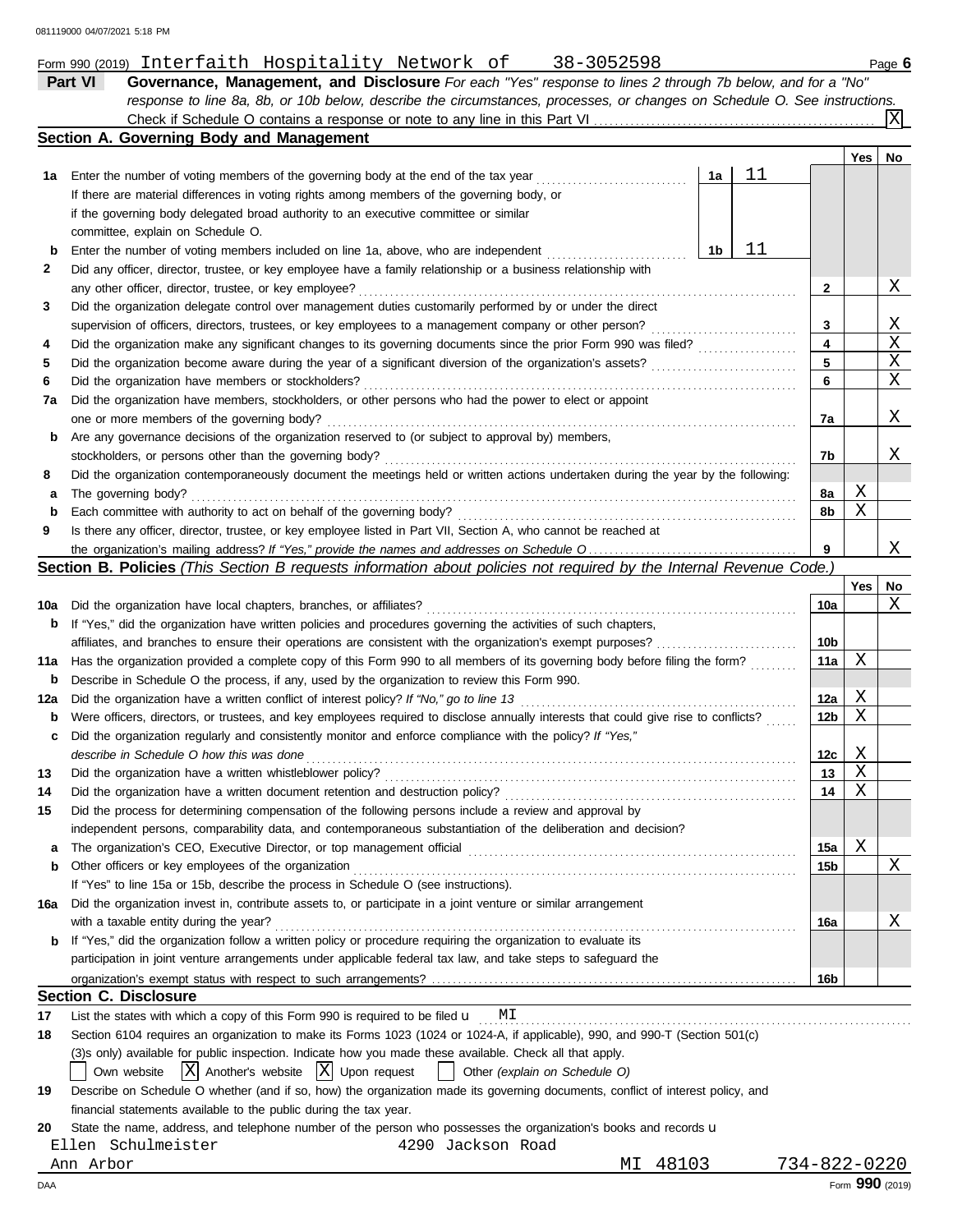**(1)** Gail Einhaus

**(2)** Ann Marie Sastry

**(3)** Kevin McDonald

Vice President

Treasurer

Secretary

Director

Director

Director

Director

Director

Director

**(4)** Marquan Jackson

. . . . . . . . . . . . . . . . . . . . . . . . . . . . . . . . . . . . . . . . . . . . . . . . . . . . . . .

. . . . . . . . . . . . . . . . . . . . . . . . . . . . . . . . . . . . . . . . . . . . . . . . . . . . . . . 1.00

. . . . . . . . . . . . . . . . . . . . . . . . . . . . . . . . . . . . . . . . . . . . . . . . . . . . . . .

. . . . . . . . . . . . . . . . . . . . . . . . . . . . . . . . . . . . . . . . . . . . . . . . . . . . . . .

. . . . . . . . . . . . . . . . . . . . . . . . . . . . . . . . . . . . . . . . . . . . . . . . . . . . . . .

. . . . . . . . . . . . . . . . . . . . . . . . . . . . . . . . . . . . . . . . . . . . . . . . . . . . . . . 1.00

. . . . . . . . . . . . . . . . . . . . . . . . . . . . . . . . . . . . . . . . . . . . . . . . . . . . . . . 40.00

. . . . . . . . . . . . . . . . . . . . . . . . . . . . . . . . . . . . . . . . . . . . . . . . . . . . . . .

. . . . . . . . . . . . . . . . . . . . . . . . . . . . . . . . . . . . . . . . . . . . . . . . . . . . . . .

. . . . . . . . . . . . . . . . . . . . . . . . . . . . . . . . . . . . . . . . . . . . . . . . . . . . . . . President

. . . . . . . . . . . . . . . . . . . . . . . . . . . . . . . . . . . . . . . . . . . . . . . . . . . . . . .

 $\frac{1.00}{0.00}$ 

1.00

1.00

1.00

1.00

1.00

1.00

1.00

**(5)** Ann Andraska

**(6)** Todd Bailey

**(7)** Jay Mullick

**(8)** Alfreda Rooks

**(9)** Kristy Smith

**(10)** Susan Wyman

Executive Director

**(11)** Ellen Schulmeister

| Form 990 (2019) Interfaith Hospitality Network of 38-3052598                                                                                                                                                                                                                                                                  |                                                                                                                    |                                                                                                                                                                                                                                                                |                                                                                  |                                                                                       | Page 7                                                                                                       |  |  |
|-------------------------------------------------------------------------------------------------------------------------------------------------------------------------------------------------------------------------------------------------------------------------------------------------------------------------------|--------------------------------------------------------------------------------------------------------------------|----------------------------------------------------------------------------------------------------------------------------------------------------------------------------------------------------------------------------------------------------------------|----------------------------------------------------------------------------------|---------------------------------------------------------------------------------------|--------------------------------------------------------------------------------------------------------------|--|--|
| <b>Part VII</b>                                                                                                                                                                                                                                                                                                               |                                                                                                                    | Compensation of Officers, Directors, Trustees, Key Employees, Highest Compensated Employees, and                                                                                                                                                               |                                                                                  |                                                                                       |                                                                                                              |  |  |
| <b>Independent Contractors</b>                                                                                                                                                                                                                                                                                                |                                                                                                                    |                                                                                                                                                                                                                                                                |                                                                                  |                                                                                       |                                                                                                              |  |  |
|                                                                                                                                                                                                                                                                                                                               |                                                                                                                    |                                                                                                                                                                                                                                                                |                                                                                  |                                                                                       |                                                                                                              |  |  |
| Section A.                                                                                                                                                                                                                                                                                                                    |                                                                                                                    | Officers, Directors, Trustees, Key Employees, and Highest Compensated Employees                                                                                                                                                                                |                                                                                  |                                                                                       |                                                                                                              |  |  |
| 1a Complete this table for all persons required to be listed. Report compensation for the calendar year ending with or within the<br>organization's tax year.                                                                                                                                                                 |                                                                                                                    |                                                                                                                                                                                                                                                                |                                                                                  |                                                                                       |                                                                                                              |  |  |
| • List all of the organization's <b>current</b> officers, directors, trustees (whether individuals or organizations), regardless of amount of<br>compensation. Enter -0- in columns (D), (E), and (F) if no compensation was paid.                                                                                            |                                                                                                                    |                                                                                                                                                                                                                                                                |                                                                                  |                                                                                       |                                                                                                              |  |  |
| • List all of the organization's current key employees, if any. See instructions for definition of "key employee."                                                                                                                                                                                                            |                                                                                                                    |                                                                                                                                                                                                                                                                |                                                                                  |                                                                                       |                                                                                                              |  |  |
| • List the organization's five current highest compensated employees (other than an officer, director, trustee, or key employee)<br>who received reportable compensation (Box 5 of Form W-2 and/or Box 7 of Form 1099-MISC) of more than \$100,000 from the<br>organization and any related organizations.                    |                                                                                                                    |                                                                                                                                                                                                                                                                |                                                                                  |                                                                                       |                                                                                                              |  |  |
| • List all of the organization's former officers, key employees, and highest compensated employees who received more than<br>\$100,000 of reportable compensation from the organization and any related organizations.                                                                                                        |                                                                                                                    |                                                                                                                                                                                                                                                                |                                                                                  |                                                                                       |                                                                                                              |  |  |
| • List all of the organization's former directors or trustees that received, in the capacity as a former director or trustee of the<br>organization, more than \$10,000 of reportable compensation from the organization and any related organizations.<br>See instructions for the order in which to list the persons above. |                                                                                                                    |                                                                                                                                                                                                                                                                |                                                                                  |                                                                                       |                                                                                                              |  |  |
| Check this box if neither the organization nor any related organization compensated any current officer, director, or trustee.                                                                                                                                                                                                |                                                                                                                    |                                                                                                                                                                                                                                                                |                                                                                  |                                                                                       |                                                                                                              |  |  |
| (A)<br>Name and title                                                                                                                                                                                                                                                                                                         | (B)<br>Average<br>hours<br>per week<br>(list any<br>hours for<br>related<br>organizations<br>below<br>dotted line) | (C)<br>Position<br>(do not check more than one<br>box, unless person is both an<br>officer and a director/trustee)<br>Individual<br>or director<br>Institutional trustee<br>Highest compensated<br>employee<br>Former<br>Officer<br>Ķey<br>employee<br>trustee | (D)<br>Reportable<br>compensation<br>from the<br>organization<br>(W-2/1099-MISC) | (E)<br>Reportable<br>compensation<br>from related<br>organizations<br>(W-2/1099-MISC) | (F)<br>Estimated amount<br>of other<br>compensation<br>from the<br>organization and<br>related organizations |  |  |

0.00 X X 1 0 0 0 0 0 0

0.00 X X 1 0 0 0 0 0 0

0.00 X X 1 0 0 0 0 0 0

0.00 X X 1 0 0 0 0 0 0

0.00 X 0 0 0 0 0 0 0 0 0

0.00 X 0 0 0 0 0 0 0 0 0

0.00 X 0 0 0 0 0 0 0 0 0

0.00 X 0 0 0 0 0 0 0 0 0

0.00 X 0 0 0 0 0 0 0 0 0

0.00 X 0 0 0 0 0 0 0 0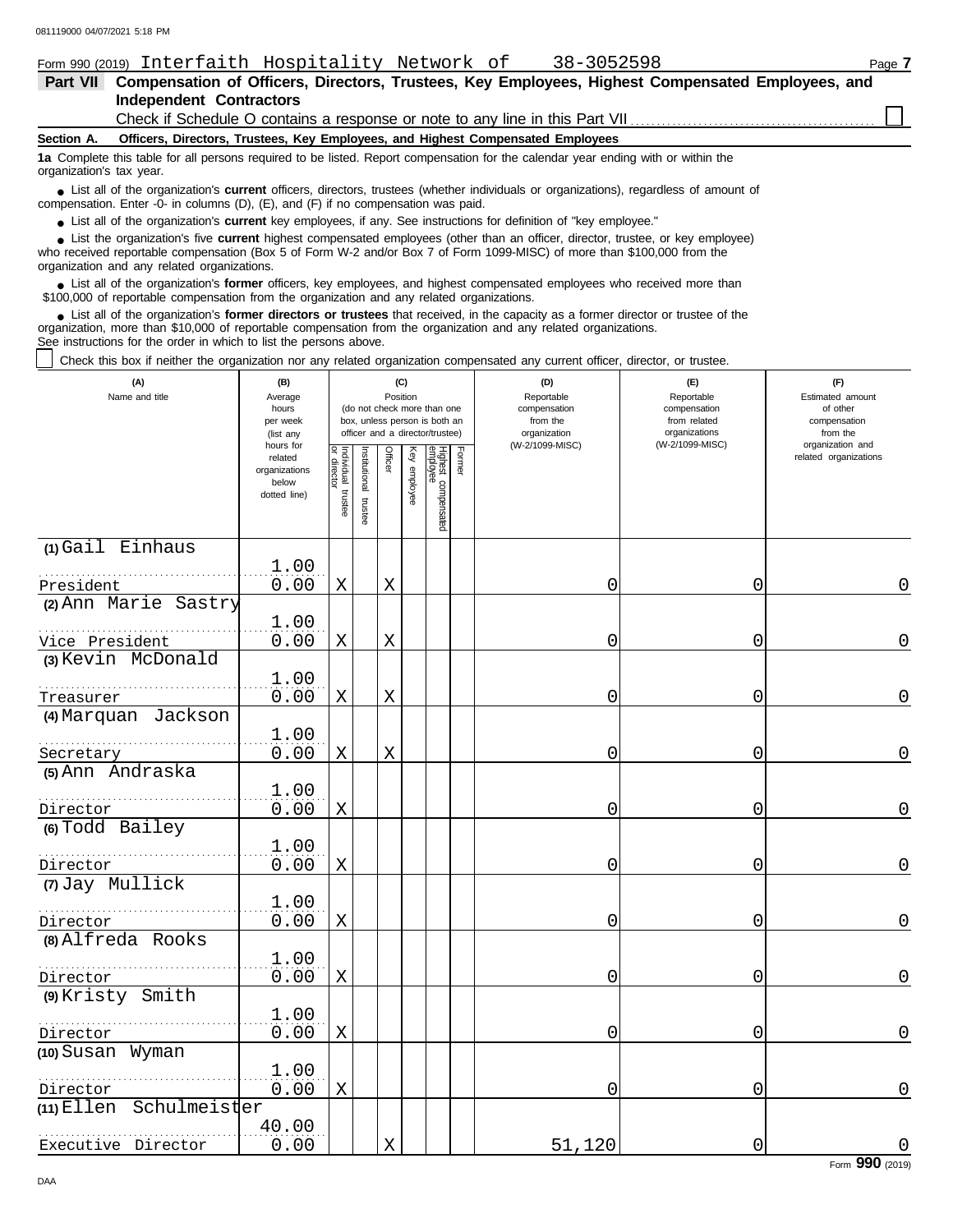|--|--|

| Part VII                                                                                                                                                                                                                                                                                                                                |                                                                    |                                      |                       |         |                 |                                                                                                 |        | Section A. Officers, Directors, Trustees, Key Employees, and Highest Compensated Employees (continued) |                                                                    |                                                                 |                                           |         |
|-----------------------------------------------------------------------------------------------------------------------------------------------------------------------------------------------------------------------------------------------------------------------------------------------------------------------------------------|--------------------------------------------------------------------|--------------------------------------|-----------------------|---------|-----------------|-------------------------------------------------------------------------------------------------|--------|--------------------------------------------------------------------------------------------------------|--------------------------------------------------------------------|-----------------------------------------------------------------|-------------------------------------------|---------|
| (A)<br>Name and title                                                                                                                                                                                                                                                                                                                   | (B)<br>Average<br>hours<br>per week<br>(list any                   |                                      |                       |         | (C)<br>Position | (do not check more than one<br>box, unless person is both an<br>officer and a director/trustee) |        | (D)<br>Reportable<br>compensation<br>from the<br>organization                                          | (E)<br>Reportable<br>compensation<br>from related<br>organizations | (F)<br>Estimated amount<br>of other<br>compensation<br>from the |                                           |         |
|                                                                                                                                                                                                                                                                                                                                         | hours for<br>related<br>organizations<br>below<br>dotted line)     | Individual<br>or director<br>trustee | Institutional trustee | Officer | Key employee    | Highest compensated<br>employee                                                                 | Former | (W-2/1099-MISC)                                                                                        | (W-2/1099-MISC)                                                    |                                                                 | organization and<br>related organizations |         |
| Caren Earehart<br>(12)                                                                                                                                                                                                                                                                                                                  |                                                                    |                                      |                       |         |                 |                                                                                                 |        |                                                                                                        |                                                                    |                                                                 |                                           |         |
| Director of Fin                                                                                                                                                                                                                                                                                                                         | 40.00<br>0.00                                                      |                                      |                       | Χ       |                 |                                                                                                 |        | 45,443                                                                                                 | 0                                                                  |                                                                 |                                           | 1,774   |
|                                                                                                                                                                                                                                                                                                                                         |                                                                    |                                      |                       |         |                 |                                                                                                 |        |                                                                                                        |                                                                    |                                                                 |                                           |         |
|                                                                                                                                                                                                                                                                                                                                         |                                                                    |                                      |                       |         |                 |                                                                                                 |        |                                                                                                        |                                                                    |                                                                 |                                           |         |
|                                                                                                                                                                                                                                                                                                                                         |                                                                    |                                      |                       |         |                 |                                                                                                 |        |                                                                                                        |                                                                    |                                                                 |                                           |         |
|                                                                                                                                                                                                                                                                                                                                         |                                                                    |                                      |                       |         |                 |                                                                                                 |        |                                                                                                        |                                                                    |                                                                 |                                           |         |
|                                                                                                                                                                                                                                                                                                                                         |                                                                    |                                      |                       |         |                 |                                                                                                 |        |                                                                                                        |                                                                    |                                                                 |                                           |         |
|                                                                                                                                                                                                                                                                                                                                         |                                                                    |                                      |                       |         |                 |                                                                                                 |        |                                                                                                        |                                                                    |                                                                 |                                           |         |
|                                                                                                                                                                                                                                                                                                                                         |                                                                    |                                      |                       |         |                 |                                                                                                 |        |                                                                                                        |                                                                    |                                                                 |                                           |         |
| с                                                                                                                                                                                                                                                                                                                                       |                                                                    |                                      |                       |         |                 |                                                                                                 |        | 96,563                                                                                                 |                                                                    |                                                                 |                                           | 1,774   |
| Total number of individuals (including but not limited to those listed above) who received more than \$100,000 of<br>reportable compensation from the organization $\mathbf{u}$ 0                                                                                                                                                       |                                                                    |                                      |                       |         |                 |                                                                                                 | u      | 96,563                                                                                                 |                                                                    |                                                                 |                                           | 1,774   |
| Did the organization list any former officer, director, trustee, key employee, or highest compensated<br>3<br>For any individual listed on line 1a, is the sum of reportable compensation and other compensation from the<br>4<br>organization and related organizations greater than \$150,000? If "Yes," complete Schedule J for such |                                                                    |                                      |                       |         |                 |                                                                                                 |        |                                                                                                        |                                                                    |                                                                 | Yes<br>3                                  | No<br>Χ |
| Did any person listed on line 1a receive or accrue compensation from any unrelated organization or individual<br>5                                                                                                                                                                                                                      |                                                                    |                                      |                       |         |                 |                                                                                                 |        |                                                                                                        |                                                                    |                                                                 | 4<br>5                                    | Χ       |
| Section B. Independent Contractors                                                                                                                                                                                                                                                                                                      |                                                                    |                                      |                       |         |                 |                                                                                                 |        |                                                                                                        |                                                                    |                                                                 |                                           | Χ       |
| Complete this table for your five highest compensated independent contractors that received more than \$100,000 of<br>1<br>compensation from the organization. Report compensation for the calendar year ending with or within the organization's tax year.                                                                             |                                                                    |                                      |                       |         |                 |                                                                                                 |        |                                                                                                        |                                                                    |                                                                 |                                           |         |
|                                                                                                                                                                                                                                                                                                                                         | (B)<br>Description of services<br>(A)<br>Name and business address |                                      |                       |         |                 |                                                                                                 |        | (C)<br>Compensation                                                                                    |                                                                    |                                                                 |                                           |         |
|                                                                                                                                                                                                                                                                                                                                         |                                                                    |                                      |                       |         |                 |                                                                                                 |        |                                                                                                        |                                                                    |                                                                 |                                           |         |
|                                                                                                                                                                                                                                                                                                                                         |                                                                    |                                      |                       |         |                 |                                                                                                 |        |                                                                                                        |                                                                    |                                                                 |                                           |         |
|                                                                                                                                                                                                                                                                                                                                         |                                                                    |                                      |                       |         |                 |                                                                                                 |        |                                                                                                        |                                                                    |                                                                 |                                           |         |
|                                                                                                                                                                                                                                                                                                                                         |                                                                    |                                      |                       |         |                 |                                                                                                 |        |                                                                                                        |                                                                    |                                                                 |                                           |         |
|                                                                                                                                                                                                                                                                                                                                         |                                                                    |                                      |                       |         |                 |                                                                                                 |        |                                                                                                        |                                                                    |                                                                 |                                           |         |
| Total number of independent contractors (including but not limited to those listed above) who<br>2<br>received more than \$100,000 of compensation from the organization u                                                                                                                                                              |                                                                    |                                      |                       |         |                 |                                                                                                 |        |                                                                                                        | $\mathbf 0$                                                        |                                                                 |                                           |         |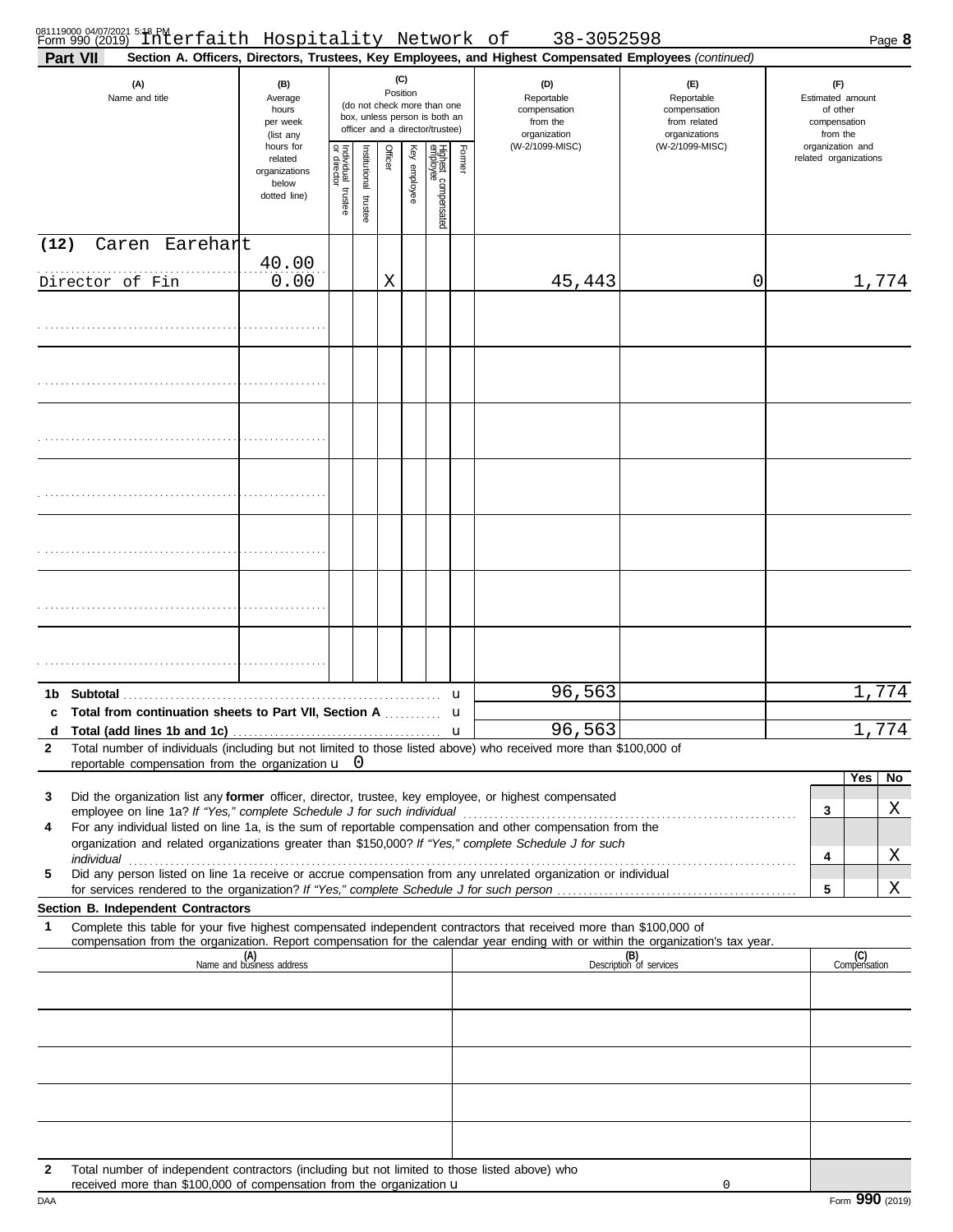**Part VIII Statement of Revenue**

### Check if Schedule O contains a response or note to any line in this Part VIII ................................ **(A) (B) (C) (D)** The Related or exempt Unrelated Revenue excluded<br>
function revenue business revenue from tax under husiness revenue sections 512-514 Contributions, Gifts, Grants<br>and Other Similar Amounts **Contributions, Gifts, Grants and Other Similar Amounts 1a 1a** Federated campaigns **. . . . . . . . . . . . 1b b** Membership dues . . . . . . . . . . . . . . . . 70,557 **1c c** Fundraising events **. . . . . . . . . . . . . .** . . **1d d** Related organizations . . . . . . . . . . . . **1e** 877,451 **e** Government grants (contributions) . . . . . . . . . . . . **f** All other contributions, gifts, grants, and similar amounts not included above ........ 358,177 **1f 1g**  $$ 61,262$ **g** Noncash contributions included in lines 1a-1f . . . . 1,306,185 u **h Total.** Add lines 1a–1f . . . . . . . . . . . . . . . . . . . . . . . . . . . . . . . . . . . . . . . . Business Code **2a** Program Service<br>Revenue **Program Service b** . . . . . . . . . . . . . . . . . . . . . . . . . . . . . . . . . . . . . . . . . . . . . . . . . . . . . . . **c d** . . . . . . . . . . . . . . . . . . . . . . . . . . . . . . . . . . . . . . . . . . . . . . . . . . . . . . . **e** . . . . . . . . . . . . . . . . . . . . . . . . . . . . . . . . . . . . . . . . . . . . . . . . . . . . . . . **f** All other program service revenue . . . . . . . . . . . . . . . . . . . **g Total.** Add lines 2a–2f . . . . . . . . . . . . . . . . . . . . . . . . . . . . . . . . . . . . . . . . u **3** Investment income (including dividends, interest, and 411 411 411 other similar amounts) . . . . . . . . . . . . . . . . . . . . . . . . . . . . . . . . . . . . . . . . u Income from investment of tax-exempt bond proceeds ....... **4** u **5** Royalties ...... u (i) Real (ii) Personal **6a 6a** Gross rents **6b b** Less: rental expenses **6c c** Rental inc. or (loss) **d** Net rental income or (loss) . . . . . . . . . . . . . . . . . . . . . . . . . . . . . . . . . . . . u **7a** Gross amount from (i) Securities (ii) Other sales of assets other than inventory **7a** Other Revenue **Other Revenue b** Less: cost or other basis and sales exps. **7b 7c c** Gain or (loss) **d** u Net gain or (loss) . . . . . . . . . . . . . . . . . . . . . . . . . . . . . . . . . . . . . . . . . . . . . . **8a** Gross income from fundraising events (not including \$ . . . . . . . . . . . . . . . . . . . . . 70,557 of contributions reported on line 1c). See Part IV, line 18 . . . . . . . . . . . . . . . . . . . . 7,380 **8a 8b** 10,142 **b** Less: direct expenses . . . . . . . . . . . . . -2,762 **c** Net income or (loss) from fundraising events ................. u **9a** Gross income from gaming activities. See Part IV, line 19 . . . . . . . . . . . . . . . . . . . . **9a 9b b** Less: direct expenses ............... Net income or (loss) from gaming activities . . . . . . . . . . . . . . . . . . . **c** u 10a Gross sales of inventory, less returns and allowances ......... **10a 10b b** Less: cost of goods sold ........ **c** Net income or (loss) from sales of inventory ................. u Business Code scellaneous<br>Revenue **Miscellaneous 11a b c** . . . . . . . . . . . . . . . . . . . . . . . . . . . . . . . . . . . . . . . . . . . . . . . . . . . . . . . **d** All other revenue . . . . . . . . . . . . . . . . . . . . . . . . . . . . . . . . . . . . . **e Total.** Add lines 11a–11d . . . . . . . . . . . . . . . . . . . . . . . . . . . . . . . . . . . . . u 1,303,834 0 0 411 **12** Total revenue. See instructions ............... u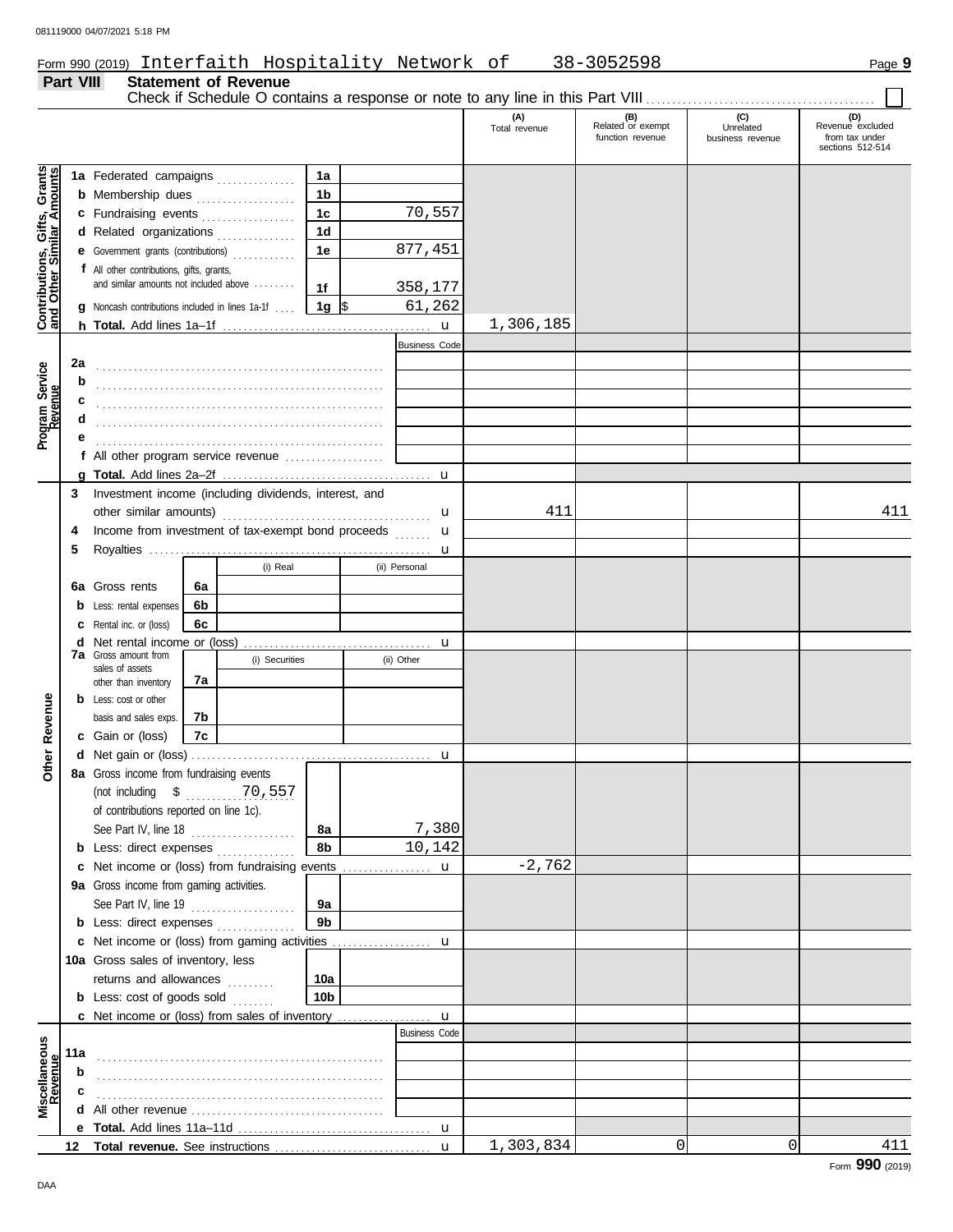### Form 990 (2019) Interfaith Hospitality Network of 38-3052598 Page 10

|              | Part IX<br><b>Statement of Functional Expenses</b>                                                                                                                                                                                                                                                                                                                                                                                                                                                       |                                  |                        |                       |                     |
|--------------|----------------------------------------------------------------------------------------------------------------------------------------------------------------------------------------------------------------------------------------------------------------------------------------------------------------------------------------------------------------------------------------------------------------------------------------------------------------------------------------------------------|----------------------------------|------------------------|-----------------------|---------------------|
|              | Section 501(c)(3) and 501(c)(4) organizations must complete all columns. All other organizations must complete column (A).                                                                                                                                                                                                                                                                                                                                                                               |                                  |                        |                       |                     |
|              | Check if Schedule O contains a response or note to any line in this Part IX                                                                                                                                                                                                                                                                                                                                                                                                                              |                                  |                        |                       |                     |
|              | Do not include amounts reported on lines 6b,                                                                                                                                                                                                                                                                                                                                                                                                                                                             | $(\mathsf{A})$<br>Total expenses | (B)<br>Program service | (C)<br>Management and | (D)<br>Fundraising  |
|              | 7b, 8b, 9b, and 10b of Part VIII.                                                                                                                                                                                                                                                                                                                                                                                                                                                                        |                                  | expenses               | general expenses      | expenses            |
| $\mathbf 1$  | Grants and other assistance to domestic organizations                                                                                                                                                                                                                                                                                                                                                                                                                                                    |                                  |                        |                       |                     |
|              | and domestic governments. See Part IV, line 21<br>Grants and other assistance to domestic                                                                                                                                                                                                                                                                                                                                                                                                                |                                  |                        |                       |                     |
| $\mathbf{2}$ | individuals. See Part IV, line 22                                                                                                                                                                                                                                                                                                                                                                                                                                                                        | 442,494                          | 442,494                |                       |                     |
| 3            | Grants and other assistance to foreign                                                                                                                                                                                                                                                                                                                                                                                                                                                                   |                                  |                        |                       |                     |
|              | organizations, foreign governments, and foreign                                                                                                                                                                                                                                                                                                                                                                                                                                                          |                                  |                        |                       |                     |
|              | individuals. See Part IV, lines 15 and 16                                                                                                                                                                                                                                                                                                                                                                                                                                                                |                                  |                        |                       |                     |
| 4            | Benefits paid to or for members                                                                                                                                                                                                                                                                                                                                                                                                                                                                          |                                  |                        |                       |                     |
| 5            | Compensation of current officers, directors,                                                                                                                                                                                                                                                                                                                                                                                                                                                             |                                  |                        |                       |                     |
|              | trustees, and key employees                                                                                                                                                                                                                                                                                                                                                                                                                                                                              | 106,398                          | 26,815                 | 66,175                | 13,408              |
| 6            | Compensation not included above to disqualified                                                                                                                                                                                                                                                                                                                                                                                                                                                          |                                  |                        |                       |                     |
|              | persons (as defined under section 4958(f)(1)) and                                                                                                                                                                                                                                                                                                                                                                                                                                                        |                                  |                        |                       |                     |
|              | persons described in section 4958(c)(3)(B)                                                                                                                                                                                                                                                                                                                                                                                                                                                               |                                  |                        |                       |                     |
| 7            | Other salaries and wages                                                                                                                                                                                                                                                                                                                                                                                                                                                                                 | 555,059                          | 480,829                | 22,738                | 51,492              |
| 8            | Pension plan accruals and contributions (include                                                                                                                                                                                                                                                                                                                                                                                                                                                         |                                  |                        |                       |                     |
|              | section 401(k) and 403(b) employer contributions)                                                                                                                                                                                                                                                                                                                                                                                                                                                        | $\frac{9,942}{34,914}$           | 8,306                  | 721                   |                     |
| 9            | Other employee benefits                                                                                                                                                                                                                                                                                                                                                                                                                                                                                  |                                  | 28,048                 | 3,459                 | $\frac{915}{3,407}$ |
| 10           | Payroll taxes                                                                                                                                                                                                                                                                                                                                                                                                                                                                                            | 46,536                           | 35,842                 | 6,134                 | $\frac{1}{4,560}$   |
| 11           | Fees for services (nonemployees):                                                                                                                                                                                                                                                                                                                                                                                                                                                                        |                                  |                        |                       |                     |
| a            | Management                                                                                                                                                                                                                                                                                                                                                                                                                                                                                               |                                  |                        |                       |                     |
| b            | Legal                                                                                                                                                                                                                                                                                                                                                                                                                                                                                                    |                                  |                        |                       |                     |
| c            |                                                                                                                                                                                                                                                                                                                                                                                                                                                                                                          | 13,400                           |                        | 13,400                |                     |
| d            | Lobbying                                                                                                                                                                                                                                                                                                                                                                                                                                                                                                 |                                  |                        |                       |                     |
| е            | Professional fundraising services. See Part IV, line 17                                                                                                                                                                                                                                                                                                                                                                                                                                                  |                                  |                        |                       |                     |
| f            | Investment management fees                                                                                                                                                                                                                                                                                                                                                                                                                                                                               |                                  |                        |                       |                     |
| g            | Other. (If line 11g amount exceeds 10% of line 25, column                                                                                                                                                                                                                                                                                                                                                                                                                                                |                                  |                        |                       |                     |
|              | (A) amount, list line 11g expenses on Schedule O.)                                                                                                                                                                                                                                                                                                                                                                                                                                                       |                                  |                        |                       |                     |
| 12<br>13     | Advertising and promotion                                                                                                                                                                                                                                                                                                                                                                                                                                                                                | 41,777                           | 21,989                 | 4,398                 | <u>15,390</u>       |
| 14           | Information technology                                                                                                                                                                                                                                                                                                                                                                                                                                                                                   | 11,633                           | 9,307                  | 1,163                 | 1,163               |
| 15           | Royalties                                                                                                                                                                                                                                                                                                                                                                                                                                                                                                |                                  |                        |                       |                     |
| 16           |                                                                                                                                                                                                                                                                                                                                                                                                                                                                                                          | 37,305                           | 8,799                  | 13,981                | 14,525              |
|              | 17 Travel                                                                                                                                                                                                                                                                                                                                                                                                                                                                                                | 508<br>3                         | 3,508                  |                       |                     |
|              | 18 Payments of travel or entertainment expenses                                                                                                                                                                                                                                                                                                                                                                                                                                                          |                                  |                        |                       |                     |
|              | for any federal, state, or local public officials                                                                                                                                                                                                                                                                                                                                                                                                                                                        |                                  |                        |                       |                     |
| 19           | Conferences, conventions, and meetings                                                                                                                                                                                                                                                                                                                                                                                                                                                                   | 39                               | 39                     |                       |                     |
| 20           | $\blacksquare \textsf{Interest} \begin{picture}(20,5) \put(0,0){\dashbox{0.5}(20,0){\circle*{2}} \put(0,0){\dashbox{0.5}(20,0){\circle*{2}} \put(0,0){\dashbox{0.5}(20,0){\circle*{2}} \put(1,0){\dashbox{0.5}(20,0){\circle*{2}} \put(2,0){\dashbox{0.5}(20,0){\circle*{2}} \put(2,0){\dashbox{0.5}(20,0){\circle*{2}} \put(2,0){\dashbox{0.5}(20,0){\circle*{2}} \put(2,0){\dashbox{0.5}(20,$                                                                                                          |                                  |                        |                       |                     |
| 21           | Payments to affiliates                                                                                                                                                                                                                                                                                                                                                                                                                                                                                   |                                  |                        |                       |                     |
| 22           | Depreciation, depletion, and amortization                                                                                                                                                                                                                                                                                                                                                                                                                                                                | 10,698                           | 9,628                  | 535                   | 535                 |
| 23           | $In \textbf{surance} \begin{tabular}{@{}l@{}} \hline \textbf{unsum} & \textbf{unsum} \\ \hline \textbf{unsum} & \textbf{unsum} \\ \hline \textbf{unsum} & \textbf{unsum} \\ \hline \textbf{unsum} & \textbf{unsum} \\ \hline \textbf{unsum} & \textbf{unsum} \\ \hline \textbf{unsum} & \textbf{unsum} \\ \hline \textbf{unsum} & \textbf{unsum} \\ \hline \textbf{unsum} & \textbf{unsum} \\ \hline \textbf{unsum} & \textbf{unsum} \\ \hline \textbf{unsum} & \textbf{unsum} \\ \hline \textbf{unsum}$ | 11,094                           | 7,258                  | 3,675                 | 161                 |
| 24           | Other expenses. Itemize expenses not covered                                                                                                                                                                                                                                                                                                                                                                                                                                                             |                                  |                        |                       |                     |
|              | above (List miscellaneous expenses on line 24e. If                                                                                                                                                                                                                                                                                                                                                                                                                                                       |                                  |                        |                       |                     |
|              | line 24e amount exceeds 10% of line 25, column                                                                                                                                                                                                                                                                                                                                                                                                                                                           |                                  |                        |                       |                     |
|              | (A) amount, list line 24e expenses on Schedule O.)                                                                                                                                                                                                                                                                                                                                                                                                                                                       |                                  |                        |                       |                     |
| a            | Misc.                                                                                                                                                                                                                                                                                                                                                                                                                                                                                                    | 1,368                            | 1,294                  | 74                    |                     |
| b            |                                                                                                                                                                                                                                                                                                                                                                                                                                                                                                          |                                  |                        |                       |                     |
| c            |                                                                                                                                                                                                                                                                                                                                                                                                                                                                                                          |                                  |                        |                       |                     |
| d            |                                                                                                                                                                                                                                                                                                                                                                                                                                                                                                          |                                  |                        |                       |                     |
| е            | All other expenses                                                                                                                                                                                                                                                                                                                                                                                                                                                                                       | 1,326,165                        | 1,084,156              | 136,453               |                     |
| 25<br>26     | Total functional expenses. Add lines 1 through 24e<br>Joint costs. Complete this line only if the                                                                                                                                                                                                                                                                                                                                                                                                        |                                  |                        |                       | 105,556             |
|              | organization reported in column (B) joint costs                                                                                                                                                                                                                                                                                                                                                                                                                                                          |                                  |                        |                       |                     |
|              | from a combined educational campaign and                                                                                                                                                                                                                                                                                                                                                                                                                                                                 |                                  |                        |                       |                     |
|              | fundraising solicitation. Check here u<br>if<br>following SOP 98-2 (ASC 958-720)                                                                                                                                                                                                                                                                                                                                                                                                                         |                                  |                        |                       |                     |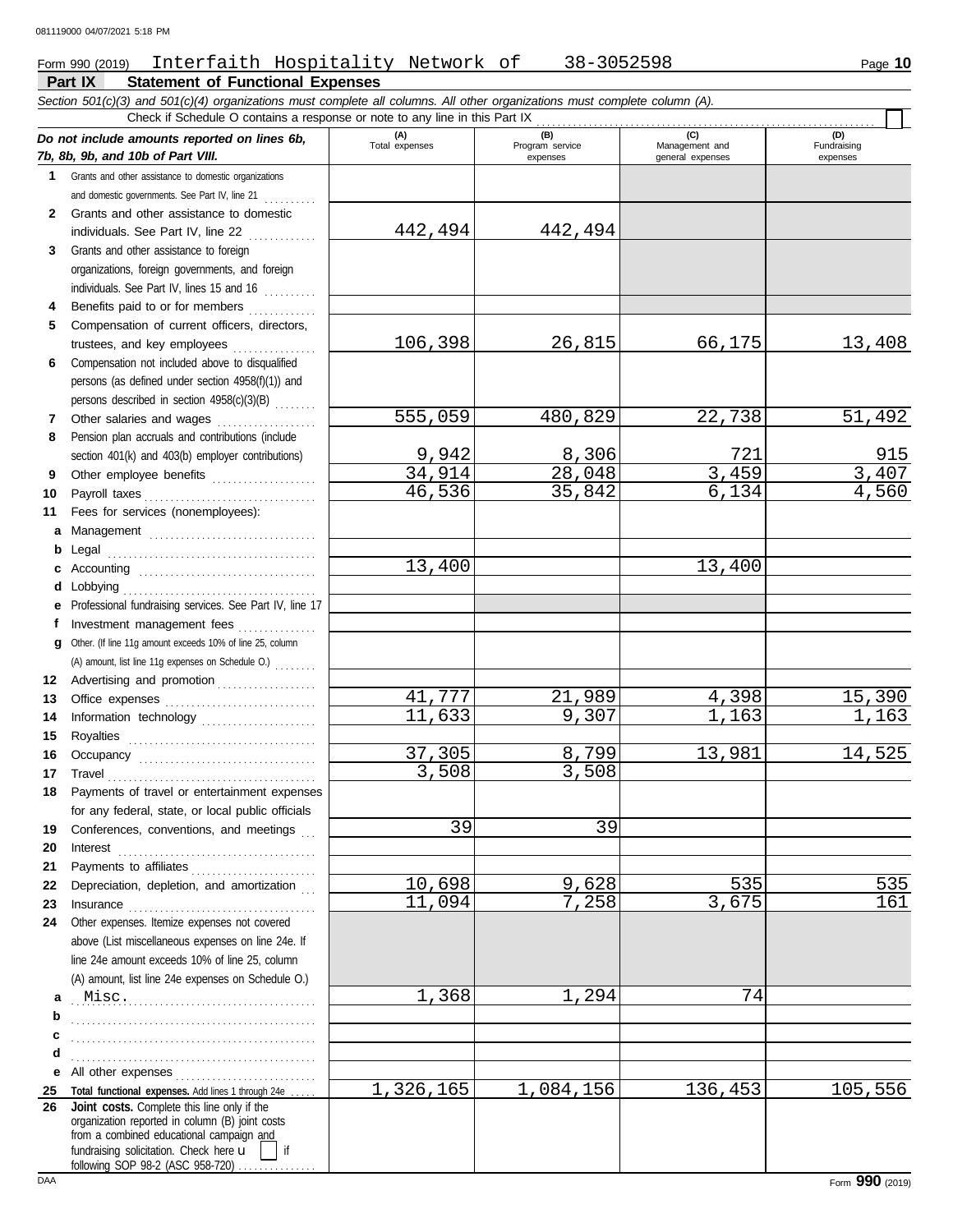### Form 990 (2019) Interfaith Hospitality Network of 38-3052598 Page **11** Interfaith Hospitality Network of 38-3052598

|                         | Part X | <b>Balance Sheet</b><br>Check if Schedule O contains a response or note to any line in this Part X. |                       |           |                          |                 |                           |
|-------------------------|--------|-----------------------------------------------------------------------------------------------------|-----------------------|-----------|--------------------------|-----------------|---------------------------|
|                         |        |                                                                                                     |                       |           | (A)<br>Beginning of year |                 | (B)<br>End of year        |
|                         | 1      | Cash-non-interest-bearing                                                                           |                       |           |                          | 1               |                           |
|                         | 2      |                                                                                                     |                       |           | 408,697                  | $\mathbf{2}$    | 458,322                   |
|                         | 3      |                                                                                                     |                       | 2,930,656 | 3                        | 2,679,115       |                           |
|                         | 4      |                                                                                                     |                       |           | 4                        |                 |                           |
|                         | 5      | Loans and other receivables from any current or former officer, director,                           |                       |           |                          |                 |                           |
|                         |        | trustee, key employee, creator or founder, substantial contributor, or 35%                          |                       |           |                          |                 |                           |
|                         |        |                                                                                                     |                       |           | 5                        |                 |                           |
|                         | 6      | Loans and other receivables from other disqualified persons (as defined                             |                       |           |                          |                 |                           |
|                         |        | under section 4958(f)(1)), and persons described in section $4958(c)(3)(B)$                         |                       |           |                          | 6               |                           |
| Assets                  | 7      |                                                                                                     |                       |           |                          | $\overline{7}$  |                           |
|                         | 8      | Inventories for sale or use                                                                         |                       |           |                          | 8               |                           |
|                         | 9      |                                                                                                     |                       |           | 544                      | 9               | 3,694                     |
|                         |        | 10a Land, buildings, and equipment: cost or other                                                   |                       |           |                          |                 |                           |
|                         |        |                                                                                                     |                       | 373,515   |                          |                 |                           |
|                         | b      | Less: accumulated depreciation                                                                      | 10bl                  | 355,698   | 28,515                   | 10 <sub>c</sub> | 17,817                    |
|                         | 11     |                                                                                                     |                       |           |                          | 11              |                           |
|                         | 12     |                                                                                                     |                       |           |                          | 12              |                           |
|                         | 13     |                                                                                                     |                       |           |                          | 13              |                           |
|                         | 14     | Intangible assets                                                                                   |                       | 14        |                          |                 |                           |
|                         | 15     |                                                                                                     |                       |           |                          | 15              |                           |
|                         | 16     |                                                                                                     |                       |           | 3,368,412                | 16              | 3,158,948                 |
|                         | 17     |                                                                                                     | $\overline{53}$ , 419 | 17        | 47,967                   |                 |                           |
|                         | 18     | Grants payable                                                                                      |                       | 18        |                          |                 |                           |
|                         | 19     |                                                                                                     |                       |           |                          | 19              |                           |
|                         | 20     |                                                                                                     |                       |           |                          | 20              |                           |
|                         | 21     | Escrow or custodial account liability. Complete Part IV of Schedule D                               |                       |           |                          | 21              |                           |
|                         | 22     | Loans and other payables to any current or former officer, director,                                |                       |           |                          |                 |                           |
|                         |        | trustee, key employee, creator or founder, substantial contributor, or 35%                          |                       |           |                          |                 |                           |
| Liabilities             |        |                                                                                                     |                       |           |                          | 22              |                           |
|                         | 23     | Secured mortgages and notes payable to unrelated third parties                                      |                       |           |                          | 23              |                           |
|                         | 24     | Unsecured notes and loans payable to unrelated third parties                                        |                       |           |                          | 24              |                           |
|                         | 25     | Other liabilities (including federal income tax, payables to related third                          |                       |           |                          |                 |                           |
|                         |        | parties, and other liabilities not included on lines 17-24). Complete Part X                        |                       |           |                          |                 |                           |
|                         |        | of Schedule D                                                                                       |                       |           |                          | 25              | 59<br>519<br><b>_____</b> |
|                         | 26     |                                                                                                     |                       |           | 53,419                   | 26              | 107,486                   |
|                         |        | Organizations that follow FASB ASC 958, check here $\mathbf{u} \boxed{\mathrm{X}}$                  |                       |           |                          |                 |                           |
|                         |        | and complete lines 27, 28, 32, and 33.                                                              |                       |           |                          |                 |                           |
|                         | 27     | Net assets without donor restrictions                                                               |                       |           | 494,653                  | 27              |                           |
|                         | 28     | Net assets with donor restrictions                                                                  |                       |           | 2,820,340                | 28              | 2,564,100<br>487,362      |
|                         |        | Organizations that do not follow FASB ASC 958, check here u                                         |                       |           |                          |                 |                           |
|                         |        | and complete lines 29 through 33.                                                                   |                       |           |                          |                 |                           |
| Assets or Fund Balances | 29     | Capital stock or trust principal, or current funds                                                  |                       |           |                          | 29              |                           |
|                         | 30     |                                                                                                     |                       |           |                          | 30              |                           |
|                         | 31     | Retained earnings, endowment, accumulated income, or other funds                                    |                       |           |                          | 31              |                           |
| <b>Net</b>              | 32     | Total net assets or fund balances                                                                   |                       |           | 3,314,993                | 32              | 3,051,462                 |
|                         | 33     |                                                                                                     |                       |           | 3,368,412                | 33              | 3,158,948                 |

Form **990** (2019)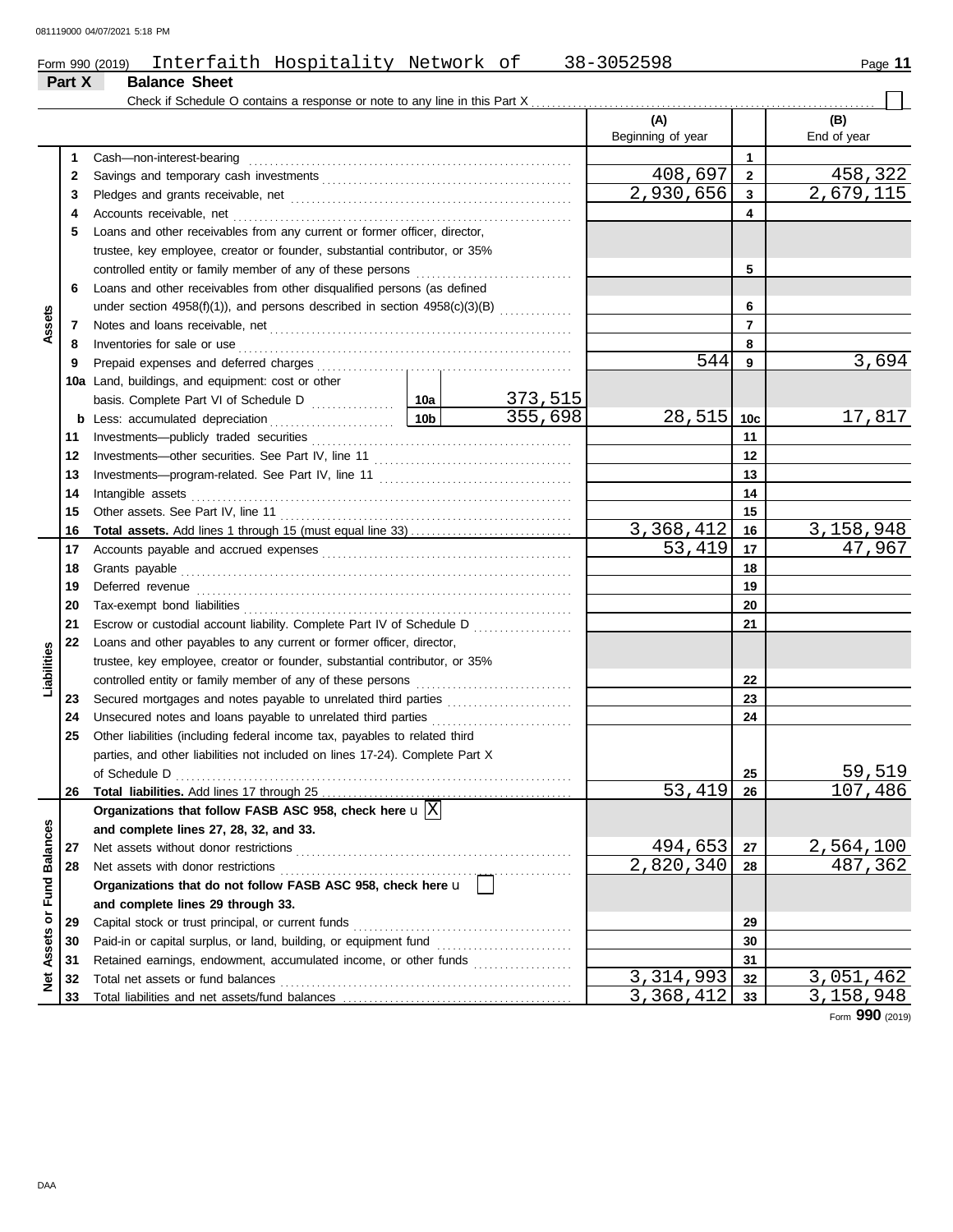|    | Form 990 (2019) Interfaith Hospitality Network of<br>38-3052598                                                       |                         |    |                        | Page 12   |
|----|-----------------------------------------------------------------------------------------------------------------------|-------------------------|----|------------------------|-----------|
|    | <b>Reconciliation of Net Assets</b><br>Part XI                                                                        |                         |    |                        |           |
|    |                                                                                                                       |                         |    |                        |           |
| 1  |                                                                                                                       | $\mathbf 1$             |    | $1,303,8\overline{34}$ |           |
| 2  |                                                                                                                       | $\mathbf{2}$            |    |                        | 1,326,165 |
| 3  |                                                                                                                       | 3                       |    | $-22,331$              |           |
| 4  | Net assets or fund balances at beginning of year (must equal Part X, line 32, column (A)) [[[[[[[[[[[[[[[[[[[         | $\overline{\mathbf{4}}$ |    | 3, 314, 993            |           |
| 5  |                                                                                                                       | 5                       |    |                        |           |
| 6  |                                                                                                                       | 6                       |    | $-241,200$             |           |
| 7  | Investment expenses <b>contract and the expenses</b>                                                                  | $\overline{7}$          |    |                        |           |
| 8  |                                                                                                                       | 8                       |    |                        |           |
| 9  |                                                                                                                       | 9                       |    |                        |           |
| 10 | Net assets or fund balances at end of year. Combine lines 3 through 9 (must equal Part X, line                        |                         |    |                        |           |
|    |                                                                                                                       | 10                      |    | 3,051,462              |           |
|    | <b>Financial Statements and Reporting</b><br>Part XII                                                                 |                         |    |                        |           |
|    |                                                                                                                       |                         |    |                        |           |
|    |                                                                                                                       |                         |    | <b>Yes</b>             | No        |
| 1  | IXI<br>Other<br>Accounting method used to prepare the Form 990:<br>Cash<br>Accrual                                    |                         |    |                        |           |
|    | If the organization changed its method of accounting from a prior year or checked "Other," explain in                 |                         |    |                        |           |
|    | Schedule O.                                                                                                           |                         |    |                        |           |
|    | 2a Were the organization's financial statements compiled or reviewed by an independent accountant?                    |                         | 2a |                        | Χ         |
|    | If "Yes," check a box below to indicate whether the financial statements for the year were compiled or                |                         |    |                        |           |
|    | reviewed on a separate basis, consolidated basis, or both:                                                            |                         |    |                        |           |
|    | Separate basis<br>Consolidated basis<br>  Both consolidated and separate basis                                        |                         |    |                        |           |
|    | <b>b</b> Were the organization's financial statements audited by an independent accountant?                           |                         | 2b | Χ                      |           |
|    | If "Yes," check a box below to indicate whether the financial statements for the year were audited on a               |                         |    |                        |           |
|    | separate basis, consolidated basis, or both:                                                                          |                         |    |                        |           |
|    | ΙXΙ<br>Separate basis<br>Consolidated basis<br>  Both consolidated and separate basis                                 |                         |    |                        |           |
|    | c If "Yes" to line 2a or 2b, does the organization have a committee that assumes responsibility for oversight of      |                         |    |                        |           |
|    | the audit, review, or compilation of its financial statements and selection of an independent accountant?             |                         | 2c | Χ                      |           |
|    | If the organization changed either its oversight process or selection process during the tax year, explain on         |                         |    |                        |           |
|    | Schedule O.                                                                                                           |                         |    |                        |           |
|    | 3a As a result of a federal award, was the organization required to undergo an audit or audits as set forth in the    |                         |    |                        |           |
|    | Single Audit Act and OMB Circular A-133?                                                                              |                         | 3a |                        | Χ         |
|    | <b>b</b> If "Yes," did the organization undergo the required audit or audits? If the organization did not undergo the |                         |    |                        |           |
|    | required audit or audits, explain why on Schedule O and describe any steps taken to undergo such audits               |                         | 3b |                        |           |
|    |                                                                                                                       |                         |    |                        |           |

Form **990** (2019)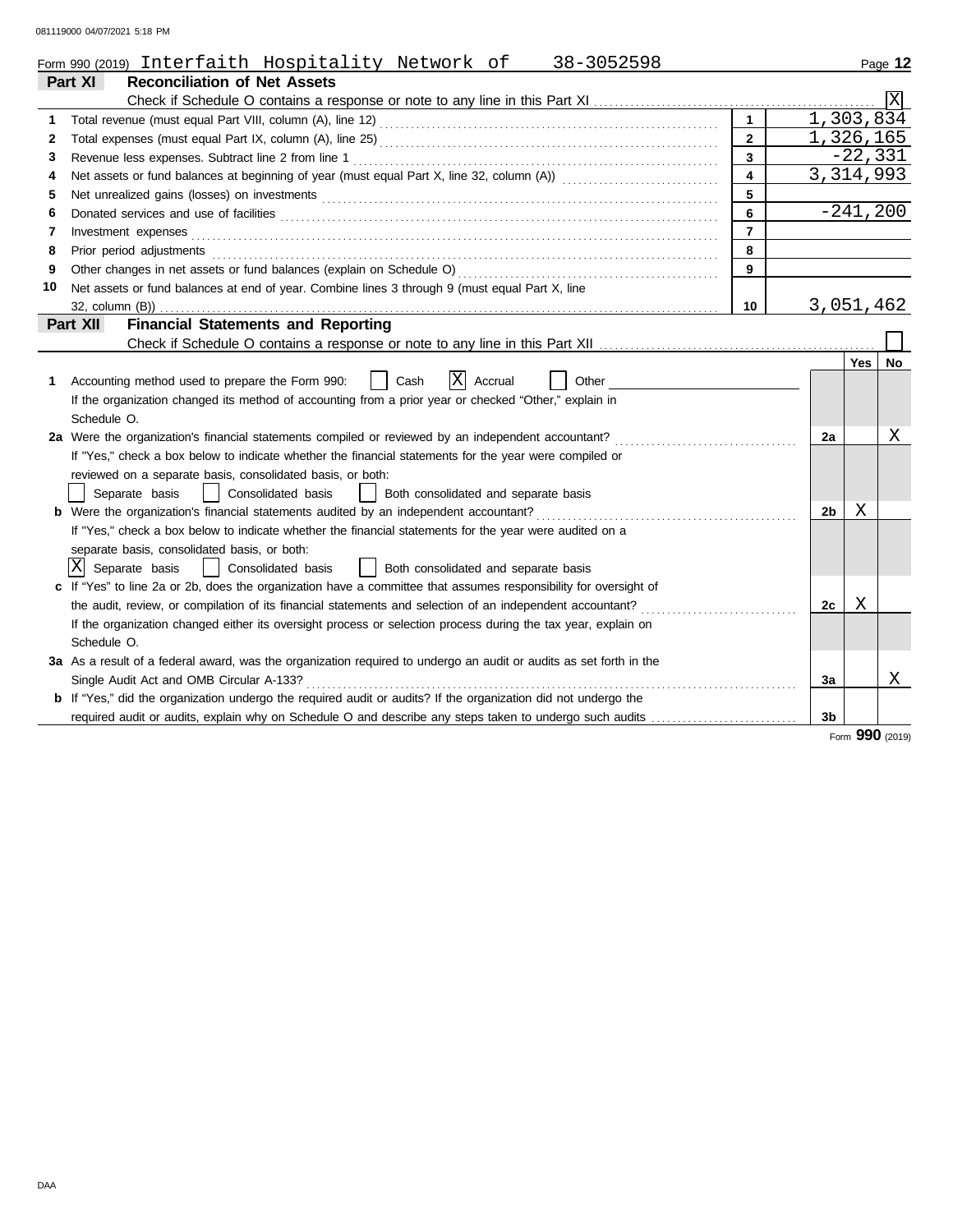| <b>SCHEDULE A</b>                                                                                                                              |                                                                                                                                                                                                                                                 | <b>Public Charity Status and Public Support</b>                                                                                                                                                                                                  |                          |                          |                                                                                                                                                                                                                                                                 | OMB No. 1545-0047                   |
|------------------------------------------------------------------------------------------------------------------------------------------------|-------------------------------------------------------------------------------------------------------------------------------------------------------------------------------------------------------------------------------------------------|--------------------------------------------------------------------------------------------------------------------------------------------------------------------------------------------------------------------------------------------------|--------------------------|--------------------------|-----------------------------------------------------------------------------------------------------------------------------------------------------------------------------------------------------------------------------------------------------------------|-------------------------------------|
| (Form 990 or 990-EZ)                                                                                                                           |                                                                                                                                                                                                                                                 | Complete if the organization is a section 501(c)(3) organization or a section $4947(a)(1)$ nonexempt charitable trust.                                                                                                                           |                          |                          |                                                                                                                                                                                                                                                                 | 2019                                |
| Department of the Treasury                                                                                                                     |                                                                                                                                                                                                                                                 | u Attach to Form 990 or Form 990-EZ.                                                                                                                                                                                                             |                          |                          |                                                                                                                                                                                                                                                                 | Open to Public                      |
| Internal Revenue Service                                                                                                                       |                                                                                                                                                                                                                                                 | <b>u</b> Go to www.irs.gov/Form990 for instructions and the latest information.                                                                                                                                                                  |                          |                          |                                                                                                                                                                                                                                                                 | <b>Inspection</b>                   |
| Name of the organization                                                                                                                       |                                                                                                                                                                                                                                                 | Interfaith Hospitality Network of                                                                                                                                                                                                                |                          |                          | Employer identification number                                                                                                                                                                                                                                  |                                     |
| Washtenaw County<br>38-3052598<br>Part I<br>Reason for Public Charity Status (All organizations must complete this part.)<br>See instructions. |                                                                                                                                                                                                                                                 |                                                                                                                                                                                                                                                  |                          |                          |                                                                                                                                                                                                                                                                 |                                     |
|                                                                                                                                                |                                                                                                                                                                                                                                                 | The organization is not a private foundation because it is: (For lines 1 through 12, check only one box.)                                                                                                                                        |                          |                          |                                                                                                                                                                                                                                                                 |                                     |
| 1                                                                                                                                              |                                                                                                                                                                                                                                                 | A church, convention of churches, or association of churches described in section 170(b)(1)(A)(i).                                                                                                                                               |                          |                          |                                                                                                                                                                                                                                                                 |                                     |
| 2                                                                                                                                              |                                                                                                                                                                                                                                                 | A school described in section 170(b)(1)(A)(ii). (Attach Schedule E (Form 990 or 990-EZ).)                                                                                                                                                        |                          |                          |                                                                                                                                                                                                                                                                 |                                     |
| 3                                                                                                                                              | A hospital or a cooperative hospital service organization described in section 170(b)(1)(A)(iii).<br>A medical research organization operated in conjunction with a hospital described in section 170(b)(1)(A)(iii). Enter the hospital's name, |                                                                                                                                                                                                                                                  |                          |                          |                                                                                                                                                                                                                                                                 |                                     |
| 4<br>city, and state:                                                                                                                          |                                                                                                                                                                                                                                                 |                                                                                                                                                                                                                                                  |                          |                          |                                                                                                                                                                                                                                                                 |                                     |
| 5                                                                                                                                              |                                                                                                                                                                                                                                                 | An organization operated for the benefit of a college or university owned or operated by a governmental unit described in                                                                                                                        |                          |                          |                                                                                                                                                                                                                                                                 |                                     |
|                                                                                                                                                | section 170(b)(1)(A)(iv). (Complete Part II.)                                                                                                                                                                                                   |                                                                                                                                                                                                                                                  |                          |                          |                                                                                                                                                                                                                                                                 |                                     |
| 6                                                                                                                                              |                                                                                                                                                                                                                                                 | A federal, state, or local government or governmental unit described in section 170(b)(1)(A)(v).                                                                                                                                                 |                          |                          |                                                                                                                                                                                                                                                                 |                                     |
| x<br>7                                                                                                                                         | described in section 170(b)(1)(A)(vi). (Complete Part II.)                                                                                                                                                                                      | An organization that normally receives a substantial part of its support from a governmental unit or from the general public                                                                                                                     |                          |                          |                                                                                                                                                                                                                                                                 |                                     |
| 8                                                                                                                                              |                                                                                                                                                                                                                                                 | A community trust described in section 170(b)(1)(A)(vi). (Complete Part II.)                                                                                                                                                                     |                          |                          |                                                                                                                                                                                                                                                                 |                                     |
| 9                                                                                                                                              |                                                                                                                                                                                                                                                 |                                                                                                                                                                                                                                                  |                          |                          | An agricultural research organization described in section 170(b)(1)(A)(ix) operated in conjunction with a land-grant college                                                                                                                                   |                                     |
| university:                                                                                                                                    |                                                                                                                                                                                                                                                 | or university or a non-land-grant college of agriculture (see instructions). Enter the name, city, and state of the college or                                                                                                                   |                          |                          |                                                                                                                                                                                                                                                                 |                                     |
| 10                                                                                                                                             |                                                                                                                                                                                                                                                 |                                                                                                                                                                                                                                                  |                          |                          | An organization that normally receives: (1) more than 33 1/3% of its support from contributions, membership fees, and gross                                                                                                                                     |                                     |
|                                                                                                                                                |                                                                                                                                                                                                                                                 | receipts from activities related to its exempt functions—subject to certain exceptions, and (2) no more than 33 1/3% of its<br>support from gross investment income and unrelated business taxable income (less section 511 tax) from businesses |                          |                          |                                                                                                                                                                                                                                                                 |                                     |
|                                                                                                                                                |                                                                                                                                                                                                                                                 | acquired by the organization after June 30, 1975. See section 509(a)(2). (Complete Part III.)                                                                                                                                                    |                          |                          |                                                                                                                                                                                                                                                                 |                                     |
| 11                                                                                                                                             |                                                                                                                                                                                                                                                 | An organization organized and operated exclusively to test for public safety. See section 509(a)(4).                                                                                                                                             |                          |                          |                                                                                                                                                                                                                                                                 |                                     |
| 12                                                                                                                                             |                                                                                                                                                                                                                                                 |                                                                                                                                                                                                                                                  |                          |                          | An organization organized and operated exclusively for the benefit of, to perform the functions of, or to carry out the purposes<br>of one or more publicly supported organizations described in section 509(a)(1) or section 509(a)(2). See section 509(a)(3). |                                     |
|                                                                                                                                                |                                                                                                                                                                                                                                                 |                                                                                                                                                                                                                                                  |                          |                          | Check the box in lines 12a through 12d that describes the type of supporting organization and complete lines 12e, 12f, and 12g.                                                                                                                                 |                                     |
| a                                                                                                                                              |                                                                                                                                                                                                                                                 |                                                                                                                                                                                                                                                  |                          |                          | Type I. A supporting organization operated, supervised, or controlled by its supported organization(s), typically by giving                                                                                                                                     |                                     |
|                                                                                                                                                |                                                                                                                                                                                                                                                 | the supported organization(s) the power to regularly appoint or elect a majority of the directors or trustees of the<br>supporting organization. You must complete Part IV, Sections A and B.                                                    |                          |                          |                                                                                                                                                                                                                                                                 |                                     |
| b                                                                                                                                              |                                                                                                                                                                                                                                                 | Type II. A supporting organization supervised or controlled in connection with its supported organization(s), by having                                                                                                                          |                          |                          |                                                                                                                                                                                                                                                                 |                                     |
|                                                                                                                                                |                                                                                                                                                                                                                                                 |                                                                                                                                                                                                                                                  |                          |                          | control or management of the supporting organization vested in the same persons that control or manage the supported                                                                                                                                            |                                     |
| c                                                                                                                                              |                                                                                                                                                                                                                                                 | organization(s). You must complete Part IV, Sections A and C.                                                                                                                                                                                    |                          |                          | Type III functionally integrated. A supporting organization operated in connection with, and functionally integrated with,                                                                                                                                      |                                     |
|                                                                                                                                                |                                                                                                                                                                                                                                                 | its supported organization(s) (see instructions). You must complete Part IV, Sections A, D, and E.                                                                                                                                               |                          |                          |                                                                                                                                                                                                                                                                 |                                     |
| d                                                                                                                                              |                                                                                                                                                                                                                                                 |                                                                                                                                                                                                                                                  |                          |                          | Type III non-functionally integrated. A supporting organization operated in connection with its supported organization(s)<br>that is not functionally integrated. The organization generally must satisfy a distribution requirement and an attentiveness       |                                     |
|                                                                                                                                                |                                                                                                                                                                                                                                                 | requirement (see instructions). You must complete Part IV, Sections A and D, and Part V.                                                                                                                                                         |                          |                          |                                                                                                                                                                                                                                                                 |                                     |
| е                                                                                                                                              |                                                                                                                                                                                                                                                 | Check this box if the organization received a written determination from the IRS that it is a Type I, Type II, Type III                                                                                                                          |                          |                          |                                                                                                                                                                                                                                                                 |                                     |
| f                                                                                                                                              | Enter the number of supported organizations                                                                                                                                                                                                     | functionally integrated, or Type III non-functionally integrated supporting organization.                                                                                                                                                        |                          |                          |                                                                                                                                                                                                                                                                 |                                     |
| g                                                                                                                                              |                                                                                                                                                                                                                                                 | Provide the following information about the supported organization(s).                                                                                                                                                                           |                          |                          |                                                                                                                                                                                                                                                                 |                                     |
| (i) Name of supported                                                                                                                          | $(ii)$ $EIN$                                                                                                                                                                                                                                    | (iii) Type of organization                                                                                                                                                                                                                       | (iv) Is the organization |                          | (v) Amount of monetary                                                                                                                                                                                                                                          | (vi) Amount of                      |
| organization                                                                                                                                   |                                                                                                                                                                                                                                                 | (described on lines 1-10<br>above (see instructions))                                                                                                                                                                                            | document?                | listed in your governing | support (see<br>instructions)                                                                                                                                                                                                                                   | other support (see<br>instructions) |
|                                                                                                                                                |                                                                                                                                                                                                                                                 |                                                                                                                                                                                                                                                  | Yes                      | No                       |                                                                                                                                                                                                                                                                 |                                     |
| (A)                                                                                                                                            |                                                                                                                                                                                                                                                 |                                                                                                                                                                                                                                                  |                          |                          |                                                                                                                                                                                                                                                                 |                                     |
|                                                                                                                                                |                                                                                                                                                                                                                                                 |                                                                                                                                                                                                                                                  |                          |                          |                                                                                                                                                                                                                                                                 |                                     |
| (B)                                                                                                                                            |                                                                                                                                                                                                                                                 |                                                                                                                                                                                                                                                  |                          |                          |                                                                                                                                                                                                                                                                 |                                     |
| (C)                                                                                                                                            |                                                                                                                                                                                                                                                 |                                                                                                                                                                                                                                                  |                          |                          |                                                                                                                                                                                                                                                                 |                                     |
| (D)                                                                                                                                            |                                                                                                                                                                                                                                                 |                                                                                                                                                                                                                                                  |                          |                          |                                                                                                                                                                                                                                                                 |                                     |
| (E)                                                                                                                                            |                                                                                                                                                                                                                                                 |                                                                                                                                                                                                                                                  |                          |                          |                                                                                                                                                                                                                                                                 |                                     |
|                                                                                                                                                |                                                                                                                                                                                                                                                 |                                                                                                                                                                                                                                                  |                          |                          |                                                                                                                                                                                                                                                                 |                                     |
| Total                                                                                                                                          |                                                                                                                                                                                                                                                 |                                                                                                                                                                                                                                                  |                          |                          |                                                                                                                                                                                                                                                                 |                                     |

**For Paperwork Reduction Act Notice, see the Instructions for Form 990 or 990-EZ.**

**Schedule A (Form 990 or 990-EZ) 2019**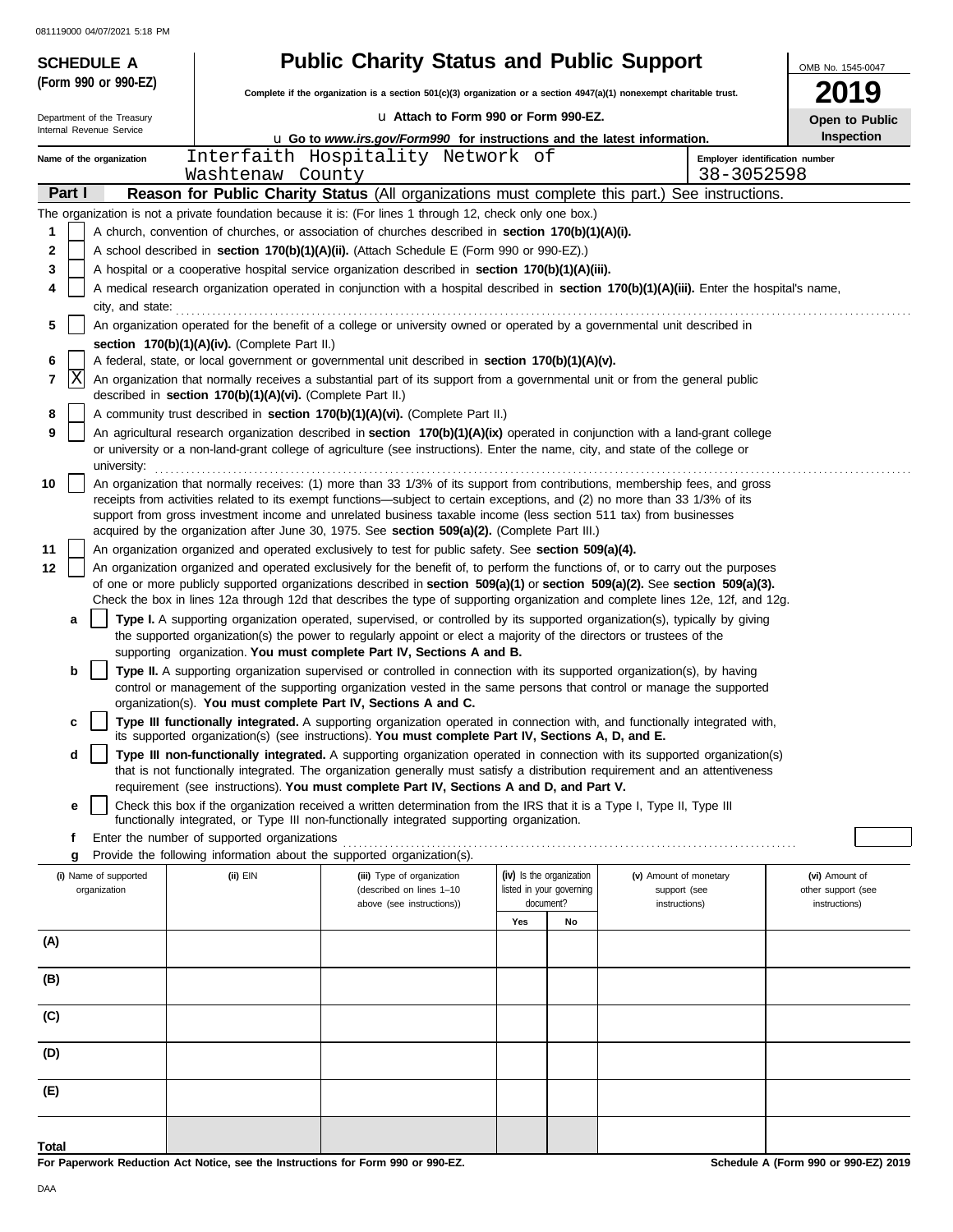### Schedule A(Form 990 or 990-EZ) 2019 Interfaith Hospitality Network of 38-3052598 Page <mark>2</mark>

(Complete only if you checked the box on line 5, 7, or 8 of Part I or if the organization failed to qualify under **Part II** Support Schedule for Organizations Described in Sections 170(b)(1)(A)(iv) and 170(b)(1)(A)(vi) Part III. If the organization fails to qualify under the tests listed below, please complete Part III.)

|              | <b>Section A. Public Support</b>                                                                                                                                                                                   |          |           |            |            |                                      |            |  |  |
|--------------|--------------------------------------------------------------------------------------------------------------------------------------------------------------------------------------------------------------------|----------|-----------|------------|------------|--------------------------------------|------------|--|--|
|              | Calendar year (or fiscal year beginning in)<br>$\mathbf{u}$                                                                                                                                                        | (a) 2015 | (b) 2016  | $(c)$ 2017 | $(d)$ 2018 | $(e)$ 2019                           | (f) Total  |  |  |
| 1            | Gifts, grants, contributions, and<br>membership fees received. (Do not<br>include any "unusual grants.")                                                                                                           | 975,658  | 1,189,921 | 1,209,024  | 1,168,858  | 1,306,185                            | 5,849,646  |  |  |
| $\mathbf{2}$ | Tax revenues levied for the<br>organization's benefit and either paid<br>to or expended on its behalf                                                                                                              |          |           |            |            |                                      |            |  |  |
| 3            | The value of services or facilities<br>furnished by a governmental unit to the<br>organization without charge                                                                                                      |          |           |            |            |                                      |            |  |  |
| 4            | Total. Add lines 1 through 3                                                                                                                                                                                       | 975,658  | 1,189,921 | 1,209,024  | 1,168,858  | 1,306,185                            | 5,849,646  |  |  |
| 5            | The portion of total contributions by<br>each person (other than a<br>governmental unit or publicly<br>supported organization) included on<br>line 1 that exceeds 2% of the amount<br>shown on line 11, column (f) |          |           |            |            |                                      |            |  |  |
| 6            | Public support. Subtract line 5 from line 4.                                                                                                                                                                       |          |           |            |            |                                      | 5,849,646  |  |  |
|              | <b>Section B. Total Support</b>                                                                                                                                                                                    |          |           |            |            |                                      |            |  |  |
|              | Calendar year (or fiscal year beginning in)<br>$\mathbf{u}$                                                                                                                                                        | (a) 2015 | (b) 2016  | $(c)$ 2017 | $(d)$ 2018 | $(e)$ 2019                           | (f) Total  |  |  |
| 7            | Amounts from line 4                                                                                                                                                                                                | 975,658  | 1,189,921 | 1,209,024  | 1,168,858  | 1,306,185                            | 5,849,646  |  |  |
| 8            | Gross income from interest, dividends,<br>payments received on securities loans,<br>rents, royalties, and income from<br>similar sources                                                                           | 585      | 448       | 679        | 1,402      | 411                                  | 3,525      |  |  |
| 9            | Net income from unrelated business<br>activities, whether or not the business<br>is regularly carried on                                                                                                           |          |           |            |            |                                      |            |  |  |
| 10           | Other income. Do not include gain or<br>loss from the sale of capital assets<br>(Explain in Part VI.)                                                                                                              | 662      | 1,833     |            |            |                                      | 2,495      |  |  |
| 11<br>12     | Total support. Add lines 7 through 10<br>Gross receipts from related activities, etc. (see instructions)                                                                                                           |          |           |            |            | 12                                   | 5,855,666  |  |  |
| 13           | First five years. If the Form 990 is for the organization's first, second, third, fourth, or fifth tax year as a section 501(c)(3)                                                                                 |          |           |            |            |                                      | 16,430     |  |  |
|              |                                                                                                                                                                                                                    |          |           |            |            |                                      |            |  |  |
|              | Section C. Computation of Public Support Percentage                                                                                                                                                                |          |           |            |            |                                      |            |  |  |
| 14           | Public support percentage for 2019 (line 6, column (f) divided by line 11, column (f)) [[[[[[[[[[[[[[[[[[[[[[                                                                                                      |          |           |            |            | 14                                   | 99.90%     |  |  |
| 15           | Public support percentage from 2018 Schedule A, Part II, line 14                                                                                                                                                   |          |           |            |            | 15                                   | 99.85%     |  |  |
|              | 16a 33 1/3% support test-2019. If the organization did not check the box on line 13, and line 14 is 33 1/3% or more, check this                                                                                    |          |           |            |            |                                      |            |  |  |
|              | box and stop here. The organization qualifies as a publicly supported organization                                                                                                                                 |          |           |            |            |                                      | $\sqrt{X}$ |  |  |
| b            | 33 1/3% support test-2018. If the organization did not check a box on line 13 or 16a, and line 15 is 33 1/3% or more, check                                                                                        |          |           |            |            |                                      |            |  |  |
|              | this box and stop here. The organization qualifies as a publicly supported organization                                                                                                                            |          |           |            |            |                                      |            |  |  |
| 17а          | 10%-facts-and-circumstances test-2019. If the organization did not check a box on line 13, 16a, or 16b, and line 14 is                                                                                             |          |           |            |            |                                      |            |  |  |
|              | 10% or more, and if the organization meets the "facts-and-circumstances" test, check this box and stop here. Explain in                                                                                            |          |           |            |            |                                      |            |  |  |
|              | Part VI how the organization meets the "facts-and-circumstances" test. The organization qualifies as a publicly supported                                                                                          |          |           |            |            |                                      |            |  |  |
|              | organization                                                                                                                                                                                                       |          |           |            |            |                                      |            |  |  |
| b            | 10%-facts-and-circumstances test-2018. If the organization did not check a box on line 13, 16a, 16b, or 17a, and line                                                                                              |          |           |            |            |                                      |            |  |  |
|              | 15 is 10% or more, and if the organization meets the "facts-and-circumstances" test, check this box and stop here.                                                                                                 |          |           |            |            |                                      |            |  |  |
|              | Explain in Part VI how the organization meets the "facts-and-circumstances" test. The organization qualifies as a publicly                                                                                         |          |           |            |            |                                      |            |  |  |
|              | supported organization                                                                                                                                                                                             |          |           |            |            |                                      |            |  |  |
| 18           | Private foundation. If the organization did not check a box on line 13, 16a, 16b, 17a, or 17b, check this box and see                                                                                              |          |           |            |            |                                      |            |  |  |
|              | instructions                                                                                                                                                                                                       |          |           |            |            |                                      |            |  |  |
|              |                                                                                                                                                                                                                    |          |           |            |            | Schedule A (Form 990 or 990-EZ) 2019 |            |  |  |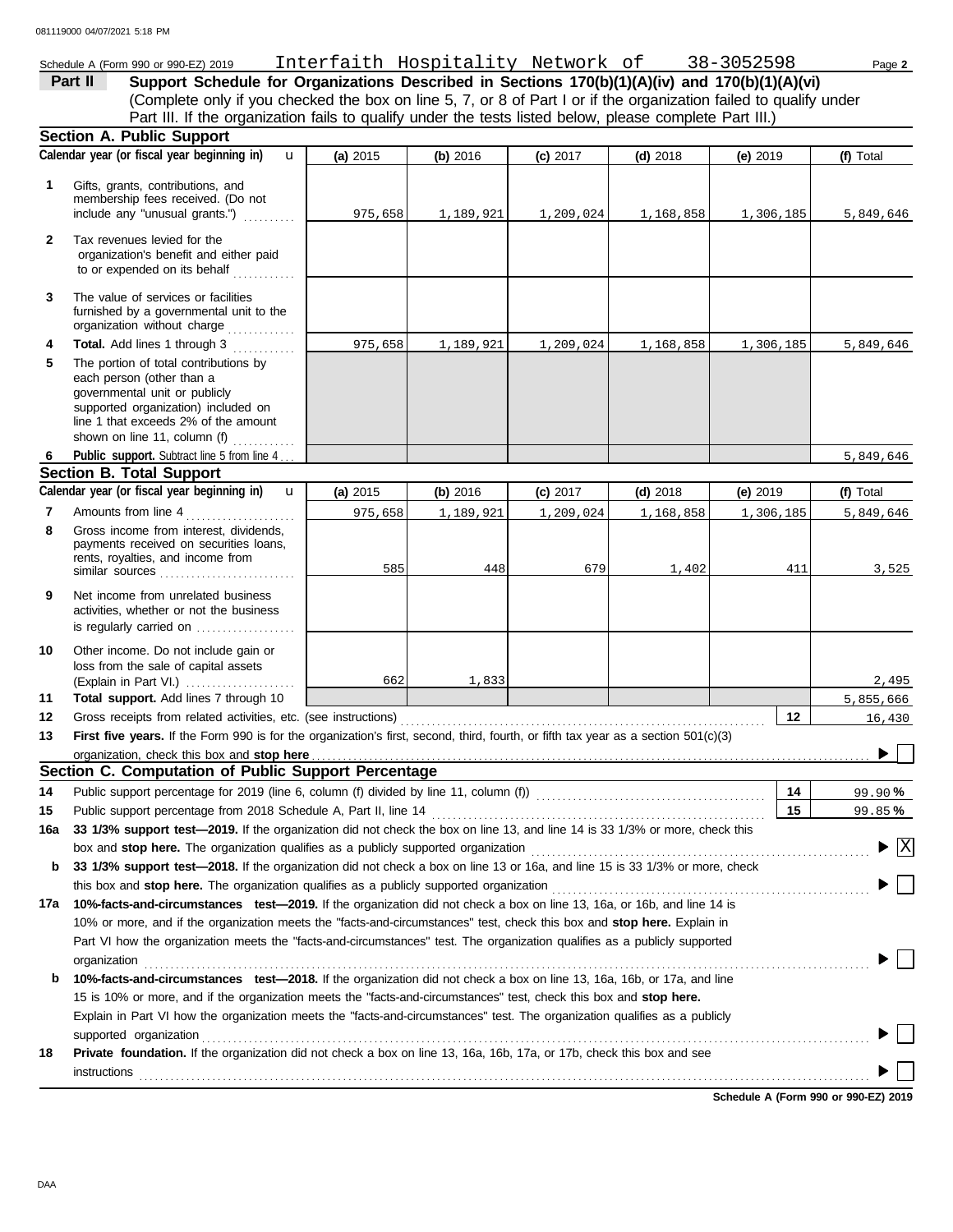# Schedule A (Form 990 or 990-EZ) 2019 Interfaith Hospitality Network of 38-3052598 Page **3**

**Part III** Support Schedule for Organizations Described in Section 509(a)(2) (Complete only if you checked the box on line 10 of Part I or if the organization failed to qualify under Part II. If the organization fails to qualify under the tests listed below, please complete Part II.)

|     | <b>Section A. Public Support</b>                                                                                                                                                  |            |            |            |            |            |              |
|-----|-----------------------------------------------------------------------------------------------------------------------------------------------------------------------------------|------------|------------|------------|------------|------------|--------------|
|     | Calendar year (or fiscal year beginning in)<br>u                                                                                                                                  | (a) $2015$ | (b) $2016$ | $(c)$ 2017 | $(d)$ 2018 | (e) $2019$ | (f) Total    |
| 1   | Gifts, grants, contributions, and membership fees<br>received. (Do not include any "unusual grants.")                                                                             |            |            |            |            |            |              |
| 2   | Gross receipts from admissions, merchandise<br>sold or services performed, or facilities<br>furnished in any activity that is related to the<br>organization's tax-exempt purpose |            |            |            |            |            |              |
| 3   | Gross receipts from activities that are not an<br>unrelated trade or business under section 513                                                                                   |            |            |            |            |            |              |
| 4   | Tax revenues levied for the<br>organization's benefit and either paid<br>to or expended on its behalf                                                                             |            |            |            |            |            |              |
| 5   | The value of services or facilities<br>furnished by a governmental unit to the<br>organization without charge                                                                     |            |            |            |            |            |              |
| 6   | Total. Add lines 1 through 5                                                                                                                                                      |            |            |            |            |            |              |
| 7а  | Amounts included on lines 1, 2, and 3<br>received from disqualified persons                                                                                                       |            |            |            |            |            |              |
| b   | Amounts included on lines 2 and 3<br>received from other than disqualified<br>persons that exceed the greater of \$5,000<br>or 1% of the amount on line 13 for the year           |            |            |            |            |            |              |
| c   | Add lines 7a and 7b<br>.                                                                                                                                                          |            |            |            |            |            |              |
| 8   | Public support. (Subtract line 7c from                                                                                                                                            |            |            |            |            |            |              |
|     | line $6.$ )                                                                                                                                                                       |            |            |            |            |            |              |
|     | Section B. Total Support                                                                                                                                                          |            |            |            |            |            |              |
|     | Calendar year (or fiscal year beginning in)<br>$\mathbf{u}$                                                                                                                       | (a) $2015$ | (b) $2016$ | $(c)$ 2017 | $(d)$ 2018 | (e) $2019$ | (f) Total    |
| 9   | Amounts from line 6                                                                                                                                                               |            |            |            |            |            |              |
| 10a | Gross income from interest, dividends,<br>payments received on securities loans, rents,<br>royalties, and income from similar sources                                             |            |            |            |            |            |              |
| b   | Unrelated business taxable income (less<br>section 511 taxes) from businesses<br>acquired after June 30, 1975                                                                     |            |            |            |            |            |              |
| c   | Add lines 10a and 10b $\ldots$ $\ldots$ $\ldots$                                                                                                                                  |            |            |            |            |            |              |
| 11  | Net income from unrelated business<br>activities not included in line 10b, whether<br>or not the business is regularly carried on                                                 |            |            |            |            |            |              |
| 12  | Other income. Do not include gain or<br>loss from the sale of capital assets<br>(Explain in Part VI.)                                                                             |            |            |            |            |            |              |
| 13  | Total support. (Add lines 9, 10c, 11,                                                                                                                                             |            |            |            |            |            |              |
|     | and 12.)                                                                                                                                                                          |            |            |            |            |            |              |
| 14  | First five years. If the Form 990 is for the organization's first, second, third, fourth, or fifth tax year as a section 501(c)(3)                                                |            |            |            |            |            |              |
|     | organization, check this box and stop here                                                                                                                                        |            |            |            |            |            |              |
|     | Section C. Computation of Public Support Percentage                                                                                                                               |            |            |            |            |            |              |
| 15  | Public support percentage for 2019 (line 8, column (f), divided by line 13, column (f)) [[[[[[[[[[[[[[[[[[[[[                                                                     |            |            |            |            | 15         | %            |
| 16  | Public support percentage from 2018 Schedule A, Part III, line 15                                                                                                                 |            |            |            |            | 16         | %            |
|     | Section D. Computation of Investment Income Percentage                                                                                                                            |            |            |            |            |            |              |
| 17  |                                                                                                                                                                                   |            |            |            |            | 17         | %            |
| 18  | Investment income percentage from 2018 Schedule A, Part III, line 17                                                                                                              |            |            |            |            | 18         | %            |
| 19a | 33 1/3% support tests-2019. If the organization did not check the box on line 14, and line 15 is more than 33 1/3%, and line                                                      |            |            |            |            |            |              |
|     |                                                                                                                                                                                   |            |            |            |            |            | $\mathbf{L}$ |
| b   | 33 1/3% support tests-2018. If the organization did not check a box on line 14 or line 19a, and line 16 is more than 33 1/3%, and                                                 |            |            |            |            |            |              |
|     |                                                                                                                                                                                   |            |            |            |            |            |              |
| 20  |                                                                                                                                                                                   |            |            |            |            |            |              |

**Schedule A (Form 990 or 990-EZ) 2019**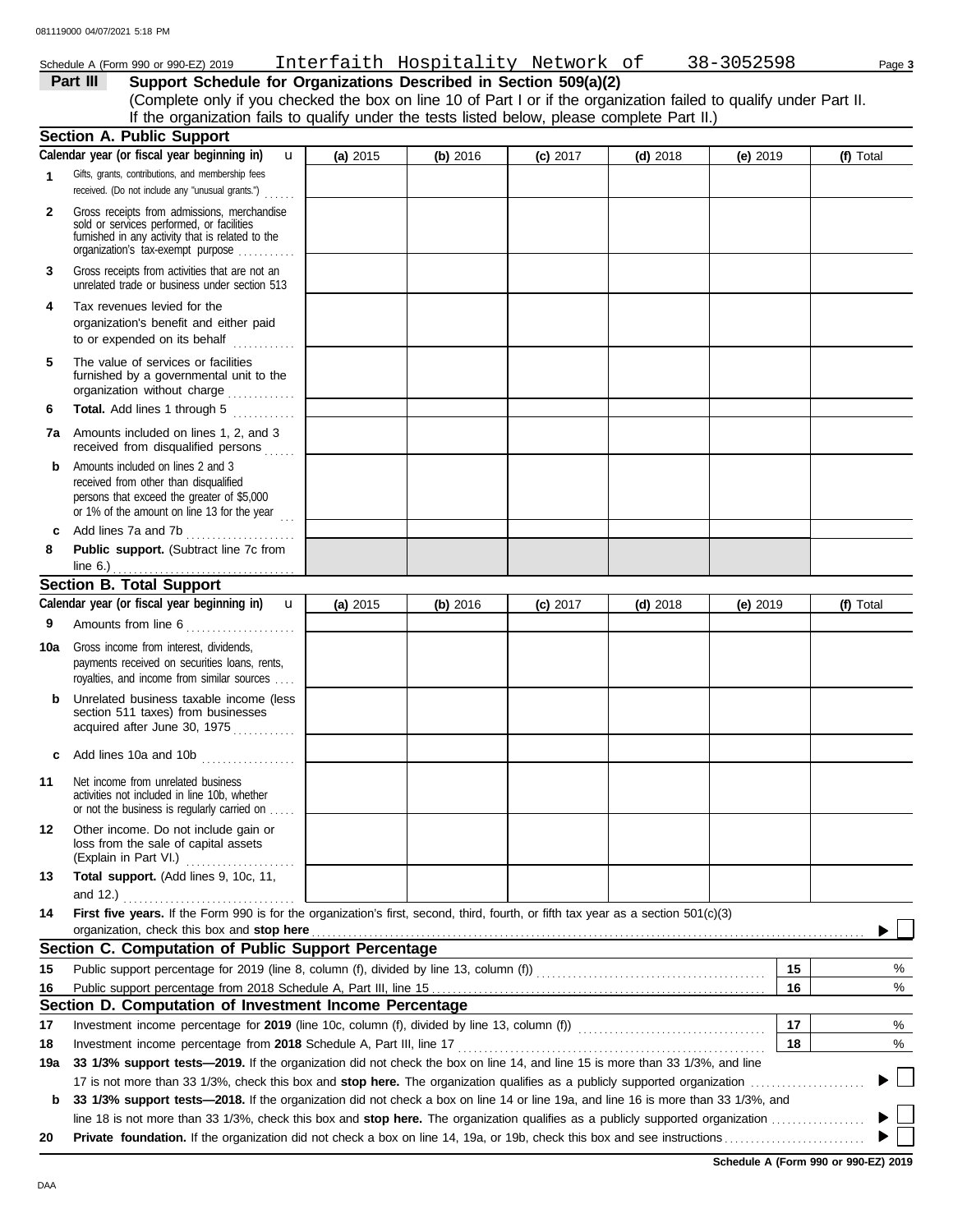### **Part IV Supporting Organizations** Sections A, D, and E. If you checked 12d of Part I, complete Sections A and D, and complete Part V.) Schedule A(Form 990 or 990-EZ) 2019 Interfaith Hospitality Network of 38-3052598 Page <mark>4</mark> **Section A. All Supporting Organizations** (Complete only if you checked a box in line 12 on Part I. If you checked 12a of Part I, complete Sections A and B. If you checked 12b of Part I, complete Sections A and C. If you checked 12c of Part I, complete Are all of the organization's supported organizations listed by name in the organization's governing documents? *If "No," describe in Part VI how the supported organizations are designated. If designated by class or purpose, describe the designation. If historic and continuing relationship, explain.* Did the organization have any supported organization that does not have an IRS determination of status under section 509(a)(1) or (2)? *If "Yes," explain in Part VI how the organization determined that the supported organization was described in section 509(a)(1) or (2).* **1 2 3a b c 4a** Was any supported organization not organized in the United States ("foreign supported organization")? *If* **b c** Did the organization support any foreign supported organization that does not have an IRS determination **5a b c 6 7 8** Did the organization have a supported organization described in section 501(c)(4), (5), or (6)? *If "Yes," answer (b) and (c) below.* Did the organization confirm that each supported organization qualified under section 501(c)(4), (5), or (6) and satisfied the public support tests under section 509(a)(2)? *If "Yes," describe in Part VI when and how the organization made the determination.* Did the organization ensure that all support to such organizations was used exclusively for section 170(c)(2)(B) purposes? *If "Yes," explain in Part VI what controls the organization put in place to ensure such use. "Yes," and if you checked 12a or 12b in Part I, answer (b) and (c) below.* Did the organization have ultimate control and discretion in deciding whether to make grants to the foreign supported organization? *If "Yes," describe in Part VI how the organization had such control and discretion despite being controlled or supervised by or in connection with its supported organizations.* under sections 501(c)(3) and 509(a)(1) or (2)? *If "Yes," explain in Part VI what controls the organization used to ensure that all support to the foreign supported organization was used exclusively for section 170(c)(2)(B) purposes.* Did the organization add, substitute, or remove any supported organizations during the tax year? *If "Yes," answer (b) and (c) below (if applicable). Also, provide detail in Part VI, including (i) the names and EIN numbers of the supported organizations added, substituted, or removed; (ii) the reasons for each such action; (iii) the authority under the organization's organizing document authorizing such action; and (iv) how the action was accomplished (such as by amendment to the organizing document).* **Type I or Type II only.** Was any added or substituted supported organization part of a class already designated in the organization's organizing document? **Substitutions only.** Was the substitution the result of an event beyond the organization's control? Did the organization provide support (whether in the form of grants or the provision of services or facilities) to anyone other than (i) its supported organizations, (ii) individuals that are part of the charitable class benefited by one or more of its supported organizations, or (iii) other supporting organizations that also support or benefit one or more of the filing organization's supported organizations? *If "Yes," provide detail in Part VI.* Did the organization provide a grant, loan, compensation, or other similar payment to a substantial contributor (as defined in section 4958(c)(3)(C)), a family member of a substantial contributor, or a 35% controlled entity with regard to a substantial contributor? *If "Yes," complete Part I of Schedule L (Form 990 or 990-EZ)*. Did the organization make a loan to a disqualified person (as defined in section 4958) not described in line 7? *If "Yes," complete Part I of Schedule L (Form 990 or 990-EZ).* **Yes No 1 2 3a 3b 3c 4a 4b 4c 5a 5b 5c 6 7 8** 081119000 04/07/2021 5:18 PM

- **9a** Was the organization controlled directly or indirectly at any time during the tax year by one or more disqualified persons as defined in section 4946 (other than foundation managers and organizations described in section 509(a)(1) or (2))? *If "Yes," provide detail in Part VI.*
- **b** Did one or more disqualified persons (as defined in line 9a) hold a controlling interest in any entity in which the supporting organization had an interest? *If "Yes," provide detail in Part VI.*
- **c** Did a disqualified person (as defined in line 9a) have an ownership interest in, or derive any personal benefit from, assets in which the supporting organization also had an interest? *If "Yes," provide detail in Part VI.*
- **10a** Was the organization subject to the excess business holdings rules of section 4943 because of section 4943(f) (regarding certain Type II supporting organizations, and all Type III non-functionally integrated supporting organizations)? *If "Yes," answer 10b below.*
- **b** Did the organization have any excess business holdings in the tax year? *(Use Schedule C, Form 4720, to determine whether the organization had excess business holdings.)*

**Schedule A (Form 990 or 990-EZ) 2019 10b**

**9a**

**9b**

**9c**

**10a**

DAA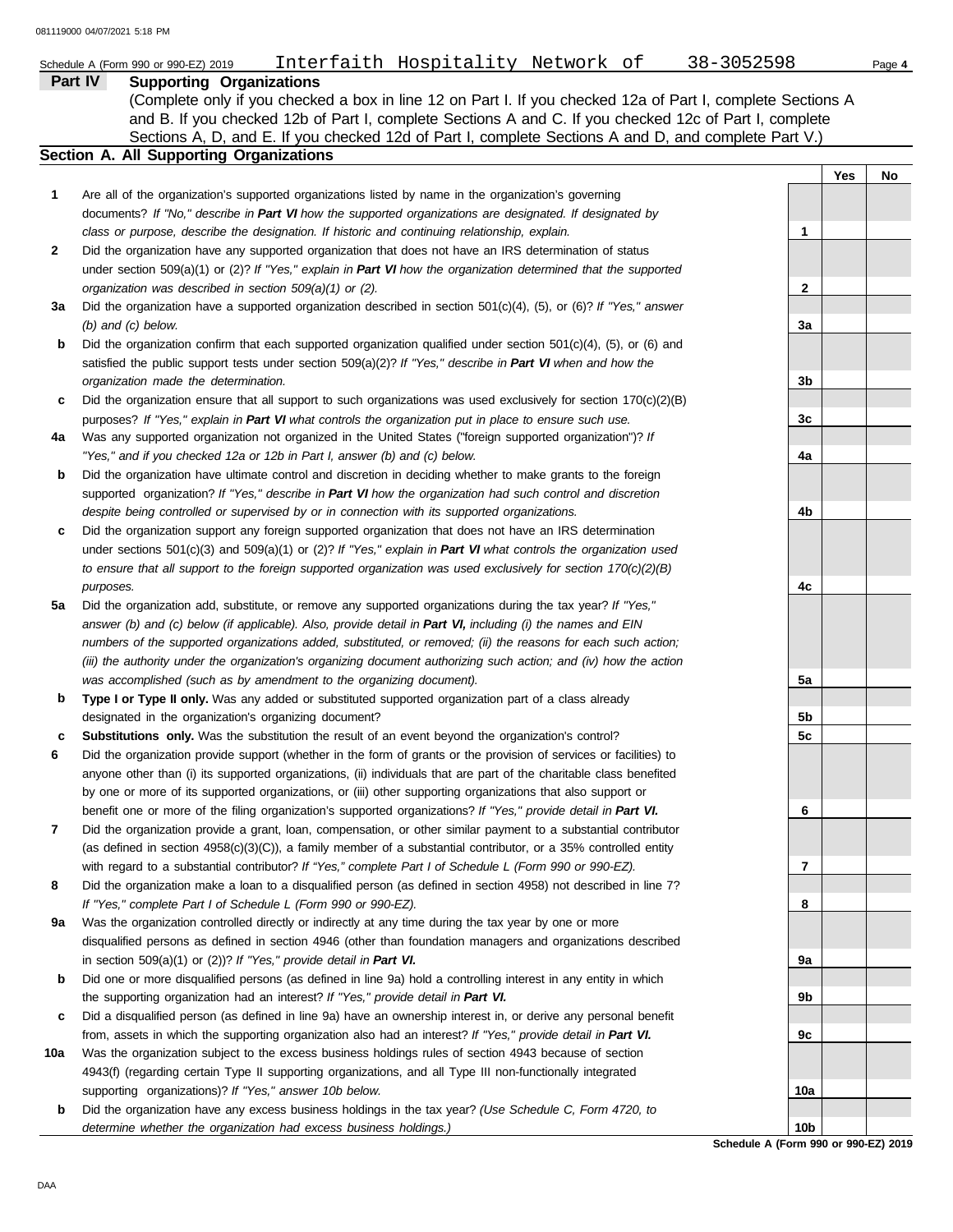|                | Interfaith Hospitality Network of<br>38-3052598<br>Schedule A (Form 990 or 990-EZ) 2019                                                                                                                                             |                 |            | Page 5 |
|----------------|-------------------------------------------------------------------------------------------------------------------------------------------------------------------------------------------------------------------------------------|-----------------|------------|--------|
| <b>Part IV</b> | <b>Supporting Organizations (continued)</b>                                                                                                                                                                                         |                 |            |        |
|                |                                                                                                                                                                                                                                     |                 | <b>Yes</b> | No     |
| 11             | Has the organization accepted a gift or contribution from any of the following persons?                                                                                                                                             |                 |            |        |
| а              | A person who directly or indirectly controls, either alone or together with persons described in (b) and (c)                                                                                                                        |                 |            |        |
|                | below, the governing body of a supported organization?                                                                                                                                                                              | 11a             |            |        |
| b              | A family member of a person described in (a) above?                                                                                                                                                                                 | 11 <sub>b</sub> |            |        |
| c              | A 35% controlled entity of a person described in (a) or (b) above? If "Yes" to a, b, or c, provide detail in Part VI.<br><b>Section B. Type I Supporting Organizations</b>                                                          | 11c             |            |        |
|                |                                                                                                                                                                                                                                     |                 |            |        |
|                |                                                                                                                                                                                                                                     |                 | Yes        | No     |
| 1              | Did the directors, trustees, or membership of one or more supported organizations have the power to                                                                                                                                 |                 |            |        |
|                | regularly appoint or elect at least a majority of the organization's directors or trustees at all times during the<br>tax year? If "No," describe in Part VI how the supported organization(s) effectively operated, supervised, or |                 |            |        |
|                | controlled the organization's activities. If the organization had more than one supported organization,                                                                                                                             |                 |            |        |
|                | describe how the powers to appoint and/or remove directors or trustees were allocated among the supported                                                                                                                           |                 |            |        |
|                | organizations and what conditions or restrictions, if any, applied to such powers during the tax year.                                                                                                                              | 1               |            |        |
| 2              | Did the organization operate for the benefit of any supported organization other than the supported                                                                                                                                 |                 |            |        |
|                | organization(s) that operated, supervised, or controlled the supporting organization? If "Yes," explain in Part                                                                                                                     |                 |            |        |
|                | VI how providing such benefit carried out the purposes of the supported organization(s) that operated,                                                                                                                              |                 |            |        |
|                | supervised, or controlled the supporting organization.                                                                                                                                                                              | $\mathbf{2}$    |            |        |
|                | Section C. Type II Supporting Organizations                                                                                                                                                                                         |                 |            |        |
|                |                                                                                                                                                                                                                                     |                 | Yes        | No     |
| 1              | Were a majority of the organization's directors or trustees during the tax year also a majority of the directors                                                                                                                    |                 |            |        |
|                | or trustees of each of the organization's supported organization(s)? If "No," describe in Part VI how control                                                                                                                       |                 |            |        |
|                | or management of the supporting organization was vested in the same persons that controlled or managed                                                                                                                              |                 |            |        |
|                | the supported organization(s).                                                                                                                                                                                                      | 1               |            |        |
|                | Section D. All Type III Supporting Organizations                                                                                                                                                                                    |                 |            |        |
|                |                                                                                                                                                                                                                                     |                 | Yes        | No     |
| 1              | Did the organization provide to each of its supported organizations, by the last day of the fifth month of the                                                                                                                      |                 |            |        |
|                | organization's tax year, (i) a written notice describing the type and amount of support provided during the prior tax                                                                                                               |                 |            |        |
|                | year, (ii) a copy of the Form 990 that was most recently filed as of the date of notification, and (iii) copies of the                                                                                                              |                 |            |        |
|                | organization's governing documents in effect on the date of notification, to the extent not previously provided?                                                                                                                    | 1               |            |        |
| 2              | Were any of the organization's officers, directors, or trustees either (i) appointed or elected by the supported                                                                                                                    |                 |            |        |
|                | organization(s) or (ii) serving on the governing body of a supported organization? If "No," explain in Part VI how                                                                                                                  |                 |            |        |
|                | the organization maintained a close and continuous working relationship with the supported organization(s).                                                                                                                         | $\mathbf{2}$    |            |        |
| 3              | By reason of the relationship described in (2), did the organization's supported organizations have a                                                                                                                               |                 |            |        |
|                | significant voice in the organization's investment policies and in directing the use of the organization's                                                                                                                          |                 |            |        |
|                | income or assets at all times during the tax year? If "Yes," describe in Part VI the role the organization's                                                                                                                        |                 |            |        |
|                | supported organizations played in this regard.                                                                                                                                                                                      | 3               |            |        |
|                | Section E. Type III Functionally-Integrated Supporting Organizations                                                                                                                                                                |                 |            |        |
| 1              | Check the box next to the method that the organization used to satisfy the Integral Part Test during the year (see instructions).                                                                                                   |                 |            |        |
| a              | The organization satisfied the Activities Test. Complete line 2 below.                                                                                                                                                              |                 |            |        |
| b              | The organization is the parent of each of its supported organizations. Complete line 3 below.                                                                                                                                       |                 |            |        |
| c              | The organization supported a governmental entity. Describe in Part VI how you supported a government entity (see instructions).                                                                                                     |                 |            |        |
|                |                                                                                                                                                                                                                                     |                 |            |        |
| 2              | Activities Test. Answer (a) and (b) below.                                                                                                                                                                                          |                 | Yes        | No     |
| а              | Did substantially all of the organization's activities during the tax year directly further the exempt purposes of                                                                                                                  |                 |            |        |
|                | the supported organization(s) to which the organization was responsive? If "Yes," then in Part VI identify                                                                                                                          |                 |            |        |
|                | those supported organizations and explain how these activities directly furthered their exempt purposes,                                                                                                                            |                 |            |        |
|                | how the organization was responsive to those supported organizations, and how the organization determined                                                                                                                           |                 |            |        |
|                | that these activities constituted substantially all of its activities.                                                                                                                                                              | 2a              |            |        |
| b              | Did the activities described in (a) constitute activities that, but for the organization's involvement, one or more                                                                                                                 |                 |            |        |
|                | of the organization's supported organization(s) would have been engaged in? If "Yes," explain in Part VI the<br>reasons for the organization's position that its supported organization(s) would have engaged in these              |                 |            |        |
|                | activities but for the organization's involvement.                                                                                                                                                                                  | 2b              |            |        |
| 3              | Parent of Supported Organizations. Answer (a) and (b) below.                                                                                                                                                                        |                 |            |        |
| а              | Did the organization have the power to regularly appoint or elect a majority of the officers, directors, or                                                                                                                         |                 |            |        |
|                | trustees of each of the supported organizations? Provide details in Part VI.                                                                                                                                                        | 3a              |            |        |

**b** Did the organization exercise a substantial degree of direction over the policies, programs, and activities of each of its supported organizations? *If "Yes," describe in Part VI the role played by the organization in this regard.*

DAA **Schedule A (Form 990 or 990-EZ) 2019 3b**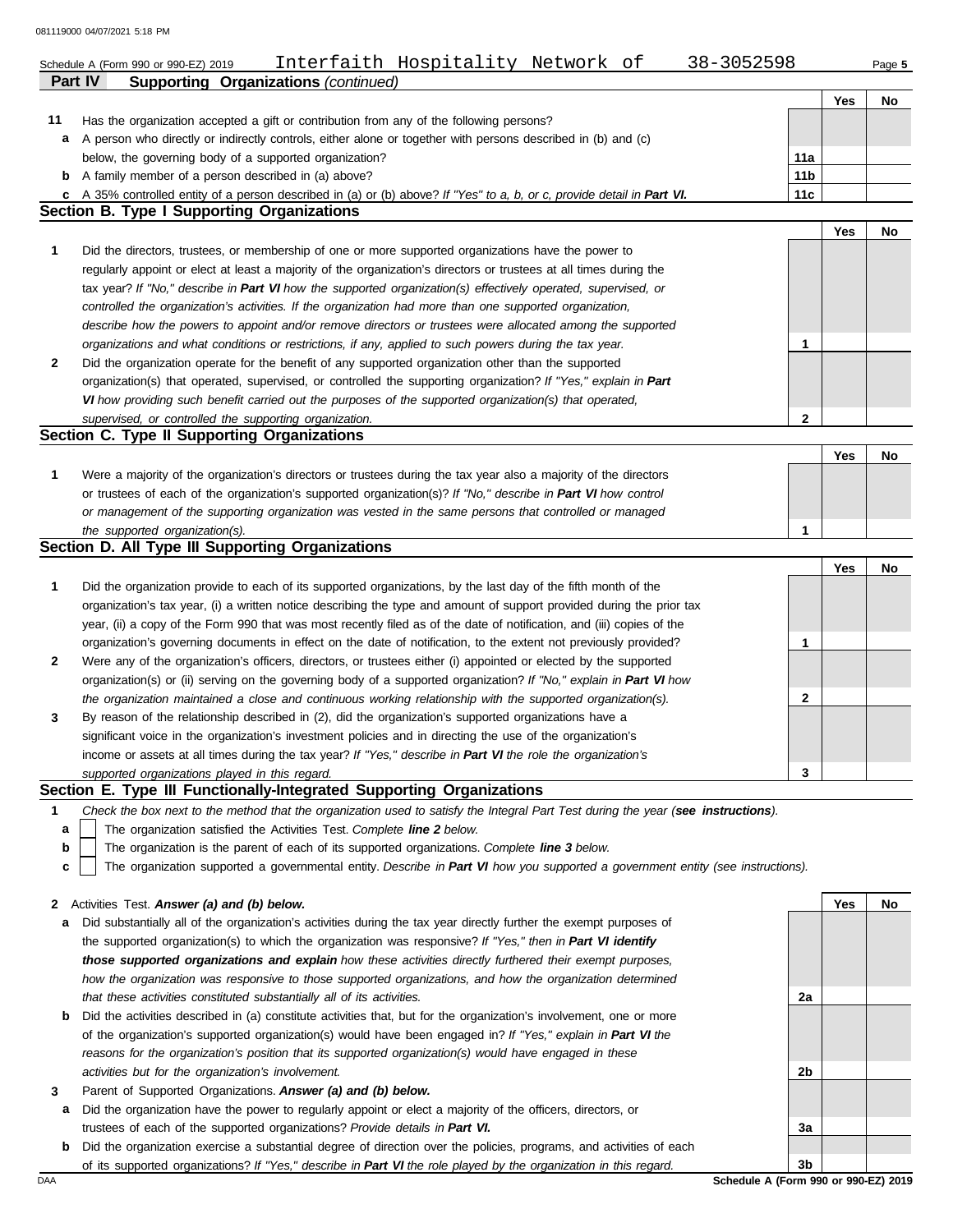| Interfaith Hospitality Network of<br>Schedule A (Form 990 or 990-EZ) 2019                                                             |                | 38-3052598     | Page 6                         |
|---------------------------------------------------------------------------------------------------------------------------------------|----------------|----------------|--------------------------------|
| Type III Non-Functionally Integrated 509(a)(3) Supporting Organizations<br>Part V                                                     |                |                |                                |
| 1<br>Check here if the organization satisfied the Integral Part Test as a qualifying trust on Nov. 20, 1970 (explain in Part VI). See |                |                |                                |
| instructions. All other Type III non-functionally integrated supporting organizations must complete Sections A through E.             |                |                |                                |
| Section A - Adjusted Net Income                                                                                                       |                | (A) Prior Year | (B) Current Year<br>(optional) |
| Net short-term capital gain<br>1                                                                                                      | 1              |                |                                |
| $\mathbf{2}$<br>Recoveries of prior-year distributions                                                                                | $\mathbf{2}$   |                |                                |
| 3<br>Other gross income (see instructions)                                                                                            | 3              |                |                                |
| 4<br>Add lines 1 through 3.                                                                                                           | 4              |                |                                |
| 5<br>Depreciation and depletion                                                                                                       | 5              |                |                                |
| 6<br>Portion of operating expenses paid or incurred for production or                                                                 |                |                |                                |
| collection of gross income or for management, conservation, or                                                                        |                |                |                                |
| maintenance of property held for production of income (see instructions)                                                              | 6              |                |                                |
| 7<br>Other expenses (see instructions)                                                                                                | 7              |                |                                |
| Adjusted Net Income (subtract lines 5, 6, and 7 from line 4)<br>8                                                                     | 8              |                |                                |
| <b>Section B - Minimum Asset Amount</b>                                                                                               |                | (A) Prior Year | (B) Current Year<br>(optional) |
| Aggregate fair market value of all non-exempt-use assets (see<br>1                                                                    |                |                |                                |
| instructions for short tax year or assets held for part of year):                                                                     |                |                |                                |
| <b>a</b> Average monthly value of securities                                                                                          | 1a             |                |                                |
| <b>b</b> Average monthly cash balances                                                                                                | 1b             |                |                                |
| Fair market value of other non-exempt-use assets<br>C                                                                                 | 1 <sub>c</sub> |                |                                |
| <b>Total</b> (add lines 1a, 1b, and 1c)<br>d.                                                                                         | 1 <sub>d</sub> |                |                                |
| <b>Discount</b> claimed for blockage or other<br>е                                                                                    |                |                |                                |
| factors (explain in detail in <b>Part VI)</b> :                                                                                       |                |                |                                |
| $2 \nightharpoonup$<br>Acquisition indebtedness applicable to non-exempt-use assets                                                   | $\mathbf{2}$   |                |                                |
| 3<br>Subtract line 2 from line 1d.                                                                                                    | 3              |                |                                |
| Cash deemed held for exempt use. Enter 1-1/2% of line 3 (for greater amount,<br>4                                                     |                |                |                                |
| see instructions)                                                                                                                     | 4              |                |                                |
| 5<br>Net value of non-exempt-use assets (subtract line 4 from line 3)                                                                 | 5              |                |                                |
| 6<br>Multiply line 5 by .035.                                                                                                         | 6              |                |                                |
| $\overline{7}$<br>Recoveries of prior-year distributions                                                                              | $\overline{7}$ |                |                                |
| 8<br>Minimum Asset Amount (add line 7 to line 6)                                                                                      | 8              |                |                                |
| Section C - Distributable Amount                                                                                                      |                |                | <b>Current Year</b>            |
| $\mathbf 1$<br>Adjusted net income for prior year (from Section A, line 8, Column A)                                                  | $\mathbf{1}$   |                |                                |
| $\mathbf{2}$<br>Enter 85% of line 1.                                                                                                  | $\mathbf{2}$   |                |                                |
| 3<br>Minimum asset amount for prior year (from Section B, line 8, Column A)                                                           | 3              |                |                                |
| 4<br>Enter greater of line 2 or line 3.                                                                                               | 4              |                |                                |
| 5<br>Income tax imposed in prior year                                                                                                 | 5              |                |                                |
| <b>Distributable Amount.</b> Subtract line 5 from line 4, unless subject to<br>6                                                      |                |                |                                |
| emergency temporary reduction (see instructions).                                                                                     | 6              |                |                                |

**7** instructions). Check here if the current year is the organization's first as a non-functionally integrated Type III supporting organization (see

**Schedule A (Form 990 or 990-EZ) 2019**

DAA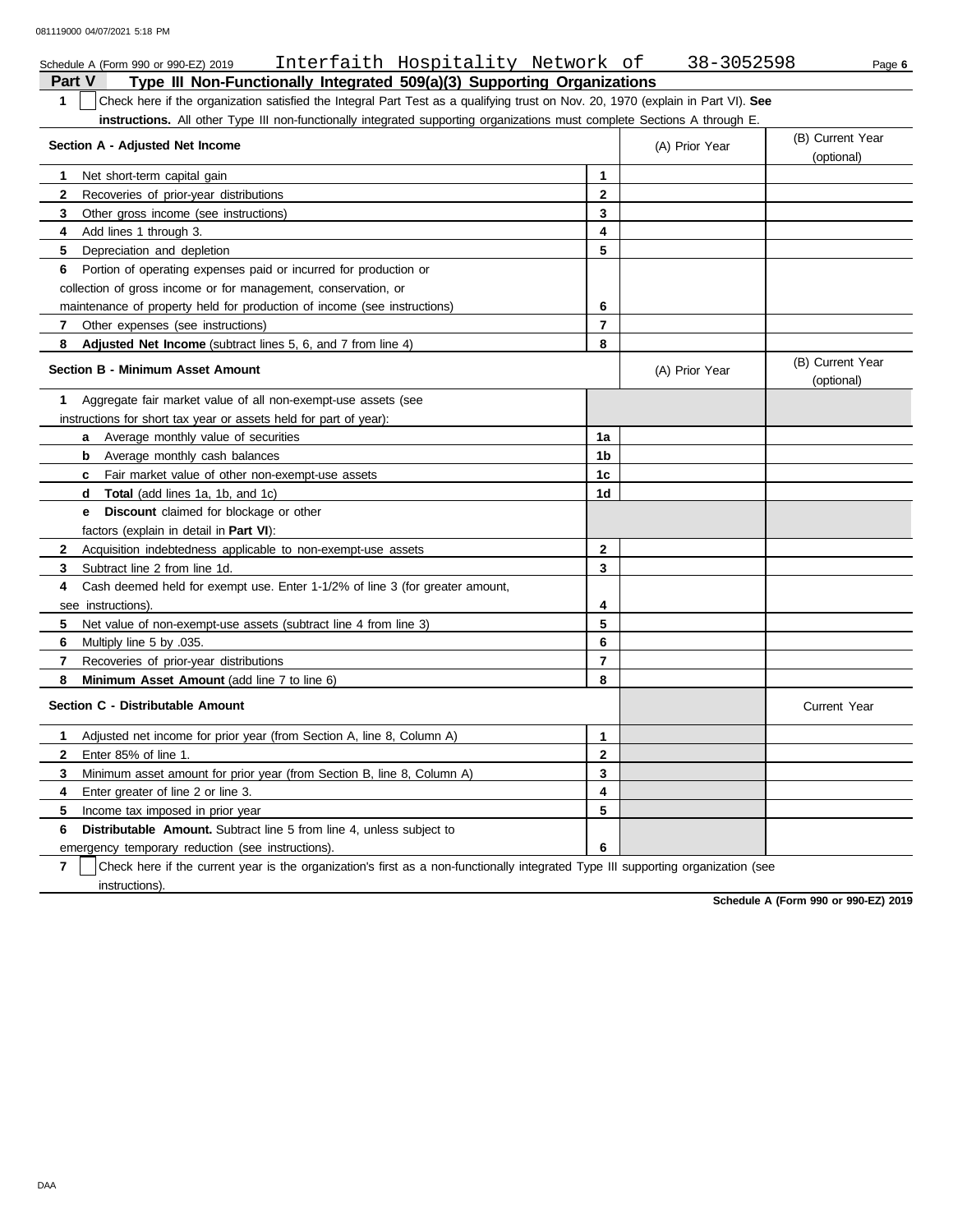| Part V       | Interfaith Hospitality Network of<br>Schedule A (Form 990 or 990-EZ) 2019<br>Type III Non-Functionally Integrated 509(a)(3) Supporting Organizations (continued) |                                    | 38-3052598                                    | Page 7                                           |
|--------------|------------------------------------------------------------------------------------------------------------------------------------------------------------------|------------------------------------|-----------------------------------------------|--------------------------------------------------|
|              | <b>Section D - Distributions</b>                                                                                                                                 |                                    |                                               | <b>Current Year</b>                              |
| 1            | Amounts paid to supported organizations to accomplish exempt purposes                                                                                            |                                    |                                               |                                                  |
| $\mathbf{2}$ | Amounts paid to perform activity that directly furthers exempt purposes of supported                                                                             |                                    |                                               |                                                  |
|              | organizations, in excess of income from activity                                                                                                                 |                                    |                                               |                                                  |
| 3            | Administrative expenses paid to accomplish exempt purposes of supported organizations                                                                            |                                    |                                               |                                                  |
| 4            | Amounts paid to acquire exempt-use assets                                                                                                                        |                                    |                                               |                                                  |
| 5            | Qualified set-aside amounts (prior IRS approval required)                                                                                                        |                                    |                                               |                                                  |
| 6            | Other distributions (describe in <b>Part VI</b> ). See instructions.                                                                                             |                                    |                                               |                                                  |
| 7            | Total annual distributions. Add lines 1 through 6.                                                                                                               |                                    |                                               |                                                  |
| 8            | Distributions to attentive supported organizations to which the organization is responsive                                                                       |                                    |                                               |                                                  |
|              | (provide details in Part VI). See instructions.                                                                                                                  |                                    |                                               |                                                  |
| 9            | Distributable amount for 2019 from Section C, line 6                                                                                                             |                                    |                                               |                                                  |
| 10           | Line 8 amount divided by line 9 amount                                                                                                                           |                                    |                                               |                                                  |
|              | <b>Section E - Distribution Allocations (see instructions)</b>                                                                                                   | (i)<br><b>Excess Distributions</b> | (ii)<br><b>Underdistributions</b><br>Pre-2019 | (iii)<br><b>Distributable</b><br>Amount for 2019 |
| 1            | Distributable amount for 2019 from Section C, line 6                                                                                                             |                                    |                                               |                                                  |
| $\mathbf{2}$ | Underdistributions, if any, for years prior to 2019<br>(reasonable cause required-explain in Part VI). See<br>instructions.                                      |                                    |                                               |                                                  |
| 3            | Excess distributions carryover, if any, to 2019                                                                                                                  |                                    |                                               |                                                  |
|              |                                                                                                                                                                  |                                    |                                               |                                                  |
|              |                                                                                                                                                                  |                                    |                                               |                                                  |
|              |                                                                                                                                                                  |                                    |                                               |                                                  |
|              |                                                                                                                                                                  |                                    |                                               |                                                  |
|              |                                                                                                                                                                  |                                    |                                               |                                                  |
|              | f Total of lines 3a through e                                                                                                                                    |                                    |                                               |                                                  |
|              | g Applied to underdistributions of prior years                                                                                                                   |                                    |                                               |                                                  |
|              | h Applied to 2019 distributable amount                                                                                                                           |                                    |                                               |                                                  |
|              | <i>i</i> Carryover from 2014 not applied (see instructions)                                                                                                      |                                    |                                               |                                                  |
|              | Remainder. Subtract lines 3g, 3h, and 3i from 3f.                                                                                                                |                                    |                                               |                                                  |
| 4            | Distributions for 2019 from                                                                                                                                      |                                    |                                               |                                                  |
|              | \$<br>Section D, line 7:                                                                                                                                         |                                    |                                               |                                                  |
|              | a Applied to underdistributions of prior years                                                                                                                   |                                    |                                               |                                                  |
|              | <b>b</b> Applied to 2019 distributable amount                                                                                                                    |                                    |                                               |                                                  |
|              | c Remainder. Subtract lines 4a and 4b from 4.                                                                                                                    |                                    |                                               |                                                  |
| 5            | Remaining underdistributions for years prior to 2019, if                                                                                                         |                                    |                                               |                                                  |
|              | any. Subtract lines 3g and 4a from line 2. For result                                                                                                            |                                    |                                               |                                                  |
|              | greater than zero, explain in Part VI. See instructions.                                                                                                         |                                    |                                               |                                                  |
| 6            | Remaining underdistributions for 2019. Subtract lines 3h                                                                                                         |                                    |                                               |                                                  |
|              | and 4b from line 1. For result greater than zero, explain in                                                                                                     |                                    |                                               |                                                  |
|              | Part VI. See instructions.                                                                                                                                       |                                    |                                               |                                                  |
| 7            | Excess distributions carryover to 2020. Add lines 3j                                                                                                             |                                    |                                               |                                                  |
|              | and 4c.                                                                                                                                                          |                                    |                                               |                                                  |
| 8            | Breakdown of line 7:                                                                                                                                             |                                    |                                               |                                                  |
|              | a Excess from 2015                                                                                                                                               |                                    |                                               |                                                  |
|              |                                                                                                                                                                  |                                    |                                               |                                                  |
|              |                                                                                                                                                                  |                                    |                                               |                                                  |
|              | d Excess from 2018                                                                                                                                               |                                    |                                               |                                                  |
|              | e Excess from 2019.                                                                                                                                              |                                    |                                               |                                                  |
|              |                                                                                                                                                                  |                                    |                                               | Schedule A (Form 990 or 990-EZ) 2019             |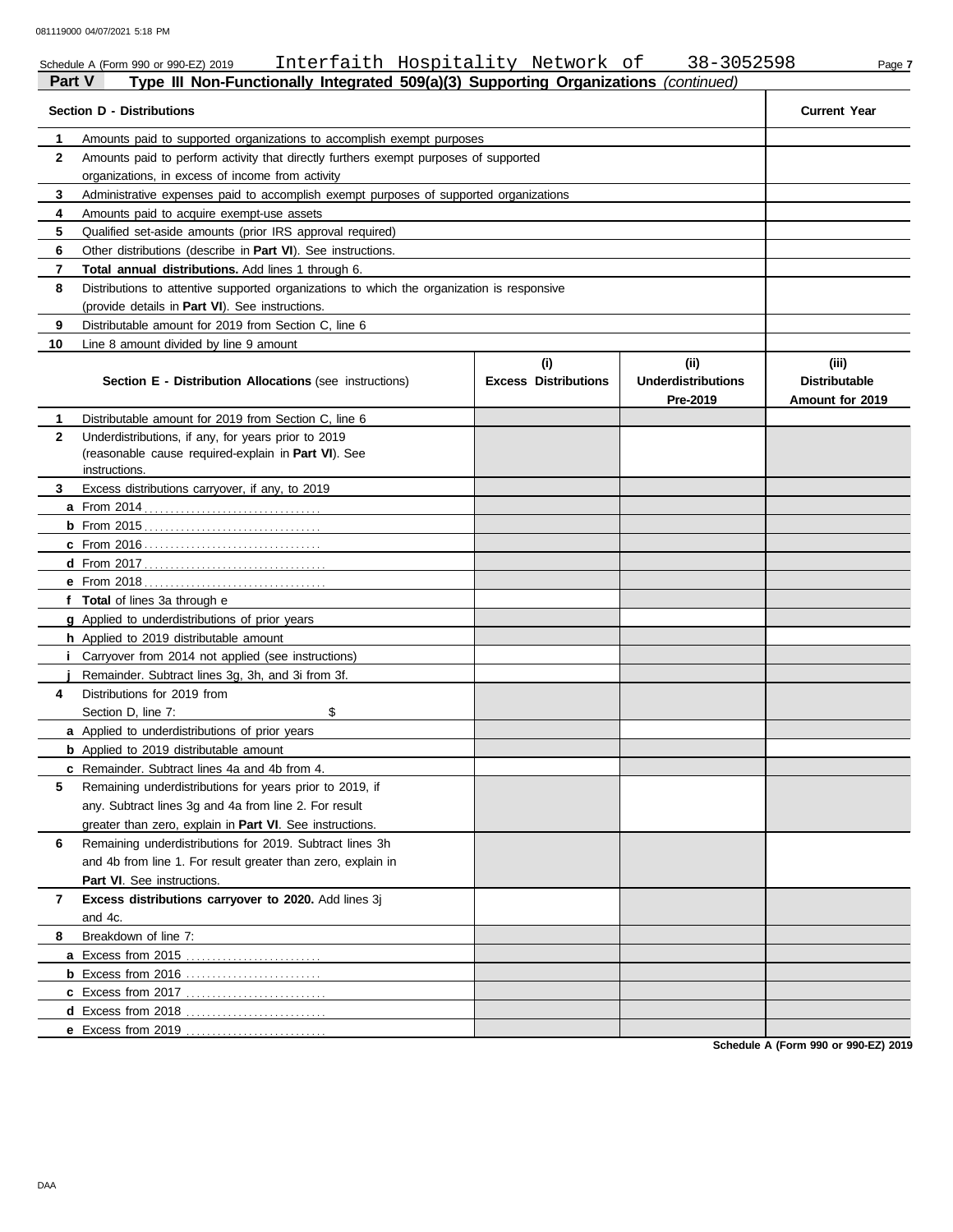|         | Schedule A (Form 990 or 990-EZ) 2019                                                                                                                                                                                                    |  |  |    |                |  | Interfaith Hospitality Network of 38-3052598                                                                           | Page 8 |
|---------|-----------------------------------------------------------------------------------------------------------------------------------------------------------------------------------------------------------------------------------------|--|--|----|----------------|--|------------------------------------------------------------------------------------------------------------------------|--------|
| Part VI | Supplemental Information. Provide the explanations required by Part II, line 10; Part II, line 17a or 17b; Part<br>III, line 12; Part IV, Section A, lines 1, 2, 3b, 3c, 4b, 4c, 5a, 6, 9a, 9b, 9c, 11a, 11b, and 11c; Part IV, Section |  |  |    |                |  | B, lines 1 and 2; Part IV, Section C, line 1; Part IV, Section D, lines 2 and 3; Part IV, Section E, lines 1c, 2a, 2b, |        |
|         | 3a, and 3b; Part V, line 1; Part V, Section B, line 1e; Part V, Section D, lines 5, 6, and 8; and Part V, Section E,<br>lines 2, 5, and 6. Also complete this part for any additional information. (See instructions.)                  |  |  |    |                |  |                                                                                                                        |        |
|         |                                                                                                                                                                                                                                         |  |  |    |                |  |                                                                                                                        |        |
|         | Part II, Line 10 - Other Income Detail                                                                                                                                                                                                  |  |  |    |                |  |                                                                                                                        |        |
|         |                                                                                                                                                                                                                                         |  |  | \$ | $\ldots$ 2,495 |  |                                                                                                                        |        |
|         |                                                                                                                                                                                                                                         |  |  |    |                |  |                                                                                                                        |        |
|         |                                                                                                                                                                                                                                         |  |  |    |                |  |                                                                                                                        |        |
|         |                                                                                                                                                                                                                                         |  |  |    |                |  |                                                                                                                        |        |
|         |                                                                                                                                                                                                                                         |  |  |    |                |  |                                                                                                                        |        |
|         |                                                                                                                                                                                                                                         |  |  |    |                |  |                                                                                                                        |        |
|         |                                                                                                                                                                                                                                         |  |  |    |                |  |                                                                                                                        |        |
|         |                                                                                                                                                                                                                                         |  |  |    |                |  |                                                                                                                        |        |
|         |                                                                                                                                                                                                                                         |  |  |    |                |  |                                                                                                                        |        |
|         |                                                                                                                                                                                                                                         |  |  |    |                |  |                                                                                                                        |        |
|         |                                                                                                                                                                                                                                         |  |  |    |                |  |                                                                                                                        |        |
|         |                                                                                                                                                                                                                                         |  |  |    |                |  |                                                                                                                        |        |
|         |                                                                                                                                                                                                                                         |  |  |    |                |  |                                                                                                                        |        |
|         |                                                                                                                                                                                                                                         |  |  |    |                |  |                                                                                                                        |        |
|         |                                                                                                                                                                                                                                         |  |  |    |                |  |                                                                                                                        |        |
|         |                                                                                                                                                                                                                                         |  |  |    |                |  |                                                                                                                        |        |
|         |                                                                                                                                                                                                                                         |  |  |    |                |  |                                                                                                                        |        |
|         |                                                                                                                                                                                                                                         |  |  |    |                |  |                                                                                                                        |        |
|         |                                                                                                                                                                                                                                         |  |  |    |                |  |                                                                                                                        |        |
|         |                                                                                                                                                                                                                                         |  |  |    |                |  |                                                                                                                        |        |
|         |                                                                                                                                                                                                                                         |  |  |    |                |  |                                                                                                                        |        |
|         |                                                                                                                                                                                                                                         |  |  |    |                |  |                                                                                                                        |        |
|         |                                                                                                                                                                                                                                         |  |  |    |                |  |                                                                                                                        |        |
|         |                                                                                                                                                                                                                                         |  |  |    |                |  |                                                                                                                        |        |
|         |                                                                                                                                                                                                                                         |  |  |    |                |  |                                                                                                                        |        |
|         |                                                                                                                                                                                                                                         |  |  |    |                |  |                                                                                                                        |        |
|         |                                                                                                                                                                                                                                         |  |  |    |                |  |                                                                                                                        |        |
|         |                                                                                                                                                                                                                                         |  |  |    |                |  |                                                                                                                        |        |
|         |                                                                                                                                                                                                                                         |  |  |    |                |  |                                                                                                                        |        |
|         |                                                                                                                                                                                                                                         |  |  |    |                |  |                                                                                                                        |        |
|         |                                                                                                                                                                                                                                         |  |  |    |                |  |                                                                                                                        |        |
|         |                                                                                                                                                                                                                                         |  |  |    |                |  |                                                                                                                        |        |
|         |                                                                                                                                                                                                                                         |  |  |    |                |  |                                                                                                                        |        |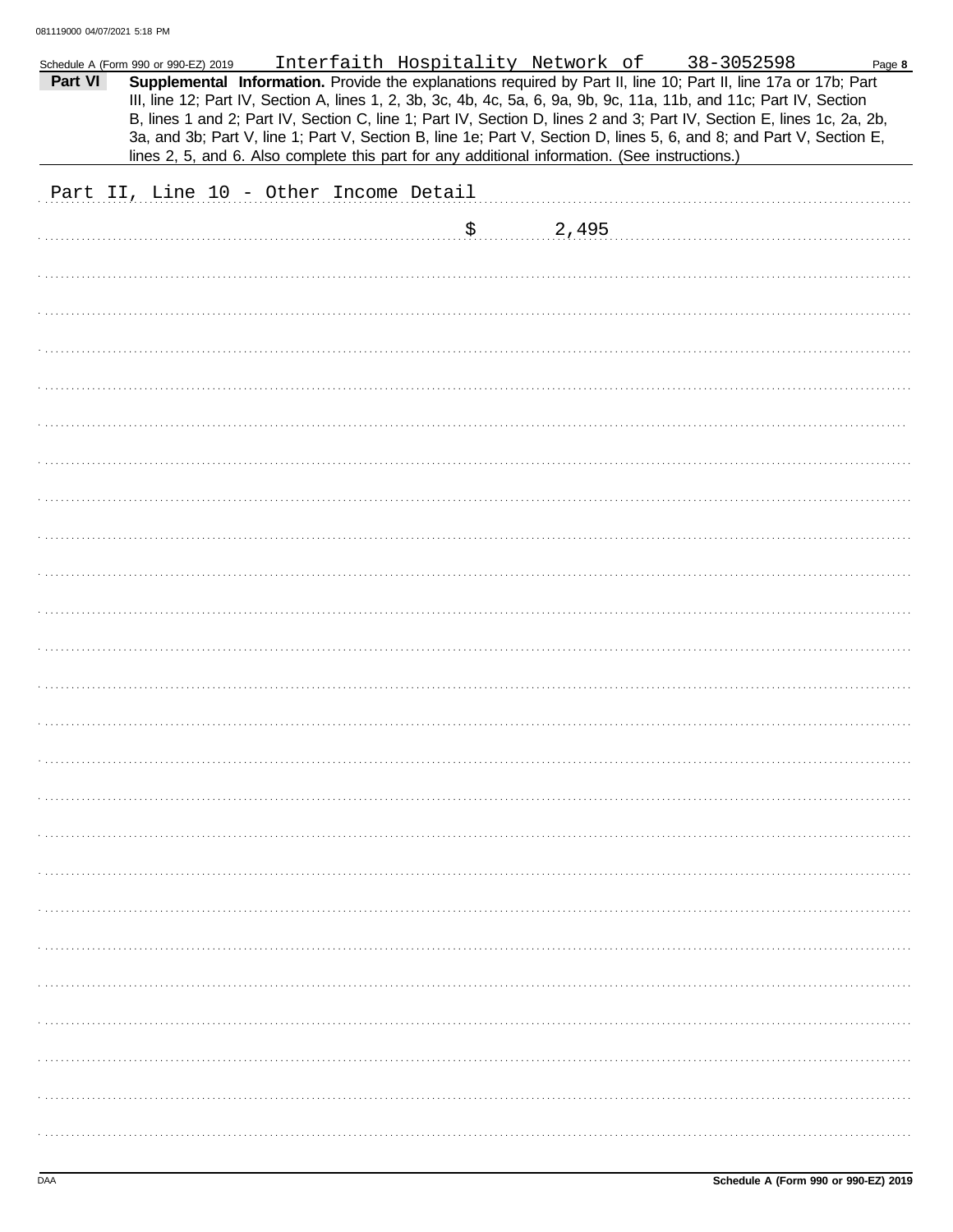| <b>Schedule B</b><br>(Form 990, 990-EZ,<br>or 990-PF)<br>Department of the Treasury<br>Internal Revenue Service | <b>Schedule of Contributors</b><br>u Attach to Form 990, Form 990-EZ, or Form 990-PF.<br>u Go to www.irs.gov/Form990 for the latest information. |            | OMB No. 1545-0047<br>2019      |  |  |  |  |  |  |  |
|-----------------------------------------------------------------------------------------------------------------|--------------------------------------------------------------------------------------------------------------------------------------------------|------------|--------------------------------|--|--|--|--|--|--|--|
| Name of the organization<br>Washtenaw County                                                                    | Interfaith Hospitality Network of                                                                                                                | 38-3052598 | Employer identification number |  |  |  |  |  |  |  |
|                                                                                                                 | Organization type (check one):                                                                                                                   |            |                                |  |  |  |  |  |  |  |
| Filers of:                                                                                                      | Section:                                                                                                                                         |            |                                |  |  |  |  |  |  |  |
| Form 990 or 990-EZ                                                                                              | IXI<br>3 ) (enter number) organization<br>501(c)                                                                                                 |            |                                |  |  |  |  |  |  |  |
|                                                                                                                 | 4947(a)(1) nonexempt charitable trust not treated as a private foundation                                                                        |            |                                |  |  |  |  |  |  |  |
|                                                                                                                 | 527 political organization                                                                                                                       |            |                                |  |  |  |  |  |  |  |
| Form 990-PF                                                                                                     | 501(c)(3) exempt private foundation                                                                                                              |            |                                |  |  |  |  |  |  |  |
|                                                                                                                 | 4947(a)(1) nonexempt charitable trust treated as a private foundation                                                                            |            |                                |  |  |  |  |  |  |  |
|                                                                                                                 | 501(c)(3) taxable private foundation                                                                                                             |            |                                |  |  |  |  |  |  |  |
|                                                                                                                 |                                                                                                                                                  |            |                                |  |  |  |  |  |  |  |

Check if your organization is covered by the **General Rule** or a **Special Rule. Note:** Only a section 501(c)(7), (8), or (10) organization can check boxes for both the General Rule and a Special Rule. See instructions.

### **General Rule**

For an organization filing Form 990, 990-EZ, or 990-PF that received, during the year, contributions totaling \$5,000 or more (in money or property) from any one contributor. Complete Parts I and II. See instructions for determining a contributor's total contributions.

### **Special Rules**

| $X$ For an organization described in section 501(c)(3) filing Form 990 or 990-EZ that met the 33 <sup>1</sup> /3% support test of the |
|---------------------------------------------------------------------------------------------------------------------------------------|
| regulations under sections 509(a)(1) and 170(b)(1)(A)(vi), that checked Schedule A (Form 990 or 990-EZ), Part II, line                |
| 13, 16a, or 16b, and that received from any one contributor, during the year, total contributions of the greater of (1)               |
| \$5,000; or (2) 2% of the amount on (i) Form 990, Part VIII, line 1h; or (ii) Form 990-EZ, line 1. Complete Parts I and II.           |

literary, or educational purposes, or for the prevention of cruelty to children or animals. Complete Parts I (entering For an organization described in section 501(c)(7), (8), or (10) filing Form 990 or 990-EZ that received from any one contributor, during the year, total contributions of more than \$1,000 *exclusively* for religious, charitable, scientific, "N/A" in column (b) instead of the contributor name and address), II, and III.

For an organization described in section 501(c)(7), (8), or (10) filing Form 990 or 990-EZ that received from any one contributor, during the year, contributions *exclusively* for religious, charitable, etc., purposes, but no such contributions totaled more than \$1,000. If this box is checked, enter here the total contributions that were received during the year for an *exclusively* religious, charitable, etc., purpose. Don't complete any of the parts unless the **General Rule** applies to this organization because it received *nonexclusively* religious, charitable, etc., contributions totaling \$5,000 or more during the year . . . . . . . . . . . . . . . . . . . . . . . . . . . . . . . . . . . . . . . . . . . . . . . . . . . . . . . . . . . . . . . . . . . . . . . . . . . . . . . .

990-EZ, or 990-PF), but it **must** answer "No" on Part IV, line 2, of its Form 990; or check the box on line H of its Form 990-EZ or on its Form 990-PF, Part I, line 2, to certify that it doesn't meet the filing requirements of Schedule B (Form 990, 990-EZ, or 990-PF). **Caution:** An organization that isn't covered by the General Rule and/or the Special Rules doesn't file Schedule B (Form 990,

**For Paperwork Reduction Act Notice, see the instructions for Form 990, 990-EZ, or 990-PF.**

 $\triangleright$  \$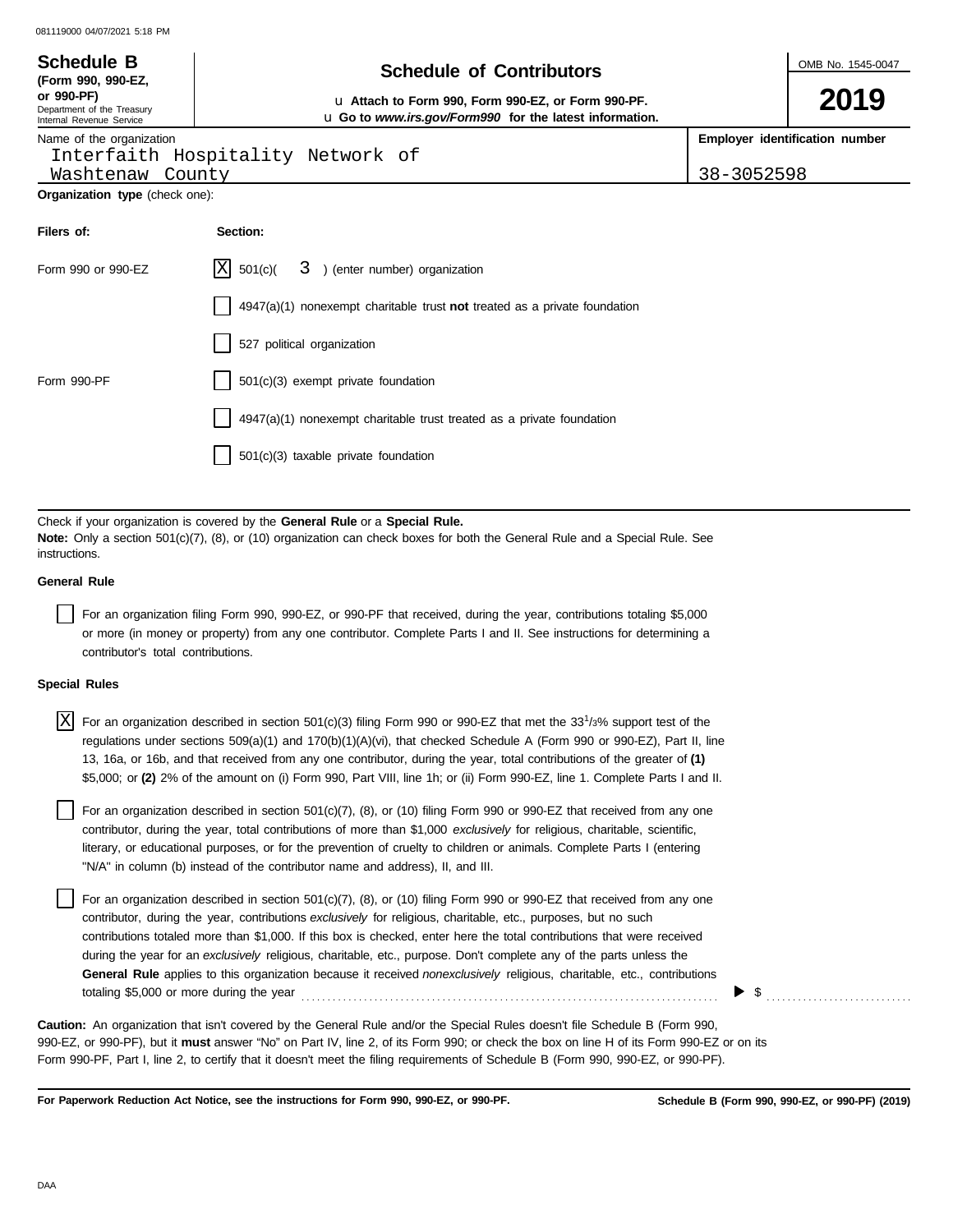| Schedule B (Form 990, 990-EZ, or 990-PF) (2019)                                                                 | Page 1 of 1<br>Page 2                        |
|-----------------------------------------------------------------------------------------------------------------|----------------------------------------------|
| Name of organization<br>Interfaith Hospitality Network of                                                       | Employer identification number<br>38-3052598 |
| Part I<br><b>Contributors</b> (see instructions). Use duplicate copies of Part I if additional space is needed. |                                              |

| (a)            | (b)                                                                                 | (c)                        | (d)                                                                                          |
|----------------|-------------------------------------------------------------------------------------|----------------------------|----------------------------------------------------------------------------------------------|
| No.            | Name, address, and ZIP + 4                                                          | <b>Total contributions</b> | Type of contribution                                                                         |
| $1$            | SOS Community Services<br>101 South Huron Street<br>MI 48197<br>Ypsilanti           | 642,861<br>$\sim$          | Person<br>Χ<br>Payroll<br><b>Noncash</b><br>(Complete Part II for<br>noncash contributions.) |
| (a)            | (b)                                                                                 | (c)                        | (d)                                                                                          |
| No.            | Name, address, and ZIP + 4                                                          | <b>Total contributions</b> | Type of contribution                                                                         |
| $\overline{2}$ | The Salvation Army - EM Division<br>16130 Northland Drive<br>Southfield<br>MI 48075 | 96,786<br>$\sim$           | Χ<br>Person<br>Payroll<br><b>Noncash</b><br>(Complete Part II for<br>noncash contributions.) |
| (a)            | (b)                                                                                 | (c)                        | (d)                                                                                          |
| No.            | Name, address, and ZIP + 4                                                          | <b>Total contributions</b> | Type of contribution                                                                         |
| $\overline{3}$ | Office of Community and Economic Dev<br>PO Box 915<br>MI 48197<br>Ypsilanti         | \$121,538                  | Χ<br>Person<br>Payroll<br><b>Noncash</b><br>(Complete Part II for<br>noncash contributions.) |
| (a)            | (b)                                                                                 | (c)                        | (d)                                                                                          |
| No.            | Name, address, and ZIP + 4                                                          | <b>Total contributions</b> | Type of contribution                                                                         |
|                |                                                                                     |                            | Person                                                                                       |
|                |                                                                                     | $\mathsf{\$}$              | Payroll<br><b>Noncash</b><br>(Complete Part II for<br>noncash contributions.)                |
| (a)            | (b)                                                                                 | (c)                        | (d)                                                                                          |
| No.            | Name, address, and ZIP + 4                                                          | <b>Total contributions</b> | Type of contribution                                                                         |
|                |                                                                                     | $$^{\circ}$                | Person<br>Payroll<br>Noncash<br>(Complete Part II for<br>noncash contributions.)             |
| (a)            | (b)                                                                                 | (c)                        | (d)                                                                                          |
| No.            | Name, address, and ZIP + 4                                                          | <b>Total contributions</b> | Type of contribution                                                                         |

**Schedule B (Form 990, 990-EZ, or 990-PF) (2019)**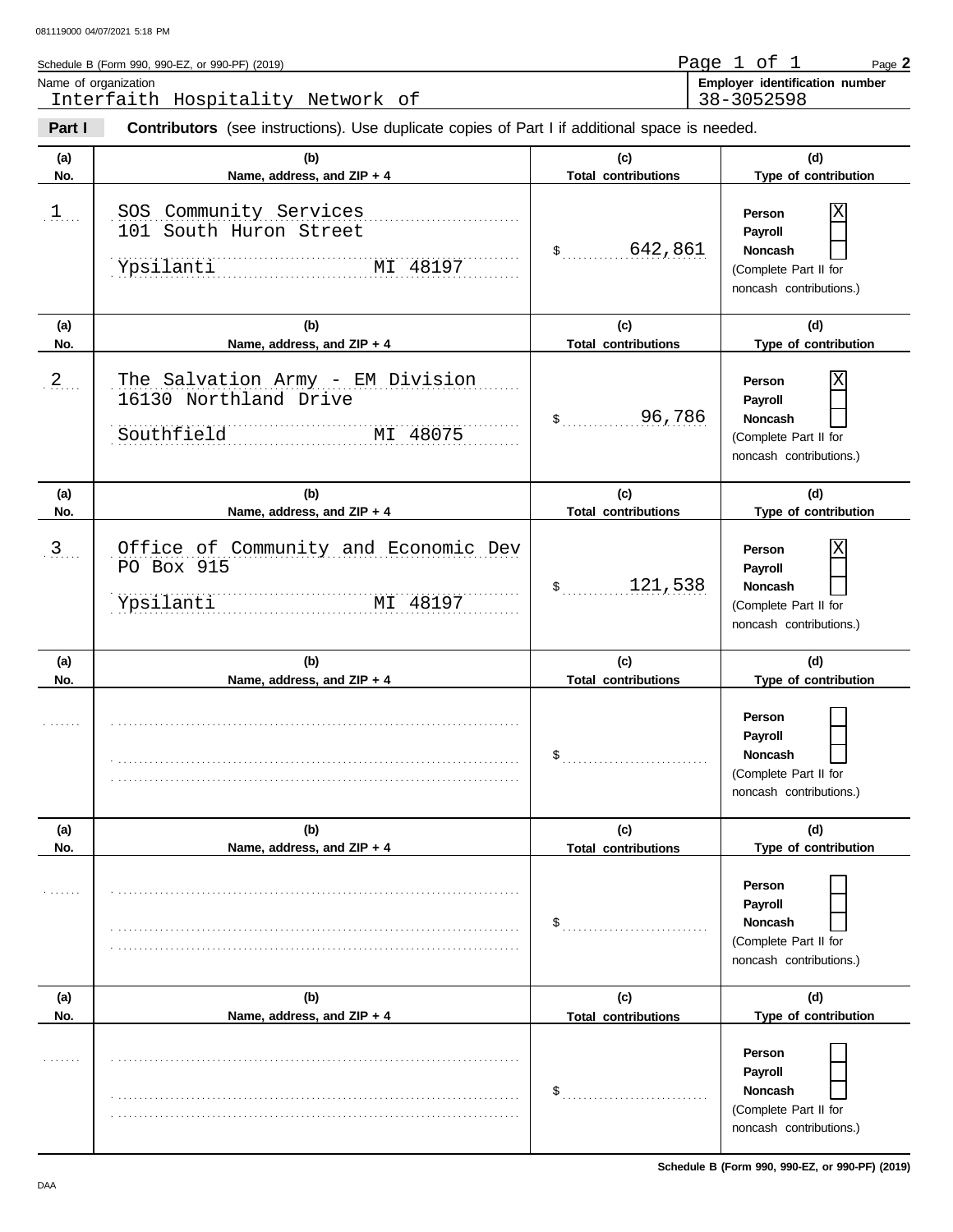| 081119000 04/07/2021 5:18 PM                           |                                                                                                                                                                                                                                |                                                                                                          |                                |                                     |
|--------------------------------------------------------|--------------------------------------------------------------------------------------------------------------------------------------------------------------------------------------------------------------------------------|----------------------------------------------------------------------------------------------------------|--------------------------------|-------------------------------------|
| <b>SCHEDULE D</b><br>(Form 990)                        |                                                                                                                                                                                                                                | Supplemental Financial Statements<br>u Complete if the organization answered "Yes" on Form 990,          |                                | OMB No. 1545-0047                   |
|                                                        |                                                                                                                                                                                                                                | Part IV, line 6, 7, 8, 9, 10, 11a, 11b, 11c, 11d, 11e, 11f, 12a, or 12b.                                 |                                | 9                                   |
| Department of the Treasury<br>Internal Revenue Service |                                                                                                                                                                                                                                | u Attach to Form 990.<br><b>u</b> Go to www.irs.gov/Form990 for instructions and the latest information. |                                | Open to Public<br><b>Inspection</b> |
| Name of the organization                               |                                                                                                                                                                                                                                |                                                                                                          | Employer identification number |                                     |
|                                                        | Interfaith Hospitality Network of                                                                                                                                                                                              |                                                                                                          |                                |                                     |
| Washtenaw County                                       | Organizations Maintaining Donor Advised Funds or Other Similar Funds or Accounts.                                                                                                                                              |                                                                                                          | 38-3052598                     |                                     |
| Part I                                                 | Complete if the organization answered "Yes" on Form 990, Part IV, line 6.                                                                                                                                                      |                                                                                                          |                                |                                     |
|                                                        |                                                                                                                                                                                                                                | (a) Donor advised funds                                                                                  |                                | (b) Funds and other accounts        |
| 1.                                                     |                                                                                                                                                                                                                                | the control of the control of the control of the control of the control of                               |                                |                                     |
| 2                                                      | Aggregate value of contributions to (during year)                                                                                                                                                                              | the control of the control of the control of the control of the control of the control of                |                                |                                     |
| 3                                                      | Aggregate value of grants from (during year) entitled and all products and all products of the set of the set of the set of the set of the set of the set of the set of the set of the set of the set of the set of the set of |                                                                                                          |                                |                                     |
| 4<br>5                                                 | Did the organization inform all donors and donor advisors in writing that the assets held in donor advised                                                                                                                     |                                                                                                          |                                |                                     |
|                                                        |                                                                                                                                                                                                                                |                                                                                                          |                                | Yes<br>No                           |
| 6                                                      | Did the organization inform all grantees, donors, and donor advisors in writing that grant funds can be used                                                                                                                   |                                                                                                          |                                |                                     |
|                                                        | only for charitable purposes and not for the benefit of the donor or donor advisor, or for any other purpose                                                                                                                   |                                                                                                          |                                |                                     |
|                                                        |                                                                                                                                                                                                                                |                                                                                                          |                                | Yes<br>No                           |
| Part II                                                | <b>Conservation Easements.</b><br>Complete if the organization answered "Yes" on Form 990, Part IV, line 7.                                                                                                                    |                                                                                                          |                                |                                     |
| 1                                                      | Purpose(s) of conservation easements held by the organization (check all that apply).                                                                                                                                          |                                                                                                          |                                |                                     |
|                                                        | Preservation of land for public use (for example, recreation or education)                                                                                                                                                     | Preservation of a historically important land area                                                       |                                |                                     |
| Protection of natural habitat                          |                                                                                                                                                                                                                                | Preservation of a certified historic structure                                                           |                                |                                     |
| Preservation of open space                             |                                                                                                                                                                                                                                |                                                                                                          |                                |                                     |
| 2                                                      | Complete lines 2a through 2d if the organization held a qualified conservation contribution in the form of a conservation                                                                                                      |                                                                                                          |                                |                                     |
| easement on the last day of the tax year.              |                                                                                                                                                                                                                                |                                                                                                          | 2a                             | Held at the End of the Tax Year     |
| а<br>b                                                 |                                                                                                                                                                                                                                |                                                                                                          | 2 <sub>b</sub>                 |                                     |
| C                                                      | Number of conservation easements on a certified historic structure included in (a) [11] Number of conservation easements on a certified historic structure included in (a)                                                     |                                                                                                          | 2c                             |                                     |
|                                                        | <b>d</b> Number of conservation easements included in (c) acquired after $7/25/06$ , and not on a                                                                                                                              |                                                                                                          |                                |                                     |
|                                                        | historic structure listed in the National Register                                                                                                                                                                             |                                                                                                          | 2d                             |                                     |
| 3                                                      | Number of conservation easements modified, transferred, released, extinguished, or terminated by the organization during the                                                                                                   |                                                                                                          |                                |                                     |
| tax year $\mathbf u$                                   |                                                                                                                                                                                                                                |                                                                                                          |                                |                                     |
| 5                                                      | Number of states where property subject to conservation easement is located <b>u</b><br>Does the organization have a written policy regarding the periodic monitoring, inspection, handling of                                 |                                                                                                          |                                |                                     |
|                                                        |                                                                                                                                                                                                                                |                                                                                                          |                                | Yes<br>No                           |
| 6                                                      | Staff and volunteer hours devoted to monitoring, inspecting, handling of violations, and enforcing conservation easements during the year                                                                                      |                                                                                                          |                                |                                     |
| $\mathbf{u}$ <sub></sub>                               |                                                                                                                                                                                                                                |                                                                                                          |                                |                                     |
| 7                                                      | Amount of expenses incurred in monitoring, inspecting, handling of violations, and enforcing conservation easements during the year                                                                                            |                                                                                                          |                                |                                     |
|                                                        |                                                                                                                                                                                                                                |                                                                                                          |                                |                                     |
| 8                                                      | Does each conservation easement reported on line 2(d) above satisfy the requirements of section 170(h)(4)(B)(i)                                                                                                                |                                                                                                          |                                | Yes<br>No                           |
| 9                                                      | In Part XIII, describe how the organization reports conservation easements in its revenue and expense statement and                                                                                                            |                                                                                                          |                                |                                     |
|                                                        | balance sheet, and include, if applicable, the text of the footnote to the organization's financial statements that describes the                                                                                              |                                                                                                          |                                |                                     |
|                                                        | organization's accounting for conservation easements.                                                                                                                                                                          |                                                                                                          |                                |                                     |
| Part III                                               | Organizations Maintaining Collections of Art, Historical Treasures, or Other Similar Assets.<br>Complete if the organization answered "Yes" on Form 990, Part IV, line 8.                                                      |                                                                                                          |                                |                                     |
|                                                        | 1a If the organization elected, as permitted under FASB ASC 958, not to report in its revenue statement and balance sheet works                                                                                                |                                                                                                          |                                |                                     |
|                                                        | of art, historical treasures, or other similar assets held for public exhibition, education, or research in furtherance of public                                                                                              |                                                                                                          |                                |                                     |
|                                                        | service, provide in Part XIII the text of the footnote to its financial statements that describes these items.                                                                                                                 |                                                                                                          |                                |                                     |
|                                                        | <b>b</b> If the organization elected, as permitted under FASB ASC 958, to report in its revenue statement and balance sheet works of                                                                                           |                                                                                                          |                                |                                     |
|                                                        | art, historical treasures, or other similar assets held for public exhibition, education, or research in furtherance of public service,                                                                                        |                                                                                                          |                                |                                     |
|                                                        | provide the following amounts relating to these items:                                                                                                                                                                         |                                                                                                          |                                |                                     |
| (ii) Assets included in Form 990, Part X               |                                                                                                                                                                                                                                |                                                                                                          |                                |                                     |
| 2                                                      | If the organization received or held works of art, historical treasures, or other similar assets for financial gain, provide the                                                                                               |                                                                                                          |                                |                                     |
|                                                        | following amounts required to be reported under FASB ASC 958 relating to these items:                                                                                                                                          |                                                                                                          |                                |                                     |
| a                                                      |                                                                                                                                                                                                                                |                                                                                                          |                                |                                     |
|                                                        |                                                                                                                                                                                                                                |                                                                                                          | $\mathbf{u}$ \$                |                                     |

|     |  |  |  | For Paperwork Reduction Act Notice, see the Instructions for Form 990. |  |  |
|-----|--|--|--|------------------------------------------------------------------------|--|--|
| DAA |  |  |  |                                                                        |  |  |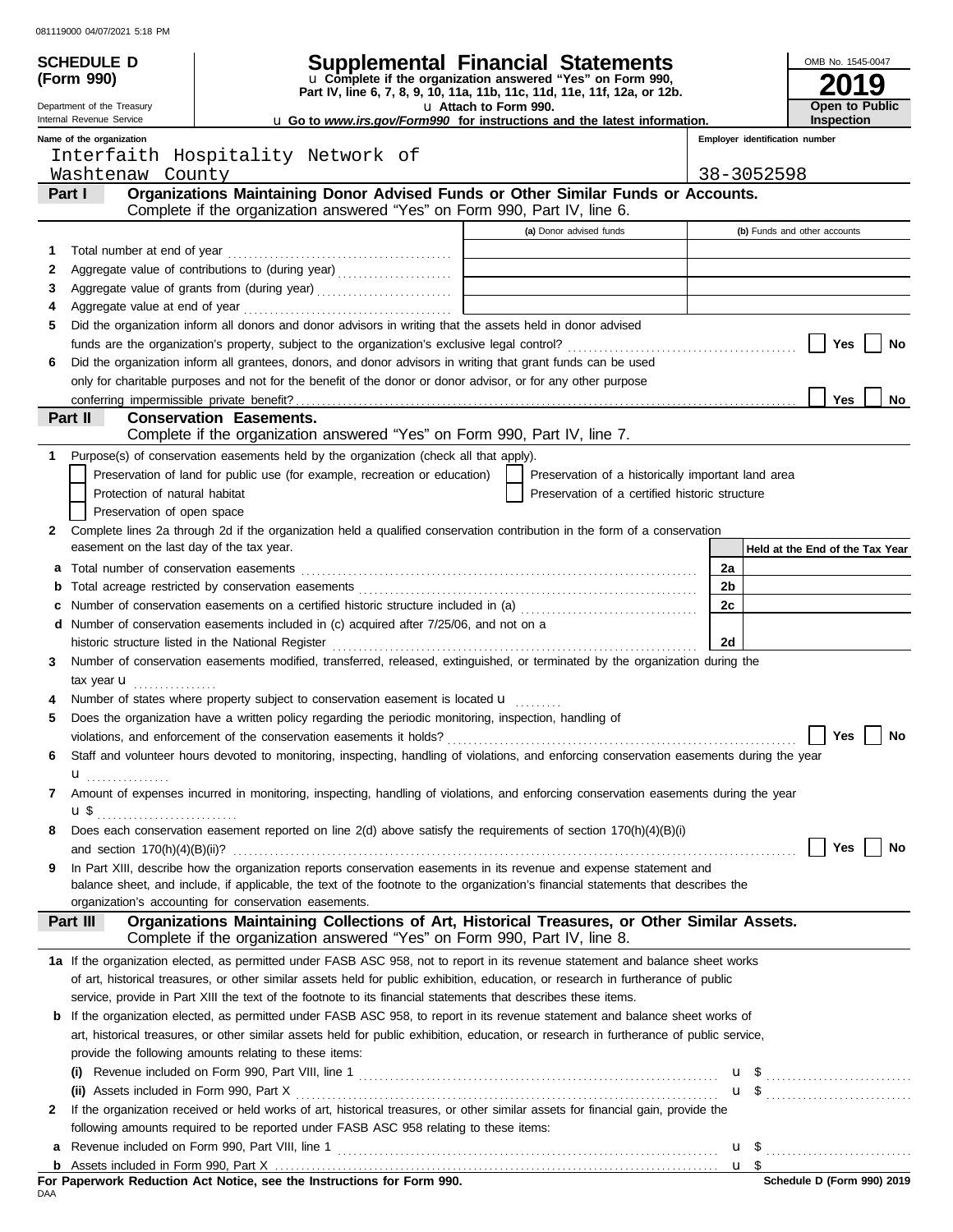|   |                    |                                          | Schedule D (Form 990) 2019 Interfaith Hospitality Network of 38-3052598                                                                                                                                                        |                         |                          |         |                         |                 |                      |                     |     | Page 2 |
|---|--------------------|------------------------------------------|--------------------------------------------------------------------------------------------------------------------------------------------------------------------------------------------------------------------------------|-------------------------|--------------------------|---------|-------------------------|-----------------|----------------------|---------------------|-----|--------|
|   | Part III           |                                          | Organizations Maintaining Collections of Art, Historical Treasures, or Other Similar Assets (continued)                                                                                                                        |                         |                          |         |                         |                 |                      |                     |     |        |
|   |                    | collection items (check all that apply): | 3 Using the organization's acquisition, accession, and other records, check any of the following that make significant use of its                                                                                              |                         |                          |         |                         |                 |                      |                     |     |        |
| a |                    | Public exhibition                        |                                                                                                                                                                                                                                | d                       | Loan or exchange program |         |                         |                 |                      |                     |     |        |
| b |                    | Scholarly research                       |                                                                                                                                                                                                                                | е                       |                          |         |                         |                 |                      |                     |     |        |
| c |                    | Preservation for future generations      |                                                                                                                                                                                                                                |                         |                          |         |                         |                 |                      |                     |     |        |
|   |                    |                                          | Provide a description of the organization's collections and explain how they further the organization's exempt purpose in Part                                                                                                 |                         |                          |         |                         |                 |                      |                     |     |        |
|   | XIII.              |                                          |                                                                                                                                                                                                                                |                         |                          |         |                         |                 |                      |                     |     |        |
| 5 |                    |                                          | During the year, did the organization solicit or receive donations of art, historical treasures, or other similar                                                                                                              |                         |                          |         |                         |                 |                      |                     |     |        |
|   |                    |                                          |                                                                                                                                                                                                                                |                         |                          |         |                         |                 |                      | Yes                 |     | No     |
|   | Part IV            |                                          | <b>Escrow and Custodial Arrangements.</b>                                                                                                                                                                                      |                         |                          |         |                         |                 |                      |                     |     |        |
|   |                    | 990, Part X, line 21.                    | Complete if the organization answered "Yes" on Form 990, Part IV, line 9, or reported an amount on Form                                                                                                                        |                         |                          |         |                         |                 |                      |                     |     |        |
|   |                    |                                          | 1a Is the organization an agent, trustee, custodian or other intermediary for contributions or other assets not                                                                                                                |                         |                          |         |                         |                 |                      |                     |     |        |
|   |                    |                                          |                                                                                                                                                                                                                                |                         |                          |         |                         |                 |                      | Yes                 |     | No     |
|   |                    |                                          | <b>b</b> If "Yes," explain the arrangement in Part XIII and complete the following table:                                                                                                                                      |                         |                          |         |                         |                 |                      |                     |     |        |
|   |                    |                                          |                                                                                                                                                                                                                                |                         |                          |         |                         |                 |                      | Amount              |     |        |
| C |                    | Beginning balance                        |                                                                                                                                                                                                                                |                         |                          |         |                         |                 | 1c                   |                     |     |        |
|   |                    |                                          |                                                                                                                                                                                                                                |                         |                          |         |                         |                 | 1d                   |                     |     |        |
|   |                    |                                          |                                                                                                                                                                                                                                |                         |                          |         |                         |                 | 1e                   |                     |     |        |
|   |                    |                                          | Ending balance contains and account of the contact of the contact of the contact of the contact of the contact of the contact of the contact of the contact of the contact of the contact of the contact of the contact of the |                         |                          |         |                         |                 | 1f                   |                     |     |        |
|   |                    |                                          | 2a Did the organization include an amount on Form 990, Part X, line 21, for escrow or custodial account liability?                                                                                                             |                         |                          |         |                         |                 |                      | Yes                 |     | No     |
|   |                    |                                          |                                                                                                                                                                                                                                |                         |                          |         |                         |                 |                      |                     |     |        |
|   | Part V             | <b>Endowment Funds.</b>                  |                                                                                                                                                                                                                                |                         |                          |         |                         |                 |                      |                     |     |        |
|   |                    |                                          | Complete if the organization answered "Yes" on Form 990, Part IV, line 10.                                                                                                                                                     |                         |                          |         |                         |                 |                      |                     |     |        |
|   |                    |                                          |                                                                                                                                                                                                                                | (a) Current year        | (b) Prior year           |         | (c) Two years back      |                 | (d) Three years back | (e) Four years back |     |        |
|   |                    |                                          | <b>1a</b> Beginning of year balance                                                                                                                                                                                            |                         |                          |         |                         |                 |                      |                     |     |        |
|   |                    |                                          | Contributions <b>Contributions</b>                                                                                                                                                                                             |                         |                          |         |                         |                 |                      |                     |     |        |
|   |                    | c Net investment earnings, gains, and    |                                                                                                                                                                                                                                |                         |                          |         |                         |                 |                      |                     |     |        |
|   | losses             |                                          |                                                                                                                                                                                                                                |                         |                          |         |                         |                 |                      |                     |     |        |
|   |                    | Grants or scholarships                   |                                                                                                                                                                                                                                |                         |                          |         |                         |                 |                      |                     |     |        |
|   |                    | e Other expenditures for facilities and  | .                                                                                                                                                                                                                              |                         |                          |         |                         |                 |                      |                     |     |        |
|   |                    |                                          |                                                                                                                                                                                                                                |                         |                          |         |                         |                 |                      |                     |     |        |
|   |                    |                                          | Administrative expenses                                                                                                                                                                                                        |                         |                          |         |                         |                 |                      |                     |     |        |
|   |                    |                                          | End of year balance                                                                                                                                                                                                            |                         |                          |         |                         |                 |                      |                     |     |        |
|   |                    |                                          | Provide the estimated percentage of the current year end balance (line 1g, column (a)) held as:                                                                                                                                |                         |                          |         |                         |                 |                      |                     |     |        |
|   |                    |                                          | Board designated or quasi-endowment u                                                                                                                                                                                          |                         |                          |         |                         |                 |                      |                     |     |        |
|   |                    |                                          | <b>b</b> Permanent endowment <b>u</b> %                                                                                                                                                                                        |                         |                          |         |                         |                 |                      |                     |     |        |
|   |                    | Term endowment <b>u</b>                  | . %                                                                                                                                                                                                                            |                         |                          |         |                         |                 |                      |                     |     |        |
|   |                    |                                          | The percentages on lines 2a, 2b, and 2c should equal 100%.                                                                                                                                                                     |                         |                          |         |                         |                 |                      |                     |     |        |
|   |                    |                                          | 3a Are there endowment funds not in the possession of the organization that are held and administered for the                                                                                                                  |                         |                          |         |                         |                 |                      |                     |     |        |
|   | organization by:   |                                          |                                                                                                                                                                                                                                |                         |                          |         |                         |                 |                      |                     | Yes | No     |
|   |                    |                                          |                                                                                                                                                                                                                                |                         |                          |         |                         |                 |                      | 3a(i)               |     |        |
|   |                    | (ii) Related organizations               |                                                                                                                                                                                                                                |                         |                          |         |                         |                 |                      | 3a(ii)              |     |        |
|   |                    |                                          |                                                                                                                                                                                                                                |                         |                          |         |                         |                 |                      | 3b                  |     |        |
|   |                    |                                          |                                                                                                                                                                                                                                |                         |                          |         |                         |                 |                      |                     |     |        |
|   | Part VI            |                                          | Describe in Part XIII the intended uses of the organization's endowment funds.<br>Land, Buildings, and Equipment.                                                                                                              |                         |                          |         |                         |                 |                      |                     |     |        |
|   |                    |                                          | Complete if the organization answered "Yes" on Form 990, Part IV, line 11a. See Form 990, Part X, line 10.                                                                                                                     |                         |                          |         |                         |                 |                      |                     |     |        |
|   |                    | Description of property                  |                                                                                                                                                                                                                                | (a) Cost or other basis |                          |         | (b) Cost or other basis | (c) Accumulated |                      | (d) Book value      |     |        |
|   |                    |                                          |                                                                                                                                                                                                                                | (investment)            |                          | (other) |                         | depreciation    |                      |                     |     |        |
|   |                    |                                          |                                                                                                                                                                                                                                |                         |                          |         |                         |                 |                      |                     |     |        |
|   | <b>b</b> Buildings |                                          |                                                                                                                                                                                                                                |                         |                          |         |                         |                 |                      |                     |     |        |
|   |                    |                                          | c Leasehold improvements                                                                                                                                                                                                       |                         |                          |         | 308, 263                |                 | 296,340              |                     |     | 11,923 |
|   |                    |                                          |                                                                                                                                                                                                                                |                         |                          |         | 65,252                  |                 | 59,358               |                     |     | 5,894  |
|   |                    |                                          |                                                                                                                                                                                                                                |                         |                          |         |                         |                 |                      |                     |     |        |
|   |                    |                                          |                                                                                                                                                                                                                                |                         |                          |         |                         |                 |                      |                     |     | 17,817 |
|   |                    |                                          |                                                                                                                                                                                                                                |                         |                          |         |                         |                 | $\mathbf u$          |                     |     |        |

**Schedule D (Form 990) 2019**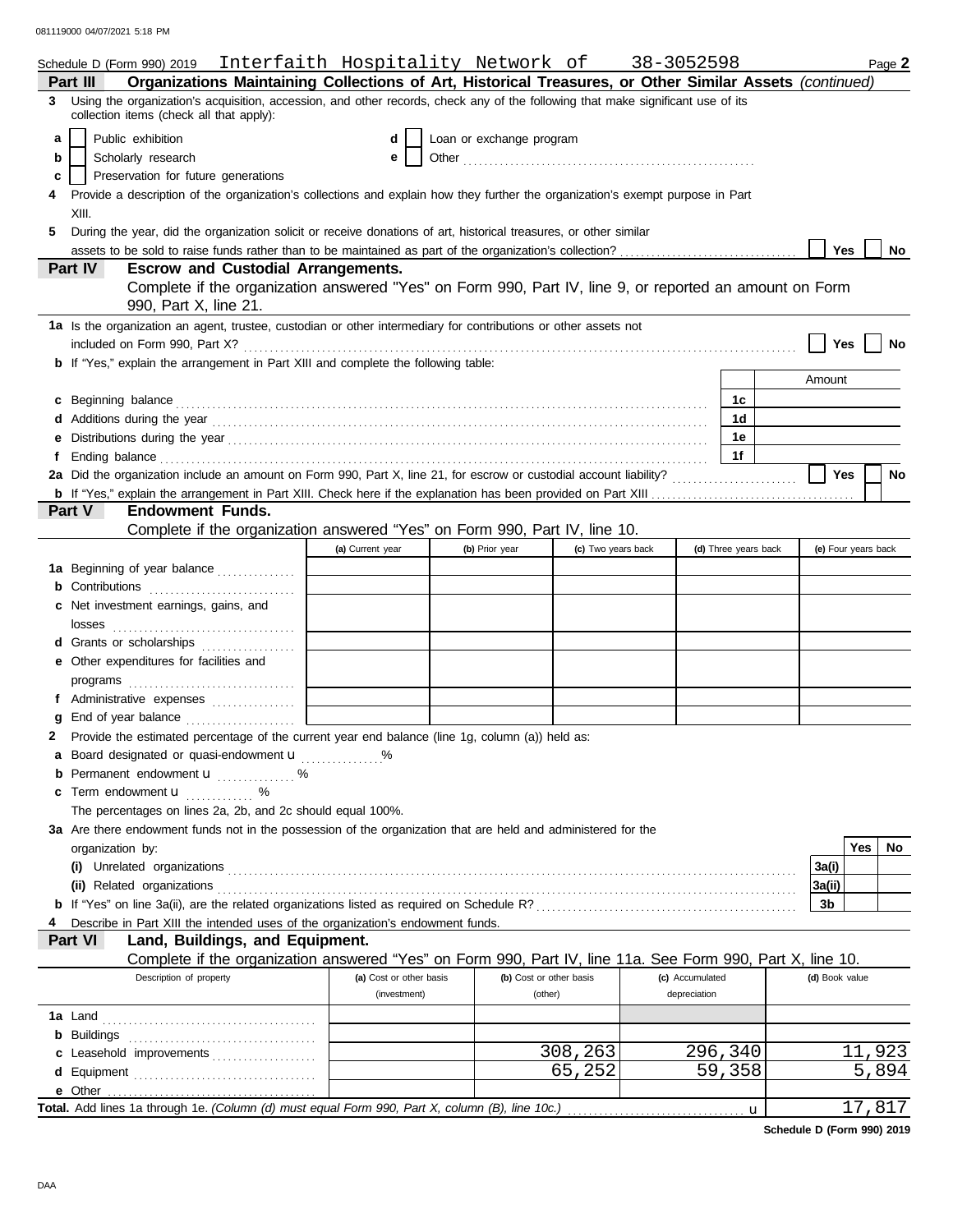|                           | Interfaith Hospitality Network of<br>Schedule D (Form 990) 2019                                                                                      |                 |                |  | 38-3052598                       | Page 3         |
|---------------------------|------------------------------------------------------------------------------------------------------------------------------------------------------|-----------------|----------------|--|----------------------------------|----------------|
| <b>Part VII</b>           | <b>Investments - Other Securities.</b>                                                                                                               |                 |                |  |                                  |                |
|                           | Complete if the organization answered "Yes" on Form 990, Part IV, line 11b. See Form 990, Part X, line 12.                                           |                 |                |  |                                  |                |
|                           | (a) Description of security or category                                                                                                              |                 | (b) Book value |  | (c) Method of valuation:         |                |
|                           | (including name of security)                                                                                                                         |                 |                |  | Cost or end-of-year market value |                |
| (1) Financial derivatives |                                                                                                                                                      |                 |                |  |                                  |                |
|                           |                                                                                                                                                      |                 |                |  |                                  |                |
|                           | $(3)$ Other                                                                                                                                          |                 |                |  |                                  |                |
|                           |                                                                                                                                                      |                 |                |  |                                  |                |
|                           |                                                                                                                                                      |                 |                |  |                                  |                |
| (C)                       |                                                                                                                                                      |                 |                |  |                                  |                |
|                           |                                                                                                                                                      |                 |                |  |                                  |                |
|                           |                                                                                                                                                      |                 |                |  |                                  |                |
| $(F)$ .                   |                                                                                                                                                      |                 |                |  |                                  |                |
| (G)                       |                                                                                                                                                      |                 |                |  |                                  |                |
| (H)                       |                                                                                                                                                      |                 |                |  |                                  |                |
|                           | Total. (Column (b) must equal Form 990, Part X, col. (B) line 12.) $\ldots$                                                                          |                 |                |  |                                  |                |
| Part VIII                 | Investments - Program Related.                                                                                                                       |                 |                |  |                                  |                |
|                           | Complete if the organization answered "Yes" on Form 990, Part IV, line 11c. See Form 990, Part X, line 13.                                           |                 |                |  |                                  |                |
|                           | (a) Description of investment                                                                                                                        |                 | (b) Book value |  | (c) Method of valuation:         |                |
|                           |                                                                                                                                                      |                 |                |  | Cost or end-of-year market value |                |
| (1)                       |                                                                                                                                                      |                 |                |  |                                  |                |
| (2)                       |                                                                                                                                                      |                 |                |  |                                  |                |
| (3)                       |                                                                                                                                                      |                 |                |  |                                  |                |
| (4)                       |                                                                                                                                                      |                 |                |  |                                  |                |
| (5)                       |                                                                                                                                                      |                 |                |  |                                  |                |
| (6)                       |                                                                                                                                                      |                 |                |  |                                  |                |
| (7)                       |                                                                                                                                                      |                 |                |  |                                  |                |
| (8)                       |                                                                                                                                                      |                 |                |  |                                  |                |
| (9)                       |                                                                                                                                                      |                 |                |  |                                  |                |
|                           | Total. (Column (b) must equal Form 990, Part X, col. (B) line 13.) $\dots \dots u$                                                                   |                 |                |  |                                  |                |
| Part IX                   | Other Assets.                                                                                                                                        |                 |                |  |                                  |                |
|                           | Complete if the organization answered "Yes" on Form 990, Part IV, line 11d. See Form 990, Part X, line 15.                                           |                 |                |  |                                  |                |
|                           |                                                                                                                                                      | (a) Description |                |  |                                  | (b) Book value |
| (1)                       |                                                                                                                                                      |                 |                |  |                                  |                |
| (2)                       |                                                                                                                                                      |                 |                |  |                                  |                |
| (3)                       |                                                                                                                                                      |                 |                |  |                                  |                |
| (4)                       |                                                                                                                                                      |                 |                |  |                                  |                |
| (5)                       |                                                                                                                                                      |                 |                |  |                                  |                |
| (6)                       |                                                                                                                                                      |                 |                |  |                                  |                |
| (7)                       |                                                                                                                                                      |                 |                |  |                                  |                |
| (8)                       |                                                                                                                                                      |                 |                |  |                                  |                |
| (9)                       |                                                                                                                                                      |                 |                |  |                                  |                |
|                           |                                                                                                                                                      |                 |                |  |                                  |                |
| Part X                    | Other Liabilities.                                                                                                                                   |                 |                |  | u,                               |                |
|                           | Complete if the organization answered "Yes" on Form 990, Part IV, line 11e or 11f. See Form 990, Part X,                                             |                 |                |  |                                  |                |
|                           | line $25$ .                                                                                                                                          |                 |                |  |                                  |                |
|                           |                                                                                                                                                      |                 |                |  |                                  | (b) Book value |
| 1.                        | (a) Description of liability                                                                                                                         |                 |                |  |                                  |                |
| (1)                       | Federal income taxes<br>Refundable Advance                                                                                                           |                 |                |  |                                  | 59,519         |
| (2)                       |                                                                                                                                                      |                 |                |  |                                  |                |
| (3)                       |                                                                                                                                                      |                 |                |  |                                  |                |
| (4)                       |                                                                                                                                                      |                 |                |  |                                  |                |
| (5)                       |                                                                                                                                                      |                 |                |  |                                  |                |
| (6)                       |                                                                                                                                                      |                 |                |  |                                  |                |
| (7)                       |                                                                                                                                                      |                 |                |  |                                  |                |
| (8)                       |                                                                                                                                                      |                 |                |  |                                  |                |
| (9)                       |                                                                                                                                                      |                 |                |  |                                  |                |
|                           | Total. (Column (b) must equal Form 990, Part X, col. (B) line 25.)                                                                                   |                 |                |  | u                                | 59,519         |
|                           | 2. Lightlity for uncertain tax positions, In Part YIII, provide the text of the footpote to the organization's financial statements that reports the |                 |                |  |                                  |                |

Liability for uncertain tax positions. In Part XIII, provide the text of the footnote to the organization's financial statements that reports the **2.** organization's liability for uncertain tax positions under FASB ASC 740. Check here if the text of the footnote has been provided in Part XIII . . . .

 $\mathbf{I}$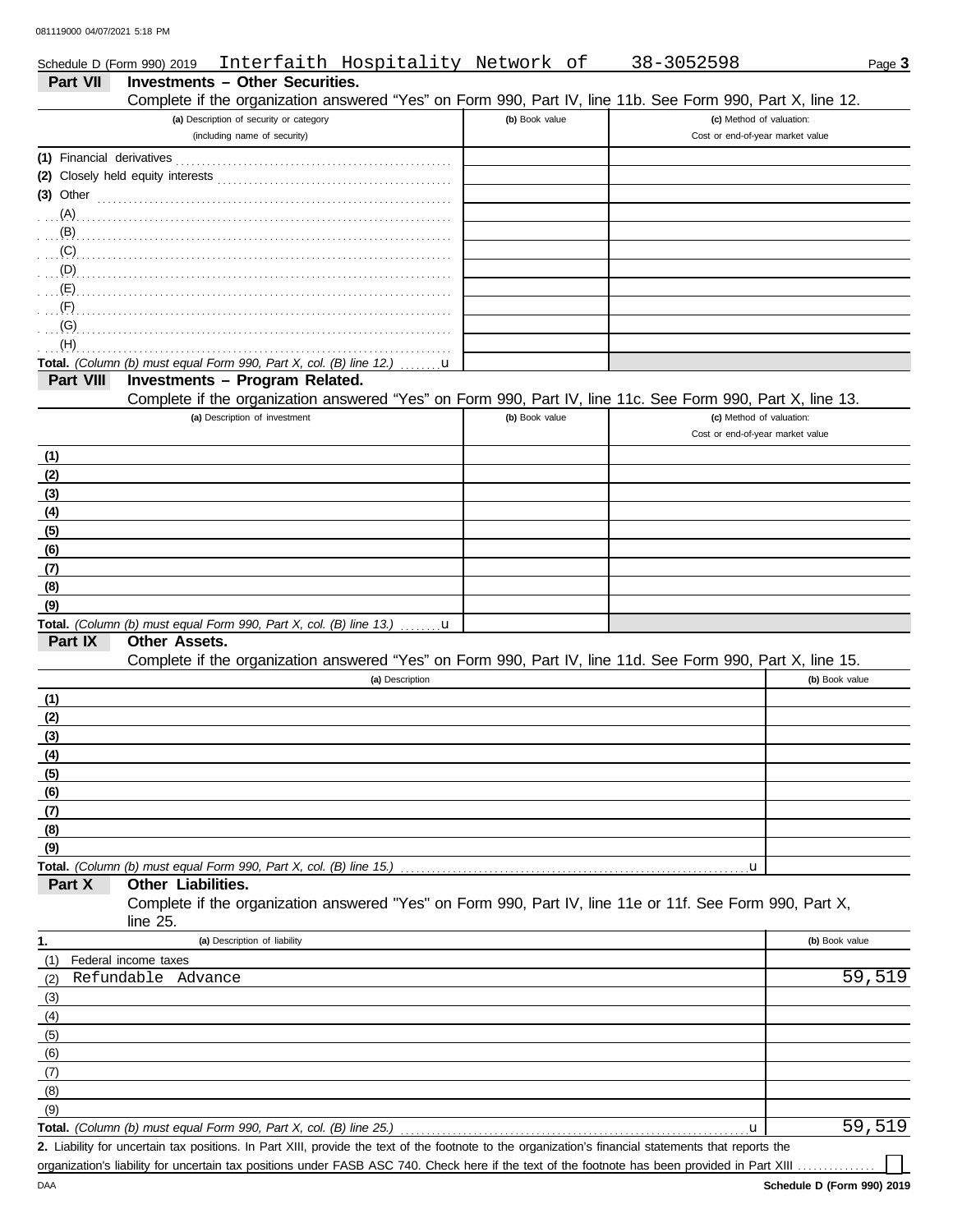| Schedule D (Form 990) 2019 Interfaith Hospitality Network of 38-3052598                                                                                                                                                             |                |         |              | Page 4                    |
|-------------------------------------------------------------------------------------------------------------------------------------------------------------------------------------------------------------------------------------|----------------|---------|--------------|---------------------------|
| Reconciliation of Revenue per Audited Financial Statements With Revenue per Return.<br>Part XI                                                                                                                                      |                |         |              |                           |
| Complete if the organization answered "Yes" on Form 990, Part IV, line 12a.                                                                                                                                                         |                |         |              |                           |
| Total revenue, gains, and other support per audited financial statements                                                                                                                                                            |                |         | $\mathbf{1}$ | 1,313,976                 |
| Amounts included on line 1 but not on Form 990, Part VIII, line 12:<br>2                                                                                                                                                            |                |         |              |                           |
| а                                                                                                                                                                                                                                   | 2a             |         |              |                           |
| b                                                                                                                                                                                                                                   | 2 <sub>b</sub> |         |              |                           |
|                                                                                                                                                                                                                                     | 2c             |         |              |                           |
| d                                                                                                                                                                                                                                   | 2d             | 10,142  |              |                           |
| Add lines 2a through 2d [11] March 2014 [12] March 2014 [12] March 2014 [12] March 2014 [12] March 2014 [12] March 2015 [12] March 2014 [12] March 2014 [12] March 2014 [12] March 2014 [12] March 2014 [12] March 2014 [12] M<br>е |                |         | 2e           | 10,142                    |
| 3                                                                                                                                                                                                                                   |                |         | 3            | 1,303,834                 |
| Amounts included on Form 990, Part VIII, line 12, but not on line 1:                                                                                                                                                                |                |         |              |                           |
| a                                                                                                                                                                                                                                   | 4а             |         |              |                           |
|                                                                                                                                                                                                                                     | 4b             |         |              |                           |
| Add lines 4a and 4b<br>с                                                                                                                                                                                                            |                |         | 4c           |                           |
| 5.                                                                                                                                                                                                                                  |                |         | 5            | 1,303,834                 |
| Reconciliation of Expenses per Audited Financial Statements With Expenses per Return.<br>Part XII                                                                                                                                   |                |         |              |                           |
| Complete if the organization answered "Yes" on Form 990, Part IV, line 12a.                                                                                                                                                         |                |         |              |                           |
| Total expenses and losses per audited financial statements                                                                                                                                                                          |                |         | 1            | 1,577,507                 |
| Amounts included on line 1 but not on Form 990, Part IX, line 25:<br>2                                                                                                                                                              |                |         |              |                           |
|                                                                                                                                                                                                                                     | 2a             | 241,200 |              |                           |
| b                                                                                                                                                                                                                                   | 2 <sub>b</sub> |         |              |                           |
| Other losses<br>с                                                                                                                                                                                                                   | 2c             |         |              |                           |
| d                                                                                                                                                                                                                                   | 2d             | 10,142  |              |                           |
|                                                                                                                                                                                                                                     |                |         | 2e           | 251,342                   |
| 3                                                                                                                                                                                                                                   |                |         | 3            | $\overline{1}$ , 326, 165 |
| Amounts included on Form 990, Part IX, line 25, but not on line 1:                                                                                                                                                                  |                |         |              |                           |
|                                                                                                                                                                                                                                     |                |         |              |                           |
| а                                                                                                                                                                                                                                   | 4а<br>4b       |         |              |                           |
|                                                                                                                                                                                                                                     |                |         |              |                           |
|                                                                                                                                                                                                                                     |                |         |              |                           |
| Add lines 4a and 4b                                                                                                                                                                                                                 |                |         | 4с           |                           |
| 5.                                                                                                                                                                                                                                  |                |         | 5            | 1,326,165                 |
| Part XIII Supplemental Information.                                                                                                                                                                                                 |                |         |              |                           |
| Provide the descriptions required for Part II, lines 3, 5, and 9; Part III, lines 1a and 4; Part IV, lines 1b and 2b; Part V, line 4; Part X, line                                                                                  |                |         |              |                           |
| 2; Part XI, lines 2d and 4b; and Part XII, lines 2d and 4b. Also complete this part to provide any additional information.                                                                                                          |                |         |              |                           |
| Part XI, Line 2d - Revenue Amounts Included in Financials - Other                                                                                                                                                                   |                |         |              |                           |
|                                                                                                                                                                                                                                     |                |         |              |                           |
| Special Event Netted to Revenue                                                                                                                                                                                                     |                |         |              | 10,142                    |
|                                                                                                                                                                                                                                     |                |         |              |                           |
|                                                                                                                                                                                                                                     |                |         |              |                           |
|                                                                                                                                                                                                                                     |                |         |              |                           |
| Part XII, Line 2d - Expense Amounts Included in Financials - Other                                                                                                                                                                  |                |         |              |                           |
|                                                                                                                                                                                                                                     |                |         |              |                           |
| Fundraising Expenses                                                                                                                                                                                                                |                |         |              | 10,142                    |
|                                                                                                                                                                                                                                     |                |         |              |                           |
|                                                                                                                                                                                                                                     |                |         |              |                           |
|                                                                                                                                                                                                                                     |                |         |              |                           |
|                                                                                                                                                                                                                                     |                |         |              |                           |
|                                                                                                                                                                                                                                     |                |         |              |                           |
|                                                                                                                                                                                                                                     |                |         |              |                           |
|                                                                                                                                                                                                                                     |                |         |              |                           |
|                                                                                                                                                                                                                                     |                |         |              |                           |
|                                                                                                                                                                                                                                     |                |         |              |                           |
|                                                                                                                                                                                                                                     |                |         |              |                           |
|                                                                                                                                                                                                                                     |                |         |              |                           |
|                                                                                                                                                                                                                                     |                |         |              |                           |
|                                                                                                                                                                                                                                     |                |         |              |                           |
|                                                                                                                                                                                                                                     |                |         |              |                           |
|                                                                                                                                                                                                                                     |                |         |              |                           |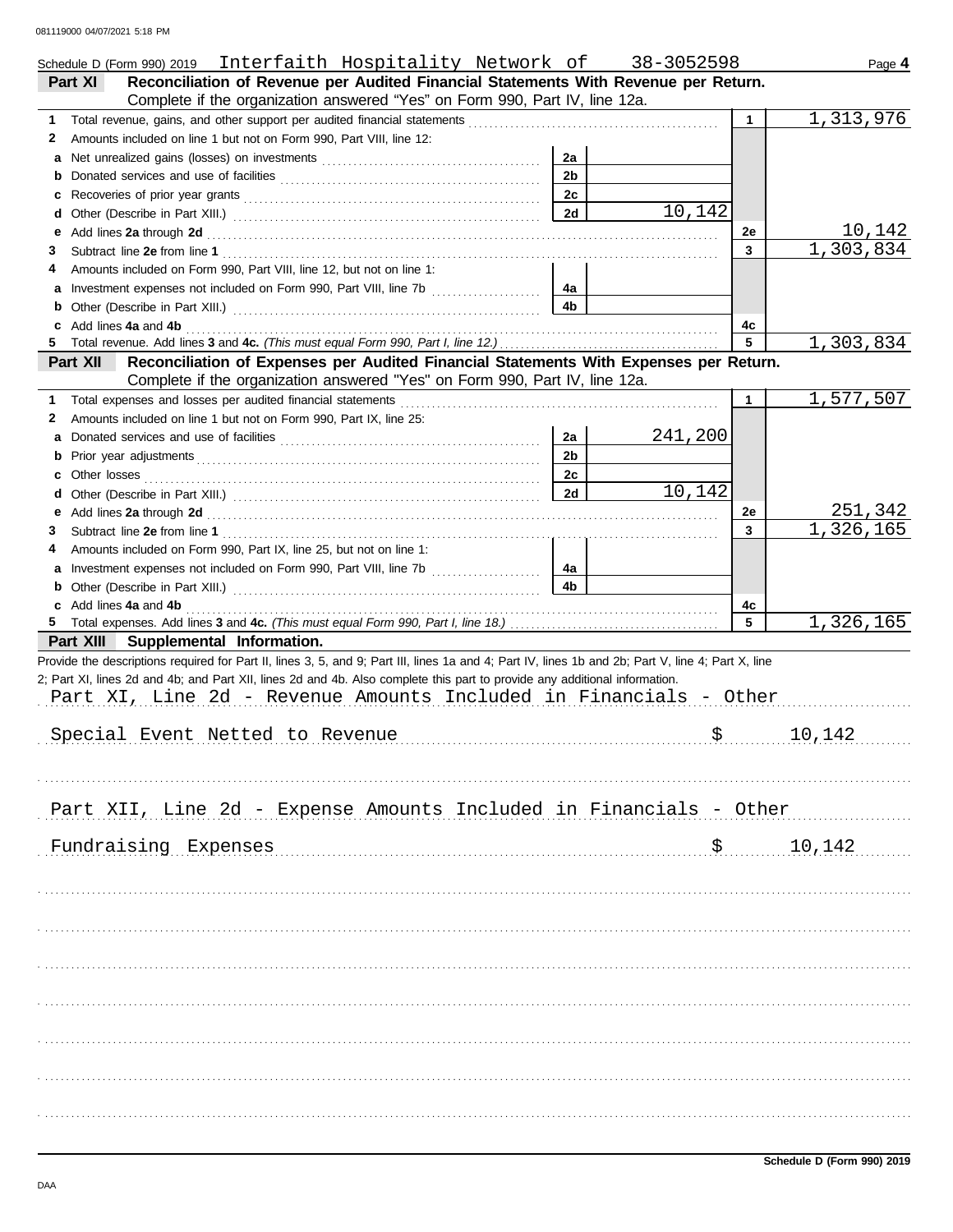Schedule D (Form 990) 2019

| Part XIII Supplemental Information (continued) |
|------------------------------------------------|
|                                                |
|                                                |
|                                                |
|                                                |
|                                                |
|                                                |
|                                                |
|                                                |
|                                                |
|                                                |
|                                                |
|                                                |
|                                                |
|                                                |
|                                                |
|                                                |
|                                                |
|                                                |
|                                                |
|                                                |
|                                                |
|                                                |
|                                                |
|                                                |
|                                                |
|                                                |
|                                                |
|                                                |

Interfaith Hospitality Network of

38-3052598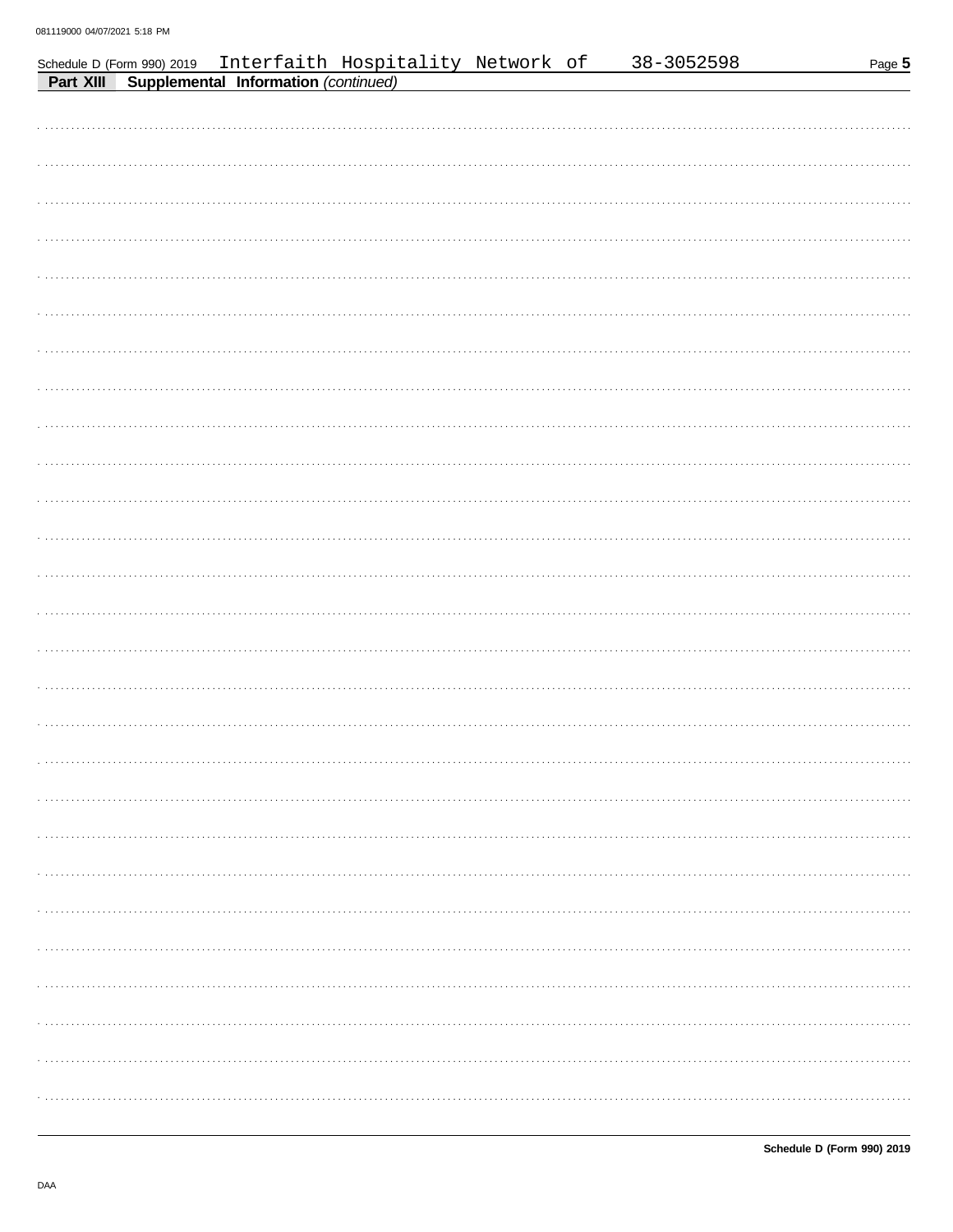| <b>SCHEDULE G</b><br>Supplemental Information Regarding Fundraising or Gaming Activities                                                                                                                                                 |                                |                                       |                              |             |                                                                                                                                                                     |                                          | OMB No. 1545-0047                |  |
|------------------------------------------------------------------------------------------------------------------------------------------------------------------------------------------------------------------------------------------|--------------------------------|---------------------------------------|------------------------------|-------------|---------------------------------------------------------------------------------------------------------------------------------------------------------------------|------------------------------------------|----------------------------------|--|
| (Form 990 or 990-EZ)                                                                                                                                                                                                                     |                                |                                       |                              |             | Complete if the organization answered "Yes" on Form 990, Part IV, line 17, 18, or 19, or if the<br>organization entered more than \$15,000 on Form 990-EZ, line 6a. |                                          |                                  |  |
| Department of the Treasury                                                                                                                                                                                                               |                                | La Attach to Form 990 or Form 990-EZ. |                              |             | <b>u</b> Go to www.irs.gov/Form990 for instructions and the latest information.                                                                                     |                                          | Open to Public                   |  |
| Internal Revenue Service<br>Interfaith Hospitality Network of<br>Name of the organization                                                                                                                                                |                                |                                       |                              |             |                                                                                                                                                                     | Employer identification number           | Inspection                       |  |
|                                                                                                                                                                                                                                          | Washtenaw County<br>38-3052598 |                                       |                              |             |                                                                                                                                                                     |                                          |                                  |  |
| Fundraising Activities. Complete if the organization answered "Yes" on Form 990, Part IV, line 17.<br>Part I                                                                                                                             |                                |                                       |                              |             |                                                                                                                                                                     |                                          |                                  |  |
| Form 990-EZ filers are not required to complete this part.                                                                                                                                                                               |                                |                                       |                              |             |                                                                                                                                                                     |                                          |                                  |  |
| Indicate whether the organization raised funds through any of the following activities. Check all that apply.<br>1                                                                                                                       |                                |                                       |                              |             |                                                                                                                                                                     |                                          |                                  |  |
| Mail solicitations<br>a                                                                                                                                                                                                                  | e                              |                                       |                              |             | Solicitation of non-government grants                                                                                                                               |                                          |                                  |  |
| Internet and email solicitations<br>b                                                                                                                                                                                                    | f                              | Solicitation of government grants     |                              |             |                                                                                                                                                                     |                                          |                                  |  |
| Phone solicitations<br>C                                                                                                                                                                                                                 | q                              | Special fundraising events            |                              |             |                                                                                                                                                                     |                                          |                                  |  |
| In-person solicitations<br>d                                                                                                                                                                                                             |                                |                                       |                              |             |                                                                                                                                                                     |                                          |                                  |  |
| 2a Did the organization have a written or oral agreement with any individual (including officers, directors, trustees,<br>or key employees listed in Form 990, Part VII) or entity in connection with professional fundraising services? |                                |                                       |                              |             |                                                                                                                                                                     |                                          | No<br>Yes                        |  |
| b If "Yes," list the 10 highest paid individuals or entities (fundraisers) pursuant to agreements under which the fundraiser is to be<br>compensated at least \$5,000 by the organization.                                               |                                |                                       |                              |             |                                                                                                                                                                     |                                          |                                  |  |
|                                                                                                                                                                                                                                          |                                |                                       | (iii) Did fund-              | raiser have |                                                                                                                                                                     | (v) Amount paid to                       | (vi) Amount paid to              |  |
| (i) Name and address of individual<br>or entity (fundraiser)                                                                                                                                                                             |                                | (ii) Activity                         | custody or                   |             | (iv) Gross receipts<br>from activity                                                                                                                                | (or retained by)<br>fundraiser listed in | (or retained by)<br>organization |  |
|                                                                                                                                                                                                                                          |                                |                                       | control of<br>contributions? |             |                                                                                                                                                                     | col. (i)                                 |                                  |  |
|                                                                                                                                                                                                                                          |                                |                                       |                              | Yes   No    |                                                                                                                                                                     |                                          |                                  |  |
| 1                                                                                                                                                                                                                                        |                                |                                       |                              |             |                                                                                                                                                                     |                                          |                                  |  |
|                                                                                                                                                                                                                                          |                                |                                       |                              |             |                                                                                                                                                                     |                                          |                                  |  |
| $\mathbf{2}$                                                                                                                                                                                                                             |                                |                                       |                              |             |                                                                                                                                                                     |                                          |                                  |  |
|                                                                                                                                                                                                                                          |                                |                                       |                              |             |                                                                                                                                                                     |                                          |                                  |  |
| 3                                                                                                                                                                                                                                        |                                |                                       |                              |             |                                                                                                                                                                     |                                          |                                  |  |
|                                                                                                                                                                                                                                          |                                |                                       |                              |             |                                                                                                                                                                     |                                          |                                  |  |
|                                                                                                                                                                                                                                          |                                |                                       |                              |             |                                                                                                                                                                     |                                          |                                  |  |
| 4                                                                                                                                                                                                                                        |                                |                                       |                              |             |                                                                                                                                                                     |                                          |                                  |  |
|                                                                                                                                                                                                                                          |                                |                                       |                              |             |                                                                                                                                                                     |                                          |                                  |  |
| 5                                                                                                                                                                                                                                        |                                |                                       |                              |             |                                                                                                                                                                     |                                          |                                  |  |
|                                                                                                                                                                                                                                          |                                |                                       |                              |             |                                                                                                                                                                     |                                          |                                  |  |
|                                                                                                                                                                                                                                          |                                |                                       |                              |             |                                                                                                                                                                     |                                          |                                  |  |
|                                                                                                                                                                                                                                          |                                |                                       |                              |             |                                                                                                                                                                     |                                          |                                  |  |
|                                                                                                                                                                                                                                          |                                |                                       |                              |             |                                                                                                                                                                     |                                          |                                  |  |
|                                                                                                                                                                                                                                          |                                |                                       |                              |             |                                                                                                                                                                     |                                          |                                  |  |
| 7                                                                                                                                                                                                                                        |                                |                                       |                              |             |                                                                                                                                                                     |                                          |                                  |  |
|                                                                                                                                                                                                                                          |                                |                                       |                              |             |                                                                                                                                                                     |                                          |                                  |  |
| 8                                                                                                                                                                                                                                        |                                |                                       |                              |             |                                                                                                                                                                     |                                          |                                  |  |
|                                                                                                                                                                                                                                          |                                |                                       |                              |             |                                                                                                                                                                     |                                          |                                  |  |
|                                                                                                                                                                                                                                          |                                |                                       |                              |             |                                                                                                                                                                     |                                          |                                  |  |
| 9                                                                                                                                                                                                                                        |                                |                                       |                              |             |                                                                                                                                                                     |                                          |                                  |  |
|                                                                                                                                                                                                                                          |                                |                                       |                              |             |                                                                                                                                                                     |                                          |                                  |  |
| 10                                                                                                                                                                                                                                       |                                |                                       |                              |             |                                                                                                                                                                     |                                          |                                  |  |
|                                                                                                                                                                                                                                          |                                |                                       |                              |             |                                                                                                                                                                     |                                          |                                  |  |
|                                                                                                                                                                                                                                          |                                |                                       |                              |             |                                                                                                                                                                     |                                          |                                  |  |
| Total                                                                                                                                                                                                                                    |                                |                                       |                              |             |                                                                                                                                                                     |                                          |                                  |  |
| List all states in which the organization is registered or licensed to solicit contributions or has been notified it is exempt from<br>3<br>registration or licensing.                                                                   |                                |                                       |                              |             |                                                                                                                                                                     |                                          |                                  |  |
|                                                                                                                                                                                                                                          |                                |                                       |                              |             |                                                                                                                                                                     |                                          |                                  |  |
|                                                                                                                                                                                                                                          |                                |                                       |                              |             |                                                                                                                                                                     |                                          |                                  |  |
|                                                                                                                                                                                                                                          |                                |                                       |                              |             |                                                                                                                                                                     |                                          |                                  |  |
|                                                                                                                                                                                                                                          |                                |                                       |                              |             |                                                                                                                                                                     |                                          |                                  |  |
|                                                                                                                                                                                                                                          |                                |                                       |                              |             |                                                                                                                                                                     |                                          |                                  |  |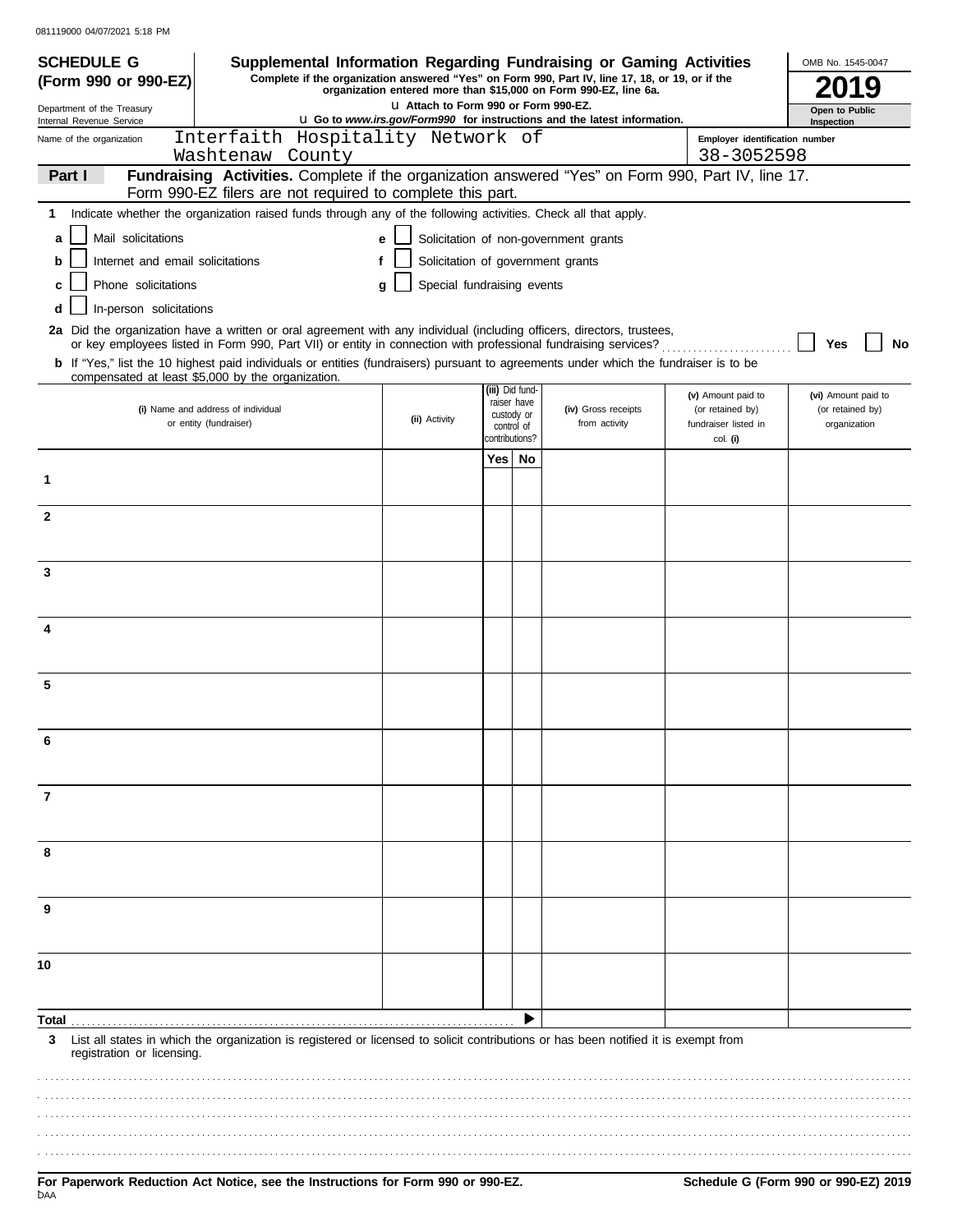|         | Schedule G (Form 990 or 990-EZ) 2019 | Interfaith Hospitality Network of |  | 38-3052598                                                                                                         | Page 2 |
|---------|--------------------------------------|-----------------------------------|--|--------------------------------------------------------------------------------------------------------------------|--------|
| Part II |                                      |                                   |  | Fundraising Events. Complete if the organization answered "Yes" on Form 990, Part IV, line 18, or reported more    |        |
|         |                                      |                                   |  | than \$15,000 of fundraising event contributions and gross income on Form 990-EZ, lines 1 and 6b. List events with |        |
|         | gross receipts greater than \$5,000. |                                   |  |                                                                                                                    |        |

|          |          |                                                                                      | (a) Event #1                   |               | (b) Event #2                                                                                              | (c) Other events       |                                      |
|----------|----------|--------------------------------------------------------------------------------------|--------------------------------|---------------|-----------------------------------------------------------------------------------------------------------|------------------------|--------------------------------------|
|          |          |                                                                                      |                                |               |                                                                                                           |                        | (d) Total events                     |
|          |          |                                                                                      | Dinner Auction<br>(event type) |               | (event type)                                                                                              | None<br>(total number) | (add col. (a) through<br>col. (c)    |
|          |          |                                                                                      |                                |               |                                                                                                           |                        |                                      |
| Revenue  |          | 1 Gross receipts                                                                     |                                | <u>77,937</u> |                                                                                                           |                        | 77,937                               |
|          |          | 2 Less: Contributions                                                                |                                | 70,557        |                                                                                                           |                        | 70,557                               |
|          |          | 3 Gross income (line 1 minus                                                         |                                | 7,380         |                                                                                                           |                        | 7,380                                |
|          |          |                                                                                      |                                |               |                                                                                                           |                        |                                      |
|          |          | 4 Cash prizes                                                                        |                                |               |                                                                                                           |                        |                                      |
|          |          | 5 Noncash prizes                                                                     |                                |               |                                                                                                           |                        |                                      |
|          |          | 6 Rent/facility costs                                                                |                                |               |                                                                                                           |                        |                                      |
| Expenses |          | 7 Food and beverages                                                                 |                                |               |                                                                                                           |                        |                                      |
| Direct   |          | 8 Entertainment                                                                      |                                | 3,622         |                                                                                                           |                        | 3,622                                |
|          |          | 9 Other direct expenses                                                              |                                | 6,520         |                                                                                                           |                        | 6,520                                |
|          |          |                                                                                      |                                |               |                                                                                                           |                        |                                      |
|          |          |                                                                                      |                                |               |                                                                                                           |                        | $\frac{10,142}{-2,762}$              |
|          | Part III |                                                                                      |                                |               | Gaming. Complete if the organization answered "Yes" on Form 990, Part IV, line 19, or reported more than  |                        |                                      |
|          |          | \$15,000 on Form 990-EZ, line 6a.                                                    |                                |               |                                                                                                           |                        |                                      |
|          |          |                                                                                      | (a) Bingo                      |               | (b) Pull tabs/instant                                                                                     | (c) Other gaming       | (d) Total gaming (add                |
| Revenue  |          |                                                                                      |                                |               | bingo/progressive bingo                                                                                   |                        | col. (a) through col. (c))           |
|          |          |                                                                                      |                                |               |                                                                                                           |                        |                                      |
|          |          | 1 Gross revenue                                                                      |                                |               |                                                                                                           |                        |                                      |
|          |          | 2 Cash prizes                                                                        |                                |               |                                                                                                           |                        |                                      |
| Expenses |          | 3 Noncash prizes                                                                     |                                |               |                                                                                                           |                        |                                      |
| Direct   |          | 4 Rent/facility costs                                                                |                                |               |                                                                                                           |                        |                                      |
|          |          |                                                                                      |                                |               |                                                                                                           |                        |                                      |
|          |          | 5 Other direct expenses                                                              | Yes                            |               | Yes                                                                                                       | Yes<br>℅               |                                      |
|          |          | 6 Volunteer labor                                                                    | No                             | %             | %<br>No                                                                                                   | No.                    |                                      |
|          |          |                                                                                      |                                |               |                                                                                                           |                        |                                      |
|          |          | 7 Direct expense summary. Add lines 2 through 5 in column (d)                        |                                |               |                                                                                                           |                        |                                      |
|          |          |                                                                                      |                                |               |                                                                                                           |                        |                                      |
|          |          |                                                                                      |                                |               |                                                                                                           |                        |                                      |
| 9        |          | Enter the state(s) in which the organization conducts gaming activities:             |                                |               |                                                                                                           |                        |                                      |
|          |          | a Is the organization licensed to conduct gaming activities in each of these states? |                                |               |                                                                                                           |                        | Yes<br>No                            |
|          |          | <b>b</b> If "No," explain:                                                           |                                |               |                                                                                                           |                        |                                      |
|          |          |                                                                                      |                                |               |                                                                                                           |                        |                                      |
|          |          |                                                                                      |                                |               | 10a Were any of the organization's gaming licenses revoked, suspended, or terminated during the tax year? |                        | Yes<br>No                            |
|          |          | <b>b</b> If "Yes," explain:                                                          |                                |               |                                                                                                           |                        |                                      |
|          |          |                                                                                      |                                |               |                                                                                                           |                        |                                      |
|          |          |                                                                                      |                                |               |                                                                                                           |                        |                                      |
|          |          |                                                                                      |                                |               |                                                                                                           |                        | Schedule G (Form 990 or 990-EZ) 2019 |
| DAA      |          |                                                                                      |                                |               |                                                                                                           |                        |                                      |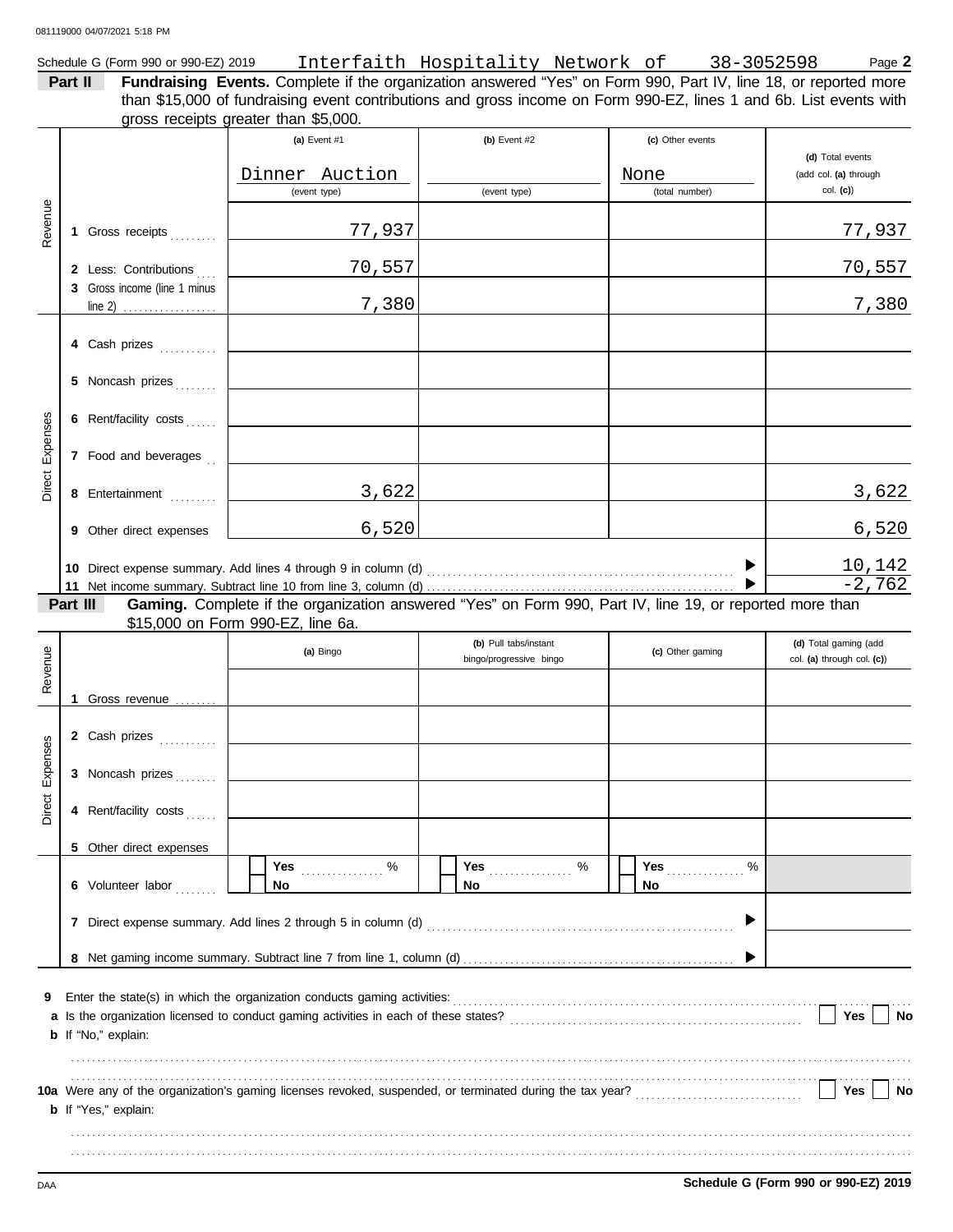|     | Interfaith Hospitality Network of 38-3052598<br>Schedule G (Form 990 or 990-EZ) 2019                                                                                                                                                 |                 |     | Page 3 |
|-----|--------------------------------------------------------------------------------------------------------------------------------------------------------------------------------------------------------------------------------------|-----------------|-----|--------|
| 11  |                                                                                                                                                                                                                                      |                 | Yes | No     |
| 12  | Is the organization a grantor, beneficiary or trustee of a trust, or a member of a partnership or other entity                                                                                                                       |                 |     |        |
|     |                                                                                                                                                                                                                                      |                 | Yes | No     |
| 13  | Indicate the percentage of gaming activity conducted in:                                                                                                                                                                             |                 |     |        |
| a   |                                                                                                                                                                                                                                      | 13a             |     | %      |
| b   | An outside facility <b>contained a set of the contract of the contract of the contract of the contract of the contract of the contract of the contract of the contract of the contract of the contract of the contract of the co</b> | 13 <sub>b</sub> |     | %      |
| 14  | Enter the name and address of the person who prepares the organization's gaming/special events books and<br>records:                                                                                                                 |                 |     |        |
|     |                                                                                                                                                                                                                                      |                 |     |        |
|     |                                                                                                                                                                                                                                      |                 |     |        |
|     | Address <b>u</b>                                                                                                                                                                                                                     |                 |     |        |
|     |                                                                                                                                                                                                                                      |                 |     |        |
| 15a | Does the organization have a contract with a third party from whom the organization receives gaming                                                                                                                                  |                 |     |        |
|     |                                                                                                                                                                                                                                      |                 | Yes | No     |
| b   |                                                                                                                                                                                                                                      |                 |     |        |
|     | If "Yes," enter name and address of the third party:                                                                                                                                                                                 |                 |     |        |
|     |                                                                                                                                                                                                                                      |                 |     |        |
|     |                                                                                                                                                                                                                                      |                 |     |        |
|     |                                                                                                                                                                                                                                      |                 |     |        |
|     | Address <b>u</b>                                                                                                                                                                                                                     |                 |     |        |
| 16  | Gaming manager information:                                                                                                                                                                                                          |                 |     |        |
|     |                                                                                                                                                                                                                                      |                 |     |        |
|     |                                                                                                                                                                                                                                      |                 |     |        |
|     |                                                                                                                                                                                                                                      |                 |     |        |
|     | Description of services provided <b>u</b> electron control and control of the service of the services provided <b>u</b>                                                                                                              |                 |     |        |
|     |                                                                                                                                                                                                                                      |                 |     |        |
|     | Director/officer<br>Employee<br>Independent contractor                                                                                                                                                                               |                 |     |        |
| 17  | Mandatory distributions:                                                                                                                                                                                                             |                 |     |        |
| a   | Is the organization required under state law to make charitable distributions from the gaming proceeds to                                                                                                                            |                 |     |        |
|     |                                                                                                                                                                                                                                      |                 | Yes | No     |
| b   | Enter the amount of distributions required under state law to be distributed to other exempt organizations or                                                                                                                        |                 |     |        |
|     | spent in the organization's own exempt activities during the tax year $\mathbf u$                                                                                                                                                    |                 |     |        |
|     | Supplemental Information. Provide the explanations required by Part I, line 2b, columns (iii) and (v); and<br>Part IV                                                                                                                |                 |     |        |
|     | Part III, lines 9, 9b, 10b, 15b, 15c, 16, and 17b, as applicable. Also provide any additional information.                                                                                                                           |                 |     |        |
|     | See instructions.                                                                                                                                                                                                                    |                 |     |        |
|     |                                                                                                                                                                                                                                      |                 |     |        |
|     |                                                                                                                                                                                                                                      |                 |     |        |
|     |                                                                                                                                                                                                                                      |                 |     |        |
|     |                                                                                                                                                                                                                                      |                 |     |        |
|     |                                                                                                                                                                                                                                      |                 |     |        |
|     |                                                                                                                                                                                                                                      |                 |     |        |
|     |                                                                                                                                                                                                                                      |                 |     |        |
|     |                                                                                                                                                                                                                                      |                 |     |        |
|     |                                                                                                                                                                                                                                      |                 |     |        |
|     |                                                                                                                                                                                                                                      |                 |     |        |
|     |                                                                                                                                                                                                                                      |                 |     |        |
|     | Schedule G (Form 990 or 990-EZ) 2019                                                                                                                                                                                                 |                 |     |        |
|     |                                                                                                                                                                                                                                      |                 |     |        |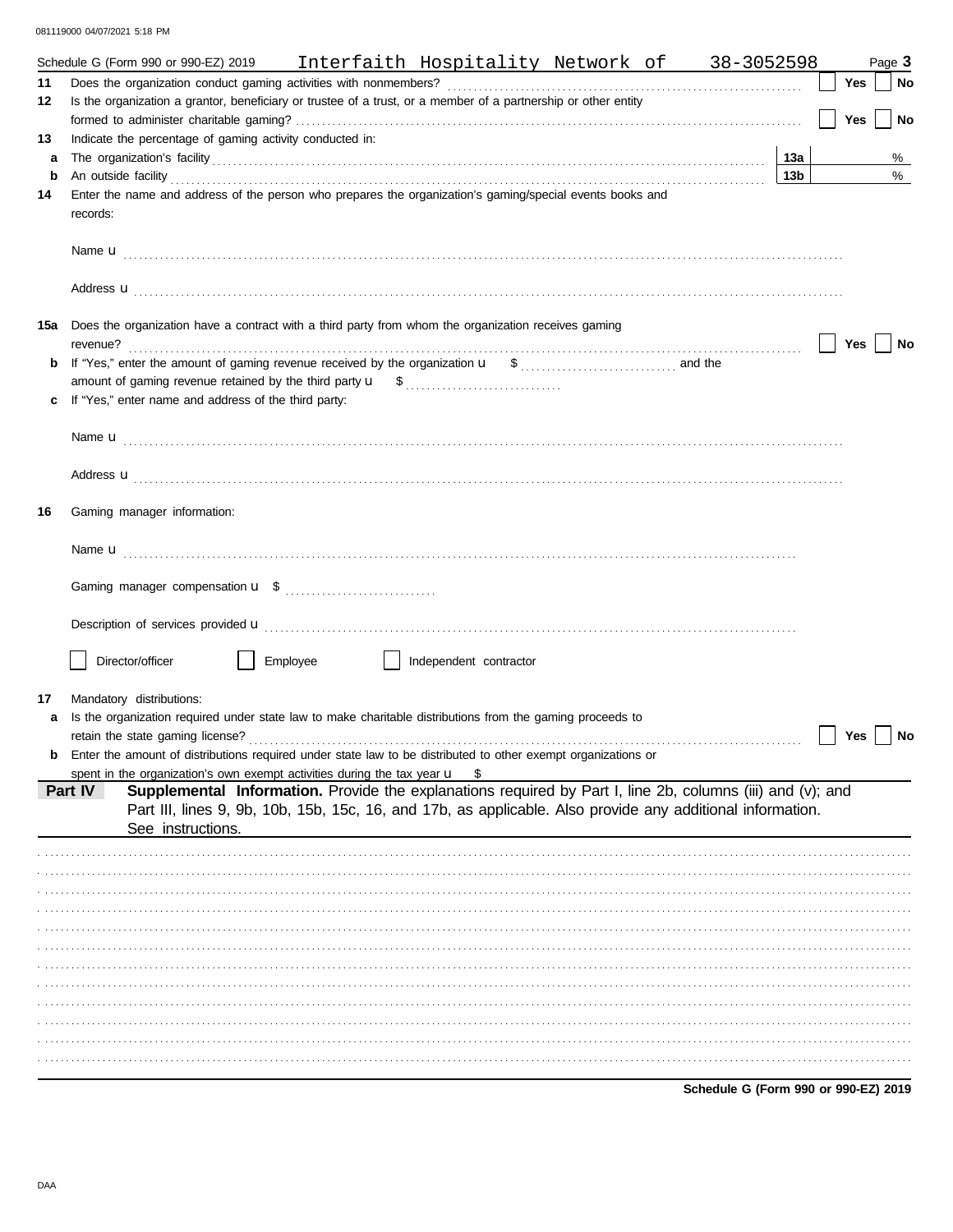| <b>SCHEDULE I</b>                                    |                                                                                                                                                                                                                                                                               |           |                                         | Grants and Other Assistance to Organizations,                                                                                         |                                       |                                                             |                                          |                                | OMB No. 1545-0047                     |
|------------------------------------------------------|-------------------------------------------------------------------------------------------------------------------------------------------------------------------------------------------------------------------------------------------------------------------------------|-----------|-----------------------------------------|---------------------------------------------------------------------------------------------------------------------------------------|---------------------------------------|-------------------------------------------------------------|------------------------------------------|--------------------------------|---------------------------------------|
| (Form 990)                                           |                                                                                                                                                                                                                                                                               |           |                                         | Governments, and Individuals in the United States<br>Complete if the organization answered "Yes" on Form 990, Part IV, line 21 or 22. |                                       |                                                             |                                          |                                |                                       |
| Department of the Treasury                           |                                                                                                                                                                                                                                                                               |           |                                         | u Attach to Form 990.<br>u Go to www.irs.gov/Form990 for the latest information.                                                      |                                       |                                                             |                                          |                                | <b>Open to Public</b>                 |
| Internal Revenue Service<br>Name of the organization | Interfaith Hospitality Network of                                                                                                                                                                                                                                             |           |                                         |                                                                                                                                       |                                       |                                                             |                                          | Employer identification number | <b>Inspection</b>                     |
|                                                      | Washtenaw County                                                                                                                                                                                                                                                              |           |                                         |                                                                                                                                       |                                       |                                                             |                                          | 38-3052598                     |                                       |
| Part I                                               | <b>General Information on Grants and Assistance</b>                                                                                                                                                                                                                           |           |                                         |                                                                                                                                       |                                       |                                                             |                                          |                                |                                       |
| 1                                                    | Does the organization maintain records to substantiate the amount of the grants or assistance, the grantees' eligibility for the grants or assistance, and<br>2 Describe in Part IV the organization's procedures for monitoring the use of grant funds in the United States. |           |                                         |                                                                                                                                       |                                       |                                                             |                                          |                                | $ X $ No<br>Yes                       |
| Part II                                              | Grants and Other Assistance to Domestic Organizations and Domestic Governments. Complete if the organization answered "Yes" on Form 990,<br>Part IV, line 21, for any recipient that received more than \$5,000. Part II can be duplicated if additional space is needed.     |           |                                         |                                                                                                                                       |                                       |                                                             |                                          |                                |                                       |
| -1                                                   | (a) Name and address of organization<br>or government                                                                                                                                                                                                                         | $(b)$ EIN | $(c)$ IRC<br>section<br>(if applicable) | (d) Amount of cash<br>grant                                                                                                           | (e) Amount of non-<br>cash assistance | (f) Method of valuation<br>(book, FMV, appraisal,<br>other) | (q) Description of<br>noncash assistance |                                | (h) Purpose of grant<br>or assistance |
| (1)                                                  |                                                                                                                                                                                                                                                                               |           |                                         |                                                                                                                                       |                                       |                                                             |                                          |                                |                                       |
|                                                      |                                                                                                                                                                                                                                                                               |           |                                         |                                                                                                                                       |                                       |                                                             |                                          |                                |                                       |
| (2)                                                  |                                                                                                                                                                                                                                                                               |           |                                         |                                                                                                                                       |                                       |                                                             |                                          |                                |                                       |
|                                                      |                                                                                                                                                                                                                                                                               |           |                                         |                                                                                                                                       |                                       |                                                             |                                          |                                |                                       |
| (3)                                                  |                                                                                                                                                                                                                                                                               |           |                                         |                                                                                                                                       |                                       |                                                             |                                          |                                |                                       |
|                                                      |                                                                                                                                                                                                                                                                               |           |                                         |                                                                                                                                       |                                       |                                                             |                                          |                                |                                       |
| (4)                                                  |                                                                                                                                                                                                                                                                               |           |                                         |                                                                                                                                       |                                       |                                                             |                                          |                                |                                       |
|                                                      |                                                                                                                                                                                                                                                                               |           |                                         |                                                                                                                                       |                                       |                                                             |                                          |                                |                                       |
| (5)                                                  |                                                                                                                                                                                                                                                                               |           |                                         |                                                                                                                                       |                                       |                                                             |                                          |                                |                                       |
|                                                      |                                                                                                                                                                                                                                                                               |           |                                         |                                                                                                                                       |                                       |                                                             |                                          |                                |                                       |
| (6)                                                  |                                                                                                                                                                                                                                                                               |           |                                         |                                                                                                                                       |                                       |                                                             |                                          |                                |                                       |
|                                                      |                                                                                                                                                                                                                                                                               |           |                                         |                                                                                                                                       |                                       |                                                             |                                          |                                |                                       |
|                                                      |                                                                                                                                                                                                                                                                               |           |                                         |                                                                                                                                       |                                       |                                                             |                                          |                                |                                       |
| (7)                                                  |                                                                                                                                                                                                                                                                               |           |                                         |                                                                                                                                       |                                       |                                                             |                                          |                                |                                       |
|                                                      |                                                                                                                                                                                                                                                                               |           |                                         |                                                                                                                                       |                                       |                                                             |                                          |                                |                                       |
| (8)                                                  |                                                                                                                                                                                                                                                                               |           |                                         |                                                                                                                                       |                                       |                                                             |                                          |                                |                                       |
|                                                      |                                                                                                                                                                                                                                                                               |           |                                         |                                                                                                                                       |                                       |                                                             |                                          |                                |                                       |
| (9)                                                  |                                                                                                                                                                                                                                                                               |           |                                         |                                                                                                                                       |                                       |                                                             |                                          |                                |                                       |
|                                                      |                                                                                                                                                                                                                                                                               |           |                                         |                                                                                                                                       |                                       |                                                             |                                          |                                |                                       |
| $\mathbf{2}$                                         |                                                                                                                                                                                                                                                                               |           |                                         |                                                                                                                                       |                                       |                                                             |                                          | $\mathbf{u}$                   |                                       |
| 3                                                    |                                                                                                                                                                                                                                                                               |           |                                         |                                                                                                                                       |                                       |                                                             |                                          | u                              |                                       |
| DAA                                                  | For Paperwork Reduction Act Notice, see the Instructions for Form 990.                                                                                                                                                                                                        |           |                                         |                                                                                                                                       |                                       |                                                             |                                          |                                | Schedule I (Form 990) (2019)          |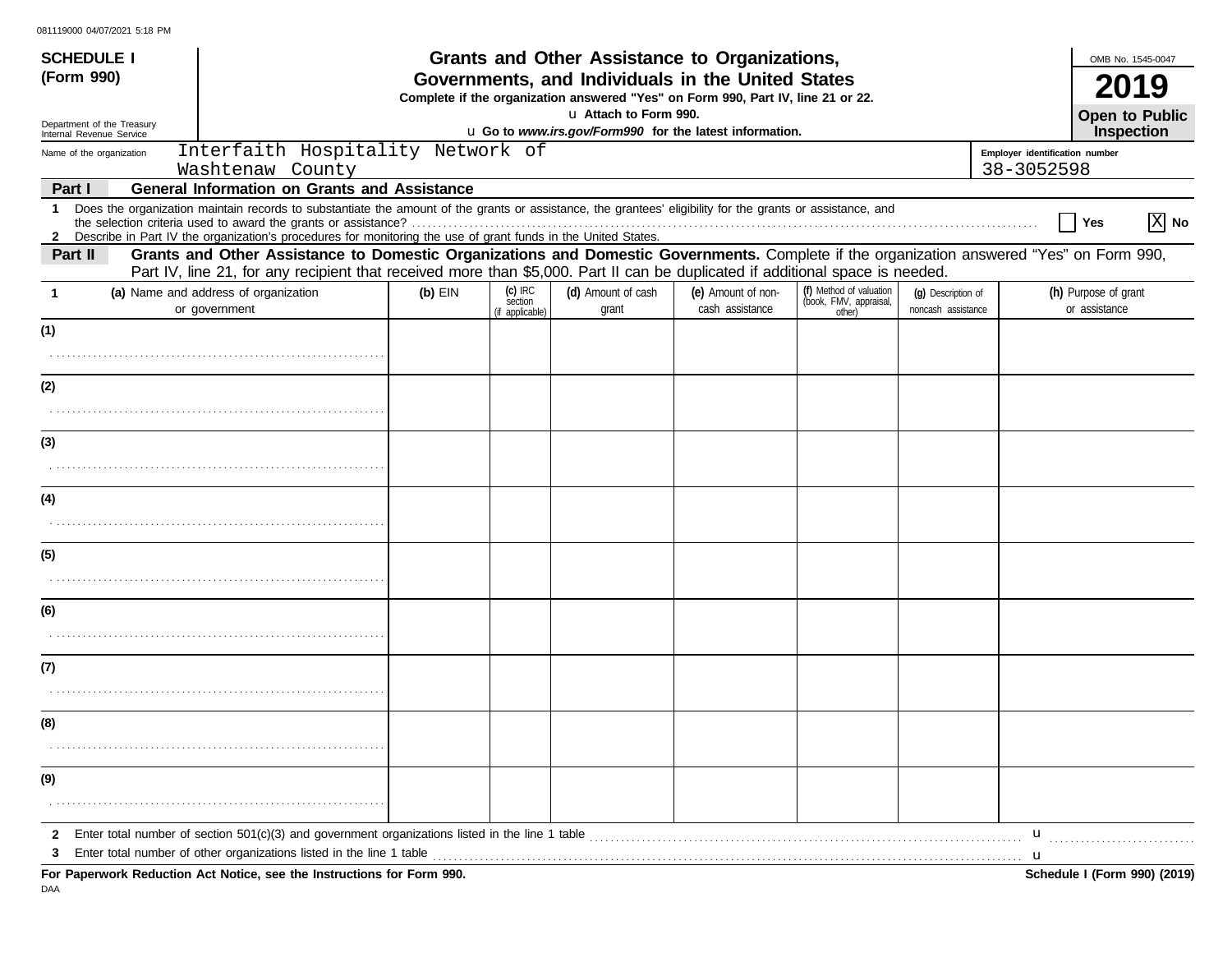### Schedule I (Form 990) (2019) Interfaith Hospitality Network of 38-3052598 **Page 2** Page 2

| Part III<br>Grants and Other Assistance to Domestic Individuals. Complete if the organization answered "Yes" on Form 990, Part IV, line 22.<br>Part III can be duplicated if additional space is needed. |                             |                             |                                     |                                                          |                                       |
|----------------------------------------------------------------------------------------------------------------------------------------------------------------------------------------------------------|-----------------------------|-----------------------------|-------------------------------------|----------------------------------------------------------|---------------------------------------|
| (a) Type of grant or assistance                                                                                                                                                                          | (b) Number of<br>recipients | (c) Amount of<br>cash grant | (d) Amount of<br>noncash assistance | (e) Method of valuation (book,<br>FMV, appraisal, other) | (f) Description of noncash assistance |
| 1 Family Assistance                                                                                                                                                                                      | 425                         | 5,919                       | 436,575                             | FMV                                                      | Meals, rent, ETC                      |
| $\mathbf{2}$                                                                                                                                                                                             |                             |                             |                                     |                                                          |                                       |
| $\overline{\mathbf{3}}$                                                                                                                                                                                  |                             |                             |                                     |                                                          |                                       |
|                                                                                                                                                                                                          |                             |                             |                                     |                                                          |                                       |
| $5\overline{5}$                                                                                                                                                                                          |                             |                             |                                     |                                                          |                                       |
| 6                                                                                                                                                                                                        |                             |                             |                                     |                                                          |                                       |
|                                                                                                                                                                                                          |                             |                             |                                     |                                                          |                                       |
| Supplemental Information. Provide the information required in Part I, line 2; Part III, column (b); and any other additional information.<br>Part IV                                                     |                             |                             |                                     |                                                          |                                       |
| Part I, Line 2 - Procedures for Monitoring the Use of Grant Funds [19] Part I, Line 2 - Procedures for Monitoring                                                                                        |                             |                             |                                     |                                                          |                                       |
| Executive Director prepares grant budgets, reviewing expense eligibility.                                                                                                                                |                             |                             |                                     |                                                          |                                       |
| Accountants prepares payment for invoices, allocating by program and grant                                                                                                                               |                             |                             |                                     |                                                          |                                       |
| according to grant contracts. Executive Director approves expenses for continuum continuum contracts                                                                                                     |                             |                             |                                     |                                                          |                                       |
| payment. Accountant prepares grant billings using detailed reports from                                                                                                                                  |                             |                             |                                     |                                                          |                                       |
| accounting software. Executive Director reviews billing requests. Grant Committee Committee Committee Committe                                                                                           |                             |                             |                                     |                                                          |                                       |
| agencies conduct periodic reviews, examining eligibility of expenses                                                                                                                                     |                             |                             |                                     |                                                          |                                       |
| charged to grants.                                                                                                                                                                                       |                             |                             |                                     |                                                          |                                       |
|                                                                                                                                                                                                          |                             |                             |                                     |                                                          |                                       |
|                                                                                                                                                                                                          |                             |                             |                                     |                                                          |                                       |
|                                                                                                                                                                                                          |                             |                             |                                     |                                                          |                                       |

DAA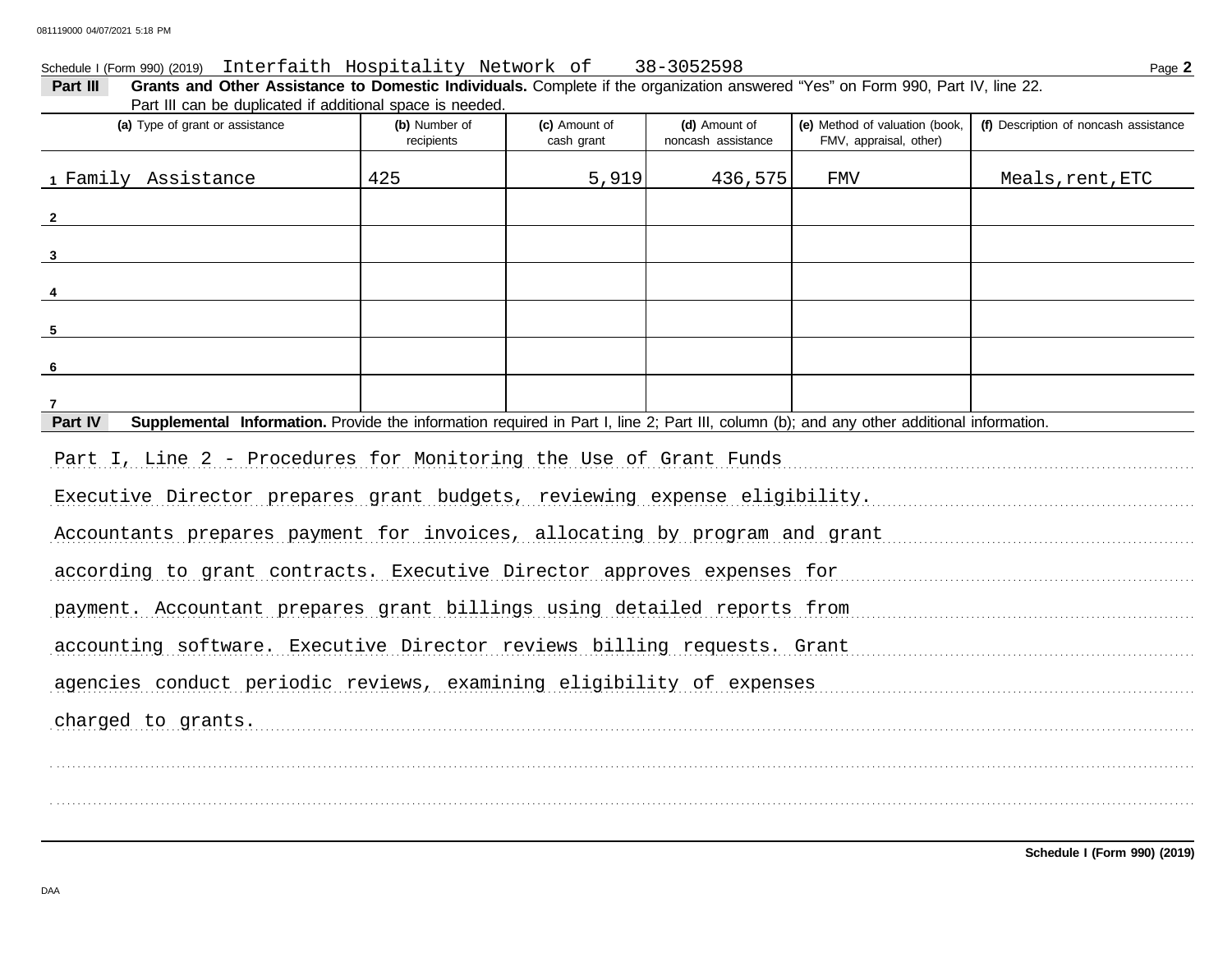| 081119000 04/07/2021 5:18 PM |  |
|------------------------------|--|
|                              |  |

|          | <b>SCHEDULE M</b>                                       |                  |                        |                                                                                                 |                                                                                                                    |     |                                | OMB No. 1545-0047     |     |    |
|----------|---------------------------------------------------------|------------------|------------------------|-------------------------------------------------------------------------------------------------|--------------------------------------------------------------------------------------------------------------------|-----|--------------------------------|-----------------------|-----|----|
|          | (Form 990)                                              |                  |                        |                                                                                                 | <b>Noncash Contributions</b>                                                                                       |     |                                | 2019                  |     |    |
|          |                                                         |                  |                        |                                                                                                 | La Complete if the organizations answered "Yes" on Form 990, Part IV, lines 29 or 30.                              |     |                                |                       |     |    |
|          | Department of the Treasury                              |                  | LI Attach to Form 990. |                                                                                                 | <b>u</b> Go to www.irs.gov/Form990 for instructions and the latest information.                                    |     |                                | <b>Open To Public</b> |     |    |
|          | Internal Revenue Service<br>Name of the organization    |                  |                        | Interfaith Hospitality Network of                                                               |                                                                                                                    |     | Employer identification number | Inspection            |     |    |
|          |                                                         | Washtenaw County |                        |                                                                                                 |                                                                                                                    |     | 38-3052598                     |                       |     |    |
|          | <b>Types of Property</b><br>Part I                      |                  |                        |                                                                                                 |                                                                                                                    |     |                                |                       |     |    |
|          |                                                         |                  | (a)                    | (b)                                                                                             | (c)                                                                                                                |     | (d)                            |                       |     |    |
|          |                                                         |                  | Check if               | Number of contributions or                                                                      | Noncash contribution<br>amounts reported on                                                                        |     | Method of determining          |                       |     |    |
|          |                                                         |                  | applicable             | items contributed                                                                               | Form 990, Part VIII, line 1g                                                                                       |     | noncash contribution amounts   |                       |     |    |
| 1.       | Art - Works of art                                      |                  |                        |                                                                                                 |                                                                                                                    |     |                                |                       |     |    |
| 2        | Art - Historical treasures                              |                  |                        |                                                                                                 |                                                                                                                    |     |                                |                       |     |    |
| 3        | Art - Fractional interests                              |                  |                        |                                                                                                 |                                                                                                                    |     |                                |                       |     |    |
| 4        | Books and publications                                  |                  |                        |                                                                                                 |                                                                                                                    |     |                                |                       |     |    |
| 5        | Clothing and household                                  |                  |                        |                                                                                                 |                                                                                                                    |     |                                |                       |     |    |
|          |                                                         |                  | Χ                      |                                                                                                 | 5,885                                                                                                              | FMV |                                |                       |     |    |
| 6        | Cars and other vehicles                                 |                  |                        |                                                                                                 |                                                                                                                    |     |                                |                       |     |    |
| 7        | Boats and planes                                        |                  |                        |                                                                                                 |                                                                                                                    |     |                                |                       |     |    |
| 8        |                                                         |                  |                        |                                                                                                 |                                                                                                                    |     |                                |                       |     |    |
| 9        | Securities - Publicly traded                            |                  |                        |                                                                                                 |                                                                                                                    |     |                                |                       |     |    |
| 10       | Securities - Closely held stock                         |                  |                        |                                                                                                 |                                                                                                                    |     |                                |                       |     |    |
| 11       | Securities - Partnership, LLC,                          |                  |                        |                                                                                                 |                                                                                                                    |     |                                |                       |     |    |
|          | or trust interests                                      |                  |                        |                                                                                                 |                                                                                                                    |     |                                |                       |     |    |
| 12       | Securities - Miscellaneous                              |                  |                        |                                                                                                 |                                                                                                                    |     |                                |                       |     |    |
| 13       | Qualified conservation                                  |                  |                        |                                                                                                 |                                                                                                                    |     |                                |                       |     |    |
|          | contribution - Historic                                 |                  |                        |                                                                                                 |                                                                                                                    |     |                                |                       |     |    |
|          | structures                                              |                  |                        |                                                                                                 |                                                                                                                    |     |                                |                       |     |    |
| 14       | Qualified conservation                                  |                  |                        |                                                                                                 |                                                                                                                    |     |                                |                       |     |    |
|          | contribution - Other                                    |                  |                        |                                                                                                 |                                                                                                                    |     |                                |                       |     |    |
| 15       | Real estate - Residential                               |                  |                        |                                                                                                 |                                                                                                                    |     |                                |                       |     |    |
| 16       | Real estate - Commercial                                |                  |                        |                                                                                                 |                                                                                                                    |     |                                |                       |     |    |
| 17       | Real estate - Other                                     |                  |                        |                                                                                                 |                                                                                                                    |     |                                |                       |     |    |
| 18       |                                                         |                  |                        |                                                                                                 |                                                                                                                    |     |                                |                       |     |    |
| 19       | Food inventory                                          |                  | Χ                      | 1                                                                                               | 53,000                                                                                                             | FMV |                                |                       |     |    |
| 20       | Drugs and medical supplies                              |                  |                        |                                                                                                 |                                                                                                                    |     |                                |                       |     |    |
| 21       | Taxidermy                                               |                  |                        |                                                                                                 |                                                                                                                    |     |                                |                       |     |    |
| 22       | Historical artifacts                                    |                  |                        |                                                                                                 |                                                                                                                    |     |                                |                       |     |    |
| 23       | Scientific specimens                                    |                  |                        |                                                                                                 |                                                                                                                    |     |                                |                       |     |    |
| 24       | Archeological artifacts<br>Other <b>u</b> (Gift Cards ) |                  | Χ                      | 1                                                                                               | 2,377                                                                                                              | FMV |                                |                       |     |    |
| 25<br>26 |                                                         |                  |                        |                                                                                                 |                                                                                                                    |     |                                |                       |     |    |
| 27       |                                                         |                  |                        |                                                                                                 |                                                                                                                    |     |                                |                       |     |    |
| 28       | Other $\mathbf{u}$ (                                    |                  |                        |                                                                                                 |                                                                                                                    |     |                                |                       |     |    |
| 29       |                                                         |                  |                        | Number of Forms 8283 received by the organization during the tax year for contributions for     |                                                                                                                    |     |                                |                       |     |    |
|          |                                                         |                  |                        | which the organization completed Form 8283, Part IV, Donee Acknowledgement                      |                                                                                                                    | 29  |                                |                       |     |    |
|          |                                                         |                  |                        |                                                                                                 |                                                                                                                    |     |                                |                       | Yes | No |
| 30a      |                                                         |                  |                        |                                                                                                 | During the year, did the organization receive by contribution any property reported in Part I, lines 1 through     |     |                                |                       |     |    |
|          |                                                         |                  |                        |                                                                                                 | 28, that it must hold for at least three years from the date of the initial contribution, and which isn't required |     |                                |                       |     |    |
|          |                                                         |                  |                        |                                                                                                 |                                                                                                                    |     |                                | <b>30a</b>            |     | Χ  |
| b        | If "Yes," describe the arrangement in Part II.          |                  |                        |                                                                                                 |                                                                                                                    |     |                                |                       |     |    |
| 31       |                                                         |                  |                        | Does the organization have a gift acceptance policy that requires the review of any nonstandard |                                                                                                                    |     |                                |                       |     |    |
|          | contributions?                                          |                  |                        |                                                                                                 |                                                                                                                    |     |                                | 31                    |     | Χ  |
| 32a      |                                                         |                  |                        |                                                                                                 | Does the organization hire or use third parties or related organizations to solicit, process, or sell noncash      |     |                                |                       |     |    |
|          | contributions?                                          |                  |                        |                                                                                                 |                                                                                                                    |     |                                | 32a                   |     | Χ  |
| b        | If "Yes," describe in Part II.                          |                  |                        |                                                                                                 |                                                                                                                    |     |                                |                       |     |    |
| 33       |                                                         |                  |                        |                                                                                                 | If the organization didn't report an amount in column (c) for a type of property for which column (a) is checked,  |     |                                |                       |     |    |
|          | describe in Part II.                                    |                  |                        |                                                                                                 |                                                                                                                    |     |                                |                       |     |    |

**For Paperwork Reduction Act Notice, see the Instructions for Form 990. Schedule M (Form 990) 2019**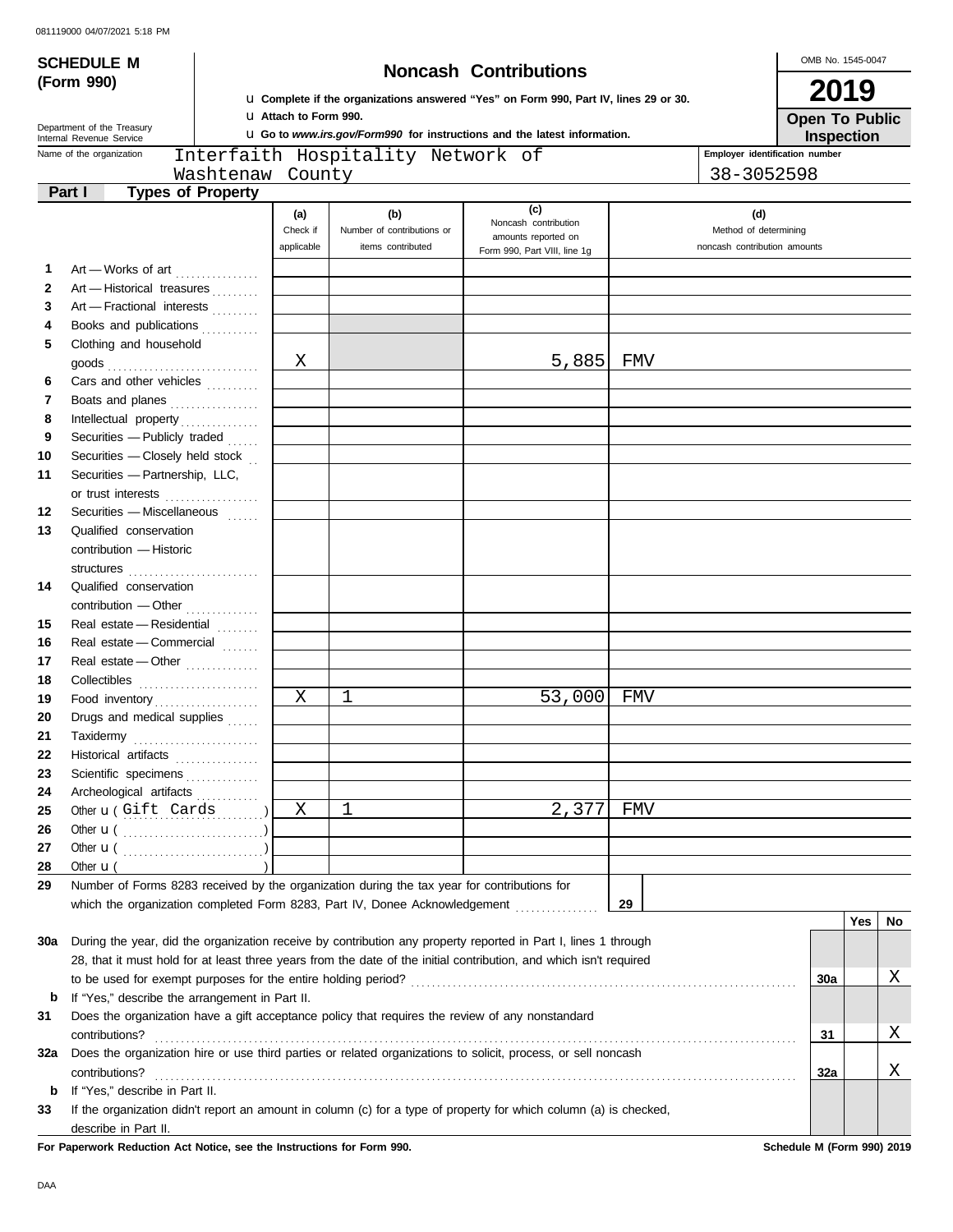| Part II | Schedule M (Form 990) 2019 Interfaith Hospitality Network of 38-3052598<br>Supplemental Information. Provide the information required by Part I, lines 30b, 32b, and 33, and whether<br>the organization is reporting in Part I, column (b), the number of contributions, the number of items received,<br>or a combination of both. Also complete this part for any additional information. | Page 2 |
|---------|----------------------------------------------------------------------------------------------------------------------------------------------------------------------------------------------------------------------------------------------------------------------------------------------------------------------------------------------------------------------------------------------|--------|
|         | Schedule M - Supplemental Information                                                                                                                                                                                                                                                                                                                                                        |        |
|         | Part I Line 19 (b) Donations of various quantities of food are received                                                                                                                                                                                                                                                                                                                      |        |
|         | once a week, 52                                                                                                                                                                                                                                                                                                                                                                              |        |
|         | Part I Line 25 (b) Represents number of gift cards received                                                                                                                                                                                                                                                                                                                                  |        |
|         |                                                                                                                                                                                                                                                                                                                                                                                              |        |
|         |                                                                                                                                                                                                                                                                                                                                                                                              |        |
|         |                                                                                                                                                                                                                                                                                                                                                                                              |        |
|         |                                                                                                                                                                                                                                                                                                                                                                                              |        |
|         |                                                                                                                                                                                                                                                                                                                                                                                              |        |
|         |                                                                                                                                                                                                                                                                                                                                                                                              |        |
|         |                                                                                                                                                                                                                                                                                                                                                                                              |        |
|         |                                                                                                                                                                                                                                                                                                                                                                                              |        |
|         |                                                                                                                                                                                                                                                                                                                                                                                              |        |
|         |                                                                                                                                                                                                                                                                                                                                                                                              |        |
|         |                                                                                                                                                                                                                                                                                                                                                                                              |        |
|         |                                                                                                                                                                                                                                                                                                                                                                                              |        |
|         |                                                                                                                                                                                                                                                                                                                                                                                              |        |
|         |                                                                                                                                                                                                                                                                                                                                                                                              |        |
|         |                                                                                                                                                                                                                                                                                                                                                                                              |        |
|         |                                                                                                                                                                                                                                                                                                                                                                                              |        |
|         |                                                                                                                                                                                                                                                                                                                                                                                              |        |
|         |                                                                                                                                                                                                                                                                                                                                                                                              |        |
|         |                                                                                                                                                                                                                                                                                                                                                                                              |        |
|         |                                                                                                                                                                                                                                                                                                                                                                                              |        |
|         |                                                                                                                                                                                                                                                                                                                                                                                              |        |
|         |                                                                                                                                                                                                                                                                                                                                                                                              |        |
|         |                                                                                                                                                                                                                                                                                                                                                                                              |        |
|         |                                                                                                                                                                                                                                                                                                                                                                                              |        |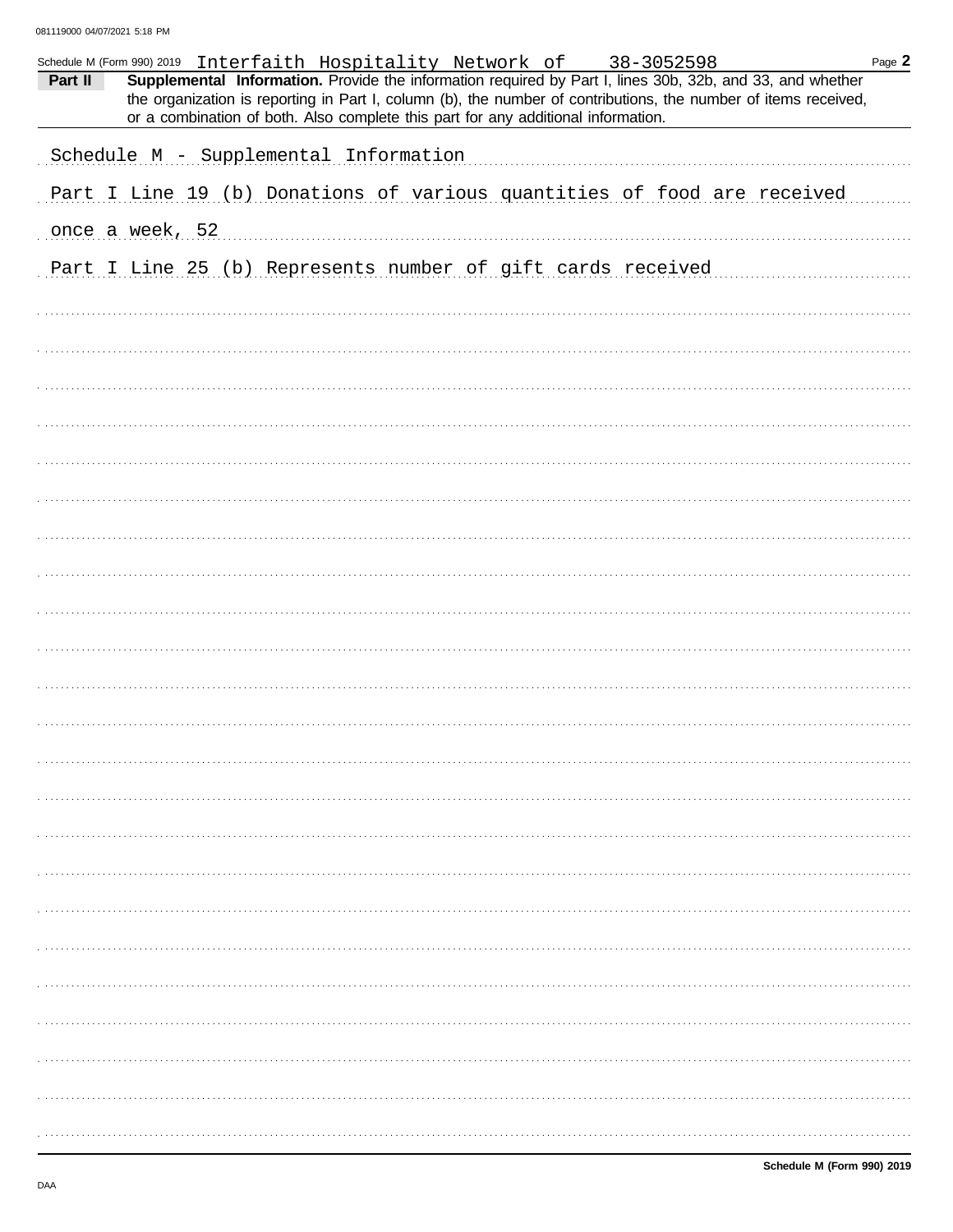| <b>SCHEDULE O</b><br>(Form 990 or 990-EZ)<br>Department of the Treasury<br>Internal Revenue Service | Supplemental Information to Form 990 or 990-EZ<br>Complete to provide information for responses to specific questions on<br>Form 990 or 990-EZ or to provide any additional information.<br>u Attach to Form 990 or 990-EZ. |                                | OMB No. 1545-0047<br>2019<br>Open to Public |
|-----------------------------------------------------------------------------------------------------|-----------------------------------------------------------------------------------------------------------------------------------------------------------------------------------------------------------------------------|--------------------------------|---------------------------------------------|
| Name of the organization                                                                            | <b>u</b> Go to <i>www.irs.gov/Form990</i> for the latest information.<br>Interfaith Hospitality Network of                                                                                                                  | Employer identification number | <b>Inspection</b>                           |
|                                                                                                     | Washtenaw County                                                                                                                                                                                                            | 38-3052598                     |                                             |
|                                                                                                     | Form 990 - Organization's Mission                                                                                                                                                                                           |                                |                                             |
|                                                                                                     | Our mission is to provide temporary shelter, food and support services in a                                                                                                                                                 |                                |                                             |
|                                                                                                     | caring atmosphere of dignity and safety. More than providing just a bed and                                                                                                                                                 |                                |                                             |
|                                                                                                     | a roof for families, our goal is support the families in sceuring and                                                                                                                                                       |                                |                                             |
|                                                                                                     | maintaining their own home.                                                                                                                                                                                                 |                                |                                             |
|                                                                                                     |                                                                                                                                                                                                                             |                                |                                             |
|                                                                                                     | Form 990, Part VI, Line 11b - Organization's Process to Review Form 990                                                                                                                                                     |                                |                                             |
|                                                                                                     | The form 990 is reviewed by the finance committee before it is filed.                                                                                                                                                       |                                |                                             |
|                                                                                                     |                                                                                                                                                                                                                             |                                |                                             |
|                                                                                                     | Form 990, Part VI, Line 12c - Enforcement of Conflicts Policy                                                                                                                                                               |                                |                                             |
|                                                                                                     | New employees are given the employee manual which includes the conflict of                                                                                                                                                  |                                |                                             |
|                                                                                                     | interest policy. Continuing employees are reminded of the policy during                                                                                                                                                     |                                |                                             |
|                                                                                                     | staff meetings and conversations. Board members sign the Board Conflct of                                                                                                                                                   |                                |                                             |
|                                                                                                     | Interest policy annually.                                                                                                                                                                                                   |                                |                                             |
|                                                                                                     |                                                                                                                                                                                                                             |                                |                                             |
|                                                                                                     | Form 990, Part VI, Line 15a - Compensation Process for Top Official                                                                                                                                                         |                                |                                             |
|                                                                                                     | All employees salaries are determined by the Board of Directors. The                                                                                                                                                        |                                |                                             |
|                                                                                                     | Executive Director is excused during the discussion of her pay.                                                                                                                                                             |                                |                                             |
|                                                                                                     |                                                                                                                                                                                                                             |                                |                                             |
|                                                                                                     | Form 990, Part VI, Line 19 - Governing Documents Disclosure Explanation                                                                                                                                                     |                                |                                             |
|                                                                                                     | The organization makes its governing documents, conflict of interest                                                                                                                                                        |                                |                                             |
|                                                                                                     | policy, and financial statements available to the public upon request.                                                                                                                                                      |                                |                                             |
|                                                                                                     |                                                                                                                                                                                                                             |                                |                                             |
|                                                                                                     |                                                                                                                                                                                                                             |                                |                                             |
|                                                                                                     | Form 990, Part XI, Line 9 - Other Changes in Net Assets Explanation                                                                                                                                                         |                                |                                             |
|                                                                                                     | Special Event Netted to Revenue (5, 10,142)                                                                                                                                                                                 |                                |                                             |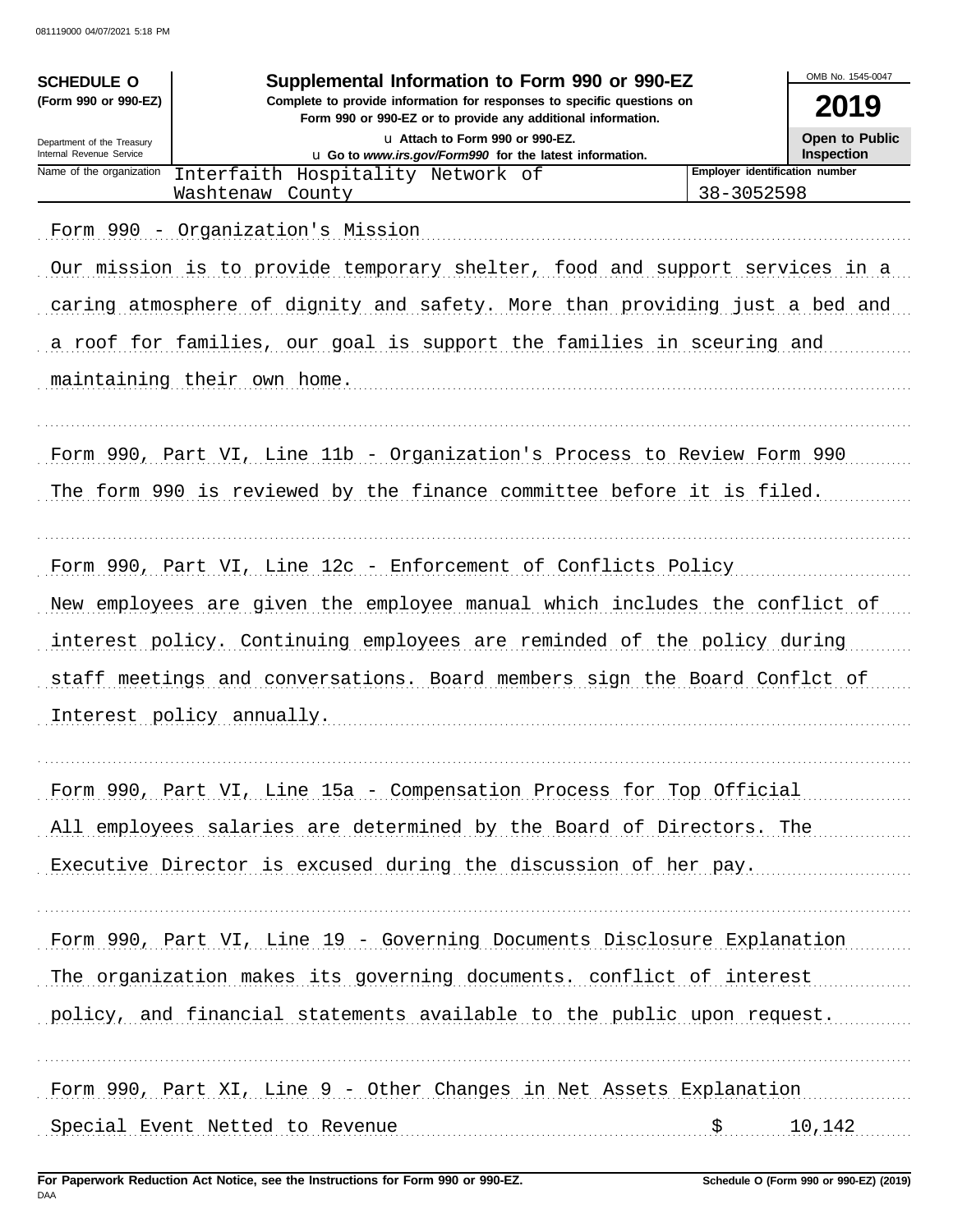| Schedule O (Form 990 or 990-EZ) (2019)<br>Name of the organization | Page 2                                       |  |  |  |  |
|--------------------------------------------------------------------|----------------------------------------------|--|--|--|--|
| Interfaith Hospitality Network of                                  | Employer identification number<br>38-3052598 |  |  |  |  |
| Fundraising Expenses                                               | $-10,142$<br>$\ddot{\mathsf{S}}$             |  |  |  |  |
|                                                                    |                                              |  |  |  |  |
|                                                                    |                                              |  |  |  |  |
|                                                                    |                                              |  |  |  |  |
|                                                                    |                                              |  |  |  |  |
|                                                                    |                                              |  |  |  |  |
|                                                                    |                                              |  |  |  |  |
|                                                                    |                                              |  |  |  |  |
|                                                                    |                                              |  |  |  |  |
|                                                                    |                                              |  |  |  |  |
|                                                                    |                                              |  |  |  |  |
|                                                                    |                                              |  |  |  |  |
|                                                                    |                                              |  |  |  |  |
|                                                                    |                                              |  |  |  |  |
|                                                                    |                                              |  |  |  |  |
|                                                                    |                                              |  |  |  |  |
|                                                                    |                                              |  |  |  |  |
|                                                                    |                                              |  |  |  |  |
|                                                                    |                                              |  |  |  |  |
|                                                                    |                                              |  |  |  |  |
|                                                                    |                                              |  |  |  |  |
|                                                                    |                                              |  |  |  |  |
|                                                                    |                                              |  |  |  |  |
|                                                                    |                                              |  |  |  |  |
|                                                                    |                                              |  |  |  |  |
|                                                                    |                                              |  |  |  |  |
|                                                                    |                                              |  |  |  |  |
|                                                                    | Page 1 of 1                                  |  |  |  |  |

| FAYS I UL I                            |  |  |
|----------------------------------------|--|--|
| Schedule O (Form 990 or 990-EZ) (2019) |  |  |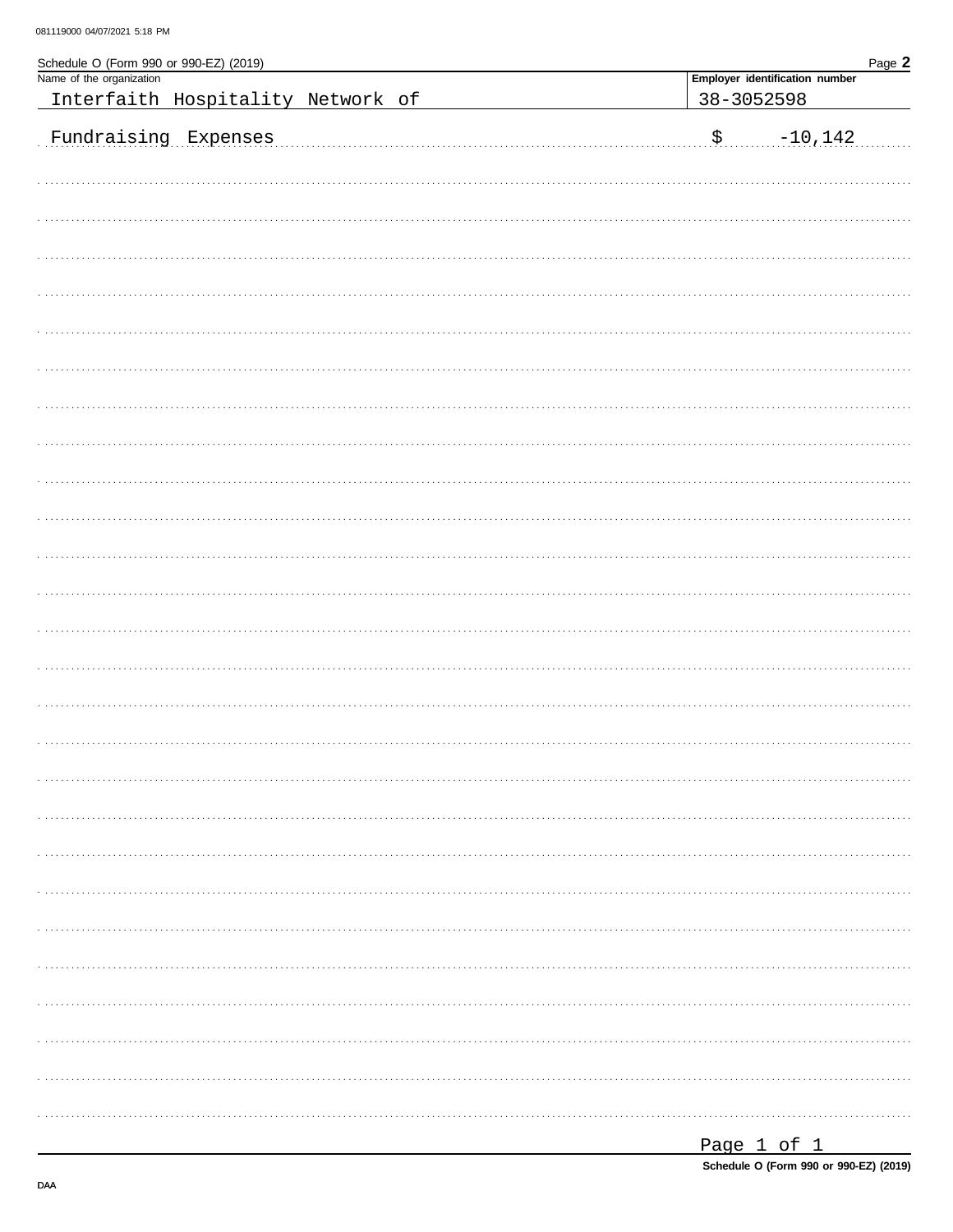|              |                                                                                                                                                                                                                                |                                    |                                            |                                                                                               | Depreciation and Amortization                                                                                                     |                                 |                  |                         | OMB No. 1545-0172          |          |
|--------------|--------------------------------------------------------------------------------------------------------------------------------------------------------------------------------------------------------------------------------|------------------------------------|--------------------------------------------|-----------------------------------------------------------------------------------------------|-----------------------------------------------------------------------------------------------------------------------------------|---------------------------------|------------------|-------------------------|----------------------------|----------|
|              | Form 4562                                                                                                                                                                                                                      |                                    |                                            |                                                                                               | (Including Information on Listed Property)                                                                                        |                                 |                  |                         |                            | 9        |
|              | Department of the Treasury<br>(99)<br>Internal Revenue Service                                                                                                                                                                 |                                    |                                            |                                                                                               | u Attach to your tax return.<br>u Go to www.irs.gov/Form4562 for instructions and the latest information.                         |                                 |                  |                         | Attachmen<br>Sequence No.  | 179      |
|              | Name(s) shown on return                                                                                                                                                                                                        |                                    |                                            | Interfaith Hospitality Network of                                                             |                                                                                                                                   |                                 |                  | Identifying number      |                            |          |
|              |                                                                                                                                                                                                                                |                                    | Washtenaw County                           |                                                                                               |                                                                                                                                   |                                 |                  | 38-3052598              |                            |          |
|              | Business or activity to which this form relates                                                                                                                                                                                |                                    |                                            |                                                                                               |                                                                                                                                   |                                 |                  |                         |                            |          |
|              | Indirect Depreciation                                                                                                                                                                                                          |                                    |                                            |                                                                                               |                                                                                                                                   |                                 |                  |                         |                            |          |
|              | Part I                                                                                                                                                                                                                         |                                    |                                            | Election To Expense Certain Property Under Section 179                                        |                                                                                                                                   |                                 |                  |                         |                            |          |
|              |                                                                                                                                                                                                                                |                                    |                                            |                                                                                               | Note: If you have any listed property, complete Part V before you complete Part I.                                                |                                 |                  |                         |                            |          |
| $\mathbf{1}$ | Maximum amount (see instructions) entitled and contain an amount of the instruction of the state of the state of the state of the state of the state of the state of the state of the state of the state of the state of the s |                                    |                                            |                                                                                               |                                                                                                                                   |                                 |                  | 1                       | 1,020,000                  |          |
| 2            | Total cost of section 179 property placed in service (see instructions) contract contract contract contract contract of the contract of the contract of the contract of the contract of the contract of the contract of the co |                                    |                                            |                                                                                               |                                                                                                                                   |                                 |                  | $\mathbf{2}$<br>3       | 2,550,000                  |          |
| 3<br>4       |                                                                                                                                                                                                                                |                                    |                                            |                                                                                               |                                                                                                                                   |                                 |                  | $\overline{\mathbf{4}}$ |                            |          |
| 5            | Dollar limitation for tax year. Subtract line 4 from line 1. If zero or less, enter -0-. If married filing separately, see instructions                                                                                        |                                    |                                            |                                                                                               |                                                                                                                                   |                                 |                  | 5                       |                            |          |
| 6            |                                                                                                                                                                                                                                | (a) Description of property        |                                            |                                                                                               | (b) Cost (business use only)                                                                                                      |                                 | (c) Elected cost |                         |                            |          |
|              |                                                                                                                                                                                                                                |                                    |                                            |                                                                                               |                                                                                                                                   |                                 |                  |                         |                            |          |
|              |                                                                                                                                                                                                                                |                                    |                                            |                                                                                               |                                                                                                                                   |                                 |                  |                         |                            |          |
| 7            |                                                                                                                                                                                                                                |                                    |                                            |                                                                                               |                                                                                                                                   | $\overline{7}$                  |                  |                         |                            |          |
| 8            |                                                                                                                                                                                                                                |                                    |                                            |                                                                                               |                                                                                                                                   |                                 |                  | 8                       |                            |          |
| 9            |                                                                                                                                                                                                                                |                                    |                                            |                                                                                               |                                                                                                                                   |                                 |                  | 9                       |                            |          |
| 10           |                                                                                                                                                                                                                                |                                    |                                            |                                                                                               |                                                                                                                                   |                                 |                  | 10                      |                            |          |
| 11           | Business income limitation. Enter the smaller of business income (not less than zero) or line 5. See instructions                                                                                                              |                                    |                                            |                                                                                               |                                                                                                                                   |                                 |                  | 11                      |                            |          |
| 12           | Section 179 expense deduction. Add lines 9 and 10, but don't enter more than line 11                                                                                                                                           |                                    |                                            |                                                                                               |                                                                                                                                   |                                 |                  | 12                      |                            |          |
| 13           | Carryover of disallowed deduction to 2020. Add lines 9 and 10, less line 12<br><b>Note:</b> Don't use Part II or Part III below for listed property. Instead, use Part V.                                                      |                                    |                                            |                                                                                               | ▶                                                                                                                                 | 13                              |                  |                         |                            |          |
|              | Part II                                                                                                                                                                                                                        |                                    |                                            |                                                                                               | Special Depreciation Allowance and Other Depreciation (Don't include listed property. See instructions.)                          |                                 |                  |                         |                            |          |
| 14           | Special depreciation allowance for qualified property (other than listed property) placed in service                                                                                                                           |                                    |                                            |                                                                                               |                                                                                                                                   |                                 |                  |                         |                            |          |
|              |                                                                                                                                                                                                                                |                                    |                                            |                                                                                               |                                                                                                                                   |                                 |                  | 14                      |                            |          |
| 15           |                                                                                                                                                                                                                                |                                    |                                            |                                                                                               |                                                                                                                                   |                                 |                  | 15                      |                            |          |
| 16           |                                                                                                                                                                                                                                |                                    |                                            |                                                                                               |                                                                                                                                   |                                 |                  | 16                      |                            | 10,698   |
|              | Part III                                                                                                                                                                                                                       |                                    |                                            |                                                                                               | <b>MACRS Depreciation (Don't include listed property. See instructions.)</b>                                                      |                                 |                  |                         |                            |          |
|              |                                                                                                                                                                                                                                |                                    |                                            | <b>Section A</b>                                                                              |                                                                                                                                   |                                 |                  |                         |                            |          |
| 17           |                                                                                                                                                                                                                                |                                    |                                            |                                                                                               |                                                                                                                                   |                                 |                  | 17                      |                            | $\Omega$ |
| 18           |                                                                                                                                                                                                                                |                                    |                                            |                                                                                               | If you are electing to group any assets placed in service during the tax year into one or more general asset accounts, check here |                                 | $\mathbf{u}$     |                         |                            |          |
|              |                                                                                                                                                                                                                                |                                    |                                            |                                                                                               |                                                                                                                                   |                                 |                  |                         |                            |          |
|              |                                                                                                                                                                                                                                |                                    |                                            | Section B-Assets Placed in Service During 2019 Tax Year Using the General Depreciation System |                                                                                                                                   |                                 |                  |                         |                            |          |
|              | (a) Classification of property                                                                                                                                                                                                 |                                    | (b) Month and year<br>placed in<br>service | (c) Basis for depreciation<br>(business/investment use<br>only-see instructions)              | (d) Recovery<br>period                                                                                                            | (e) Convention                  | (f) Method       |                         | (g) Depreciation deduction |          |
| 19a          | 3-year property                                                                                                                                                                                                                |                                    |                                            |                                                                                               |                                                                                                                                   |                                 |                  |                         |                            |          |
| b            | 5-year property                                                                                                                                                                                                                |                                    |                                            |                                                                                               |                                                                                                                                   |                                 |                  |                         |                            |          |
| с            | 7-year property                                                                                                                                                                                                                |                                    |                                            |                                                                                               |                                                                                                                                   |                                 |                  |                         |                            |          |
| d            | 10-year property                                                                                                                                                                                                               |                                    |                                            |                                                                                               |                                                                                                                                   |                                 |                  |                         |                            |          |
| е            | 15-year property                                                                                                                                                                                                               |                                    |                                            |                                                                                               |                                                                                                                                   |                                 |                  |                         |                            |          |
| f            | 20-year property                                                                                                                                                                                                               |                                    |                                            |                                                                                               |                                                                                                                                   |                                 |                  |                         |                            |          |
| g            | 25-year property                                                                                                                                                                                                               |                                    |                                            |                                                                                               | 25 yrs.                                                                                                                           |                                 | S/L              |                         |                            |          |
|              | <b>h</b> Residential rental                                                                                                                                                                                                    |                                    |                                            |                                                                                               | 27.5 yrs.                                                                                                                         | MМ                              | S/L              |                         |                            |          |
|              | property                                                                                                                                                                                                                       |                                    |                                            |                                                                                               | 27.5 yrs.                                                                                                                         | MМ                              | S/L              |                         |                            |          |
| j.           | Nonresidential real                                                                                                                                                                                                            |                                    |                                            |                                                                                               | 39 yrs.                                                                                                                           | MМ                              | S/L              |                         |                            |          |
|              | property                                                                                                                                                                                                                       |                                    |                                            |                                                                                               |                                                                                                                                   | MМ                              | S/L              |                         |                            |          |
| 20a          | Class life                                                                                                                                                                                                                     |                                    |                                            |                                                                                               | Section C-Assets Placed in Service During 2019 Tax Year Using the Alternative Depreciation System                                 |                                 | S/L              |                         |                            |          |
| b            | 12-year                                                                                                                                                                                                                        |                                    |                                            |                                                                                               | 12 yrs.                                                                                                                           |                                 | S/L              |                         |                            |          |
| c            | 30-year                                                                                                                                                                                                                        |                                    |                                            |                                                                                               | 30 yrs.                                                                                                                           | ΜМ                              | S/L              |                         |                            |          |
|              | $d$ 40-year                                                                                                                                                                                                                    |                                    |                                            |                                                                                               | 40 yrs.                                                                                                                           | ΜМ                              | S/L              |                         |                            |          |
|              | Part IV                                                                                                                                                                                                                        | <b>Summary</b> (See instructions.) |                                            |                                                                                               |                                                                                                                                   |                                 |                  |                         |                            |          |
| 21           |                                                                                                                                                                                                                                |                                    |                                            |                                                                                               |                                                                                                                                   |                                 |                  | 21                      |                            |          |
| 22           | Total. Add amounts from line 12, lines 14 through 17, lines 19 and 20 in column (g), and line 21. Enter                                                                                                                        |                                    |                                            |                                                                                               |                                                                                                                                   |                                 |                  |                         |                            |          |
|              | here and on the appropriate lines of your return. Partnerships and S corporations—see instructions                                                                                                                             |                                    |                                            |                                                                                               |                                                                                                                                   |                                 |                  | 22                      |                            | 10,698   |
| 23           | For assets shown above and placed in service during the current year, enter the                                                                                                                                                |                                    |                                            |                                                                                               |                                                                                                                                   | 23                              |                  |                         |                            |          |
|              | For Paperwork Reduction Act Notice, see separate instructions.                                                                                                                                                                 |                                    |                                            |                                                                                               |                                                                                                                                   | There are no amounts for Page 2 |                  |                         | Form 4562 (2019)           |          |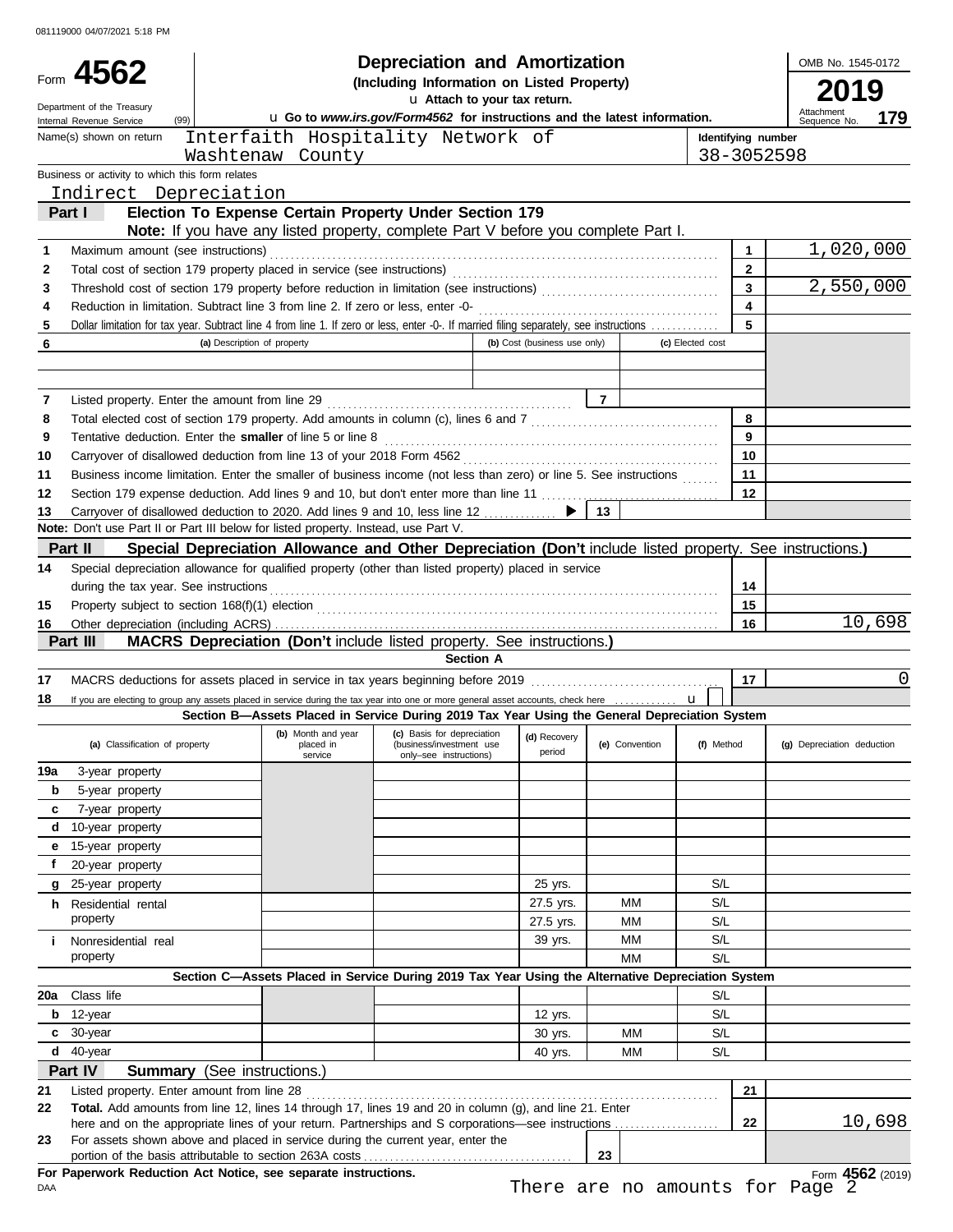# FYE: 9/30/2020 **Form 990, Page 1**

| Asset | Description                                                                                  | Date<br>In Service | Cost    | Sec<br>Bus<br>%<br>179 Bonus | Basis<br>for Depr | PerConv Meth | Prior   | Current                        |
|-------|----------------------------------------------------------------------------------------------|--------------------|---------|------------------------------|-------------------|--------------|---------|--------------------------------|
|       | <b>Other Depreciation:</b>                                                                   |                    |         |                              |                   |              |         |                                |
|       | Playworks Playground                                                                         | 6/04/05            | 31,920  |                              | 31.920            | 15<br>MO S/L | 30,501  | 1,419                          |
|       | LHI - St. Joe's                                                                              | 4/01/01            | 286,028 |                              | 286,028           | 15<br>MO S/L | 286,028 | $\theta$                       |
|       | Client Room Furniture                                                                        | 4/01/15            | 12,005  |                              | 12,005            | MO S/L       | 7,717   | 1,715                          |
| 10    | Didge Caravan                                                                                | 4/30/16            | 21,327  |                              | 21,327            | 5 MO S/L     | 13,740  | 4,266                          |
|       | <b>Exterior Paint</b>                                                                        | 8/21/16            | 10.750  |                              | 10.750            | 5 MO S/L     | 6,629   | 2,150                          |
|       | Fire Alarm System                                                                            | 6/14/19            | 11,485  |                              | 11,485            | 10<br>MO S/L | 383     | 1,148                          |
|       | <b>Total Other Depreciation</b>                                                              |                    | 373,515 |                              | 373,515           |              | 344,998 | 10,698                         |
|       | <b>Total ACRS and Other Depreciation</b>                                                     |                    | 373,515 |                              | 373,515           |              | 344,998 | 10,698                         |
|       | <b>Grand Totals</b><br><b>Less: Dispositions and Transfers</b><br>Less: Start-up/Org Expense |                    | 373,515 |                              | 373,515           |              | 344,998 | 10,698<br>$\left($<br>$\Omega$ |
|       | <b>Net Grand Totals</b>                                                                      |                    | 373,515 |                              | 373,515           |              | 344,998 | 10,698                         |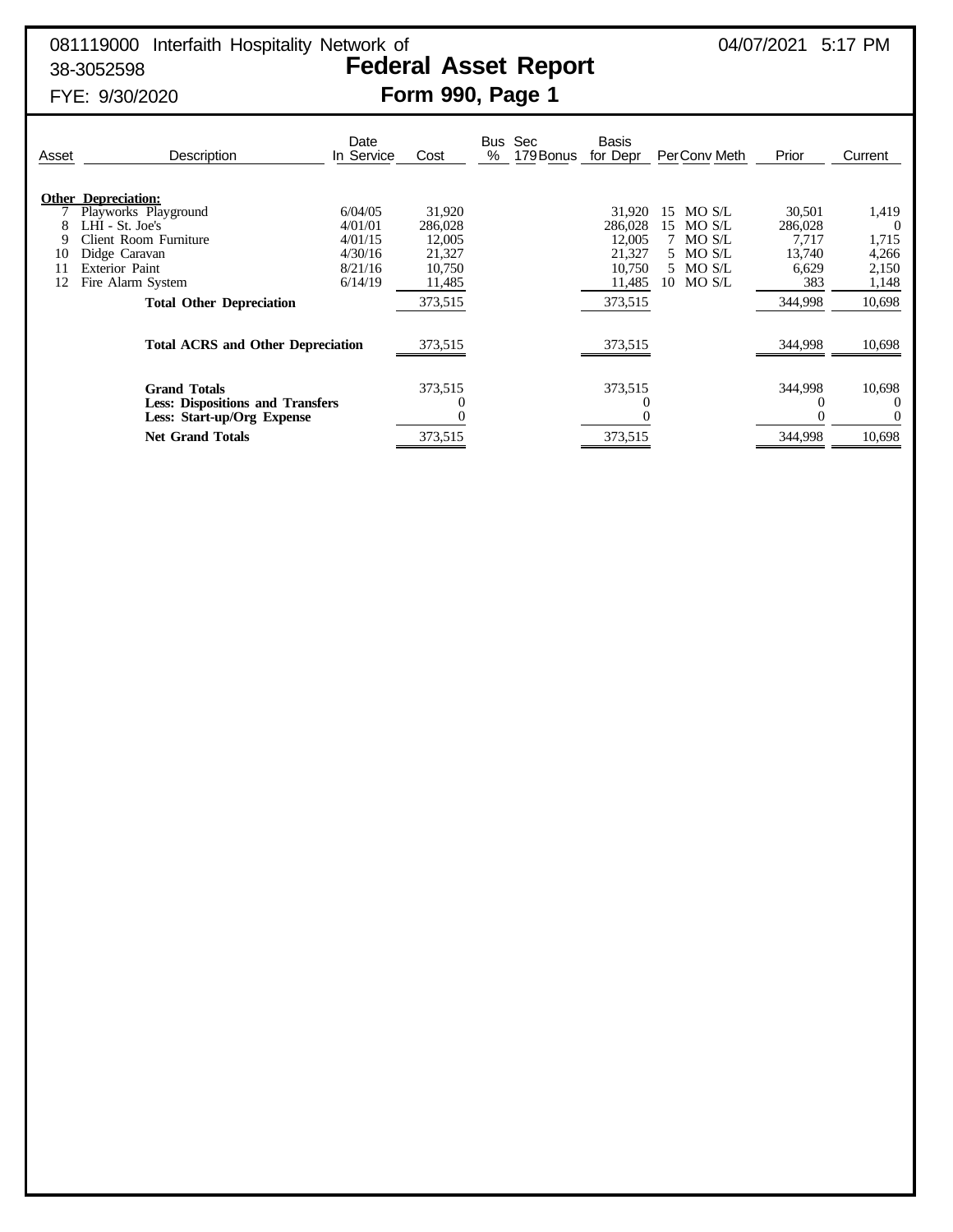| Form 990, Page 1 |  |
|------------------|--|
|------------------|--|

| Asset | Description                              | Date In<br>Service | Cost    | Tax    | <b>AMT</b>       |
|-------|------------------------------------------|--------------------|---------|--------|------------------|
|       | <b>Other Depreciation:</b>               |                    |         |        |                  |
|       | Playworks Playground                     | 6/04/05            | 31,920  | $_{0}$ | 0                |
| 8     | LHI - St. Joe's                          | 4/01/01            | 286,028 |        | $\theta$         |
| 9     | Client Room Furniture                    | 4/01/15            | 12,005  | 1,715  | $\boldsymbol{0}$ |
| 10    | Didge Caravan                            | 4/30/16            | 21,327  | 3,321  | 0                |
| 11    | <b>Exterior Paint</b>                    | 8/21/16            | 10,750  | 1,971  | $\boldsymbol{0}$ |
| 12    | Fire Alarm System                        | 6/14/19            | 11,485  | 1,149  | $\Omega$         |
|       | <b>Total Other Depreciation</b>          |                    | 373,515 | 8,156  | 0                |
|       | <b>Total ACRS and Other Depreciation</b> |                    | 373,515 | 8,156  |                  |
|       | <b>Grand Totals</b>                      |                    | 373,515 | 8.156  | $\boldsymbol{0}$ |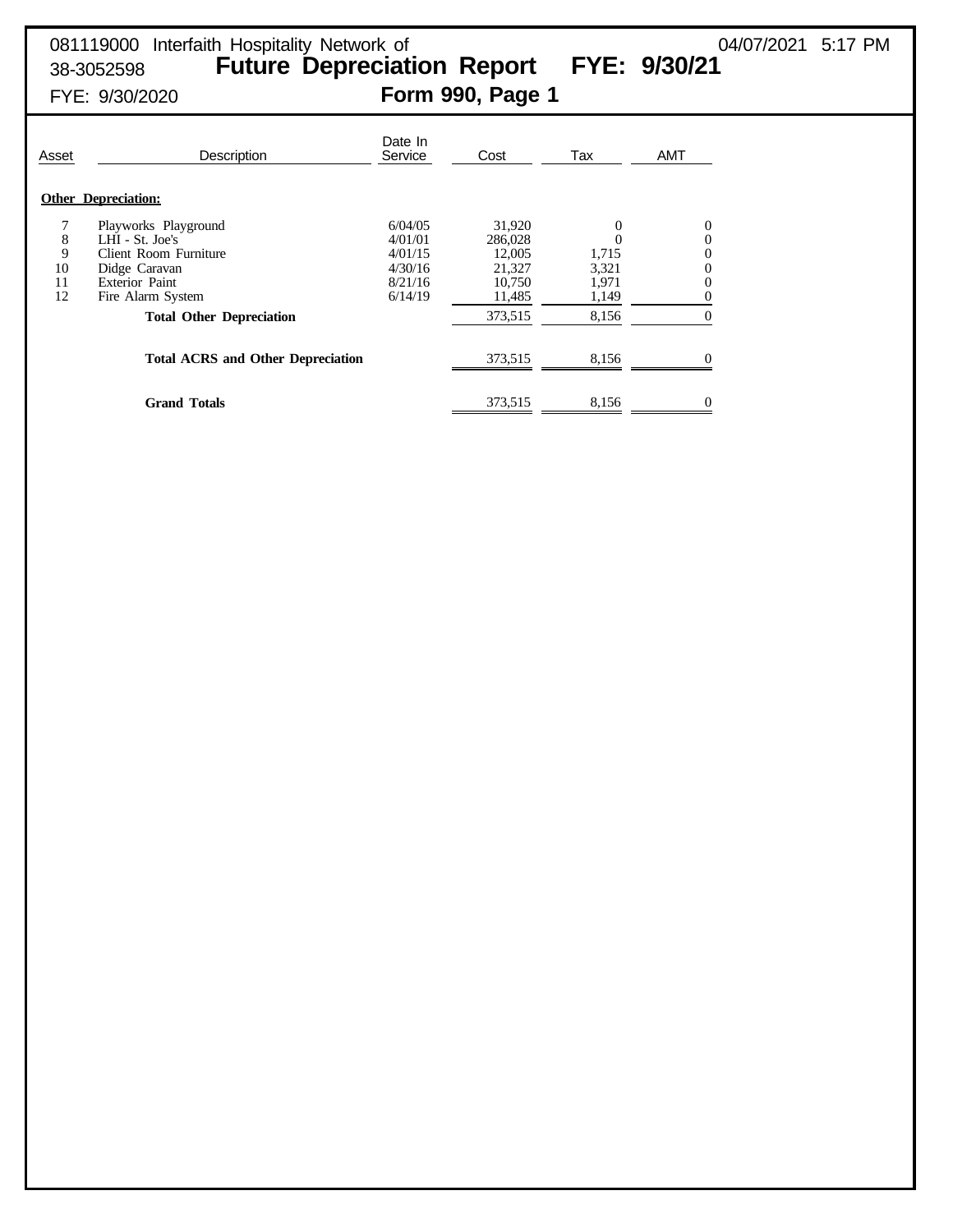| Form 990                                                                                                                                                                                                                             |                                                       |      | <b>Tax Return History</b> |             |           | 2019                                         |
|--------------------------------------------------------------------------------------------------------------------------------------------------------------------------------------------------------------------------------------|-------------------------------------------------------|------|---------------------------|-------------|-----------|----------------------------------------------|
| Name                                                                                                                                                                                                                                 | Interfaith Hospitality Network of<br>Washtenaw County |      |                           |             |           | Employer Identification Number<br>38-3052598 |
|                                                                                                                                                                                                                                      | 2015                                                  | 2016 | 2017                      | 2018        | 2019      | 2020                                         |
|                                                                                                                                                                                                                                      |                                                       |      | 1,209,024                 | 1,168,858   | 1,306,185 |                                              |
|                                                                                                                                                                                                                                      |                                                       |      |                           |             |           |                                              |
| Program service revenue                                                                                                                                                                                                              |                                                       |      |                           |             |           |                                              |
|                                                                                                                                                                                                                                      |                                                       |      |                           |             |           |                                              |
|                                                                                                                                                                                                                                      |                                                       |      | 679                       | 1,402       | 411       |                                              |
|                                                                                                                                                                                                                                      |                                                       |      | $-15, 199$                | $-15,346$   | $-2,762$  |                                              |
|                                                                                                                                                                                                                                      |                                                       |      |                           |             |           |                                              |
|                                                                                                                                                                                                                                      |                                                       |      |                           |             |           |                                              |
| Total revenue <b>contract to the contract of the contract of the contract of the contract of the contract of the contract of the contract of the contract of the contract of the contract of the contract of the contract of the</b> |                                                       |      | 1,194,504                 | 1,154,914   | 1,303,834 |                                              |
|                                                                                                                                                                                                                                      |                                                       |      | 356,299                   | 306,844     | 442,494   |                                              |
|                                                                                                                                                                                                                                      |                                                       |      |                           |             |           |                                              |
|                                                                                                                                                                                                                                      |                                                       |      | 85,087                    | 100,250     | 106,398   |                                              |
|                                                                                                                                                                                                                                      |                                                       |      | 527,121                   | 584,780     | 646,451   |                                              |
|                                                                                                                                                                                                                                      |                                                       |      | 51,269                    | 22,615      | 13,400    |                                              |
|                                                                                                                                                                                                                                      |                                                       |      | 39,542                    | 32,392      | 37,305    |                                              |
|                                                                                                                                                                                                                                      |                                                       |      | 10,259                    | 10,640      | 10,698    |                                              |
|                                                                                                                                                                                                                                      |                                                       |      | 55,962                    | 73,743      | 69,419    |                                              |
| Total expenses Manual Manual Manual Manual Manual Manual Manual Manual Manual Manual Manual Manual Manual Manua                                                                                                                      |                                                       |      | 1,125,539                 | 1,131,264   | 1,326,165 |                                              |
| Excess or (Deficit) <b>Excess</b> or (Deficit)                                                                                                                                                                                       |                                                       |      | 68,965                    | 23,650      | $-22,331$ |                                              |
|                                                                                                                                                                                                                                      |                                                       |      |                           |             |           |                                              |
|                                                                                                                                                                                                                                      |                                                       |      | 1,194,504                 | 1,154,914   | 1,303,834 |                                              |
| Total unrelated revenue <i>communical</i> contracts and the contracts of the contracts of the contracts of the contracts                                                                                                             |                                                       |      |                           |             |           |                                              |
|                                                                                                                                                                                                                                      |                                                       |      | 679                       | 1,402       | 411       |                                              |
|                                                                                                                                                                                                                                      |                                                       |      | 3,575,116                 | 3,368,412   | 3,158,948 |                                              |
|                                                                                                                                                                                                                                      |                                                       |      | 42,573                    | 53,419      | 107,486   |                                              |
|                                                                                                                                                                                                                                      |                                                       |      | 3,532,543                 | 3, 314, 993 | 3,051,462 |                                              |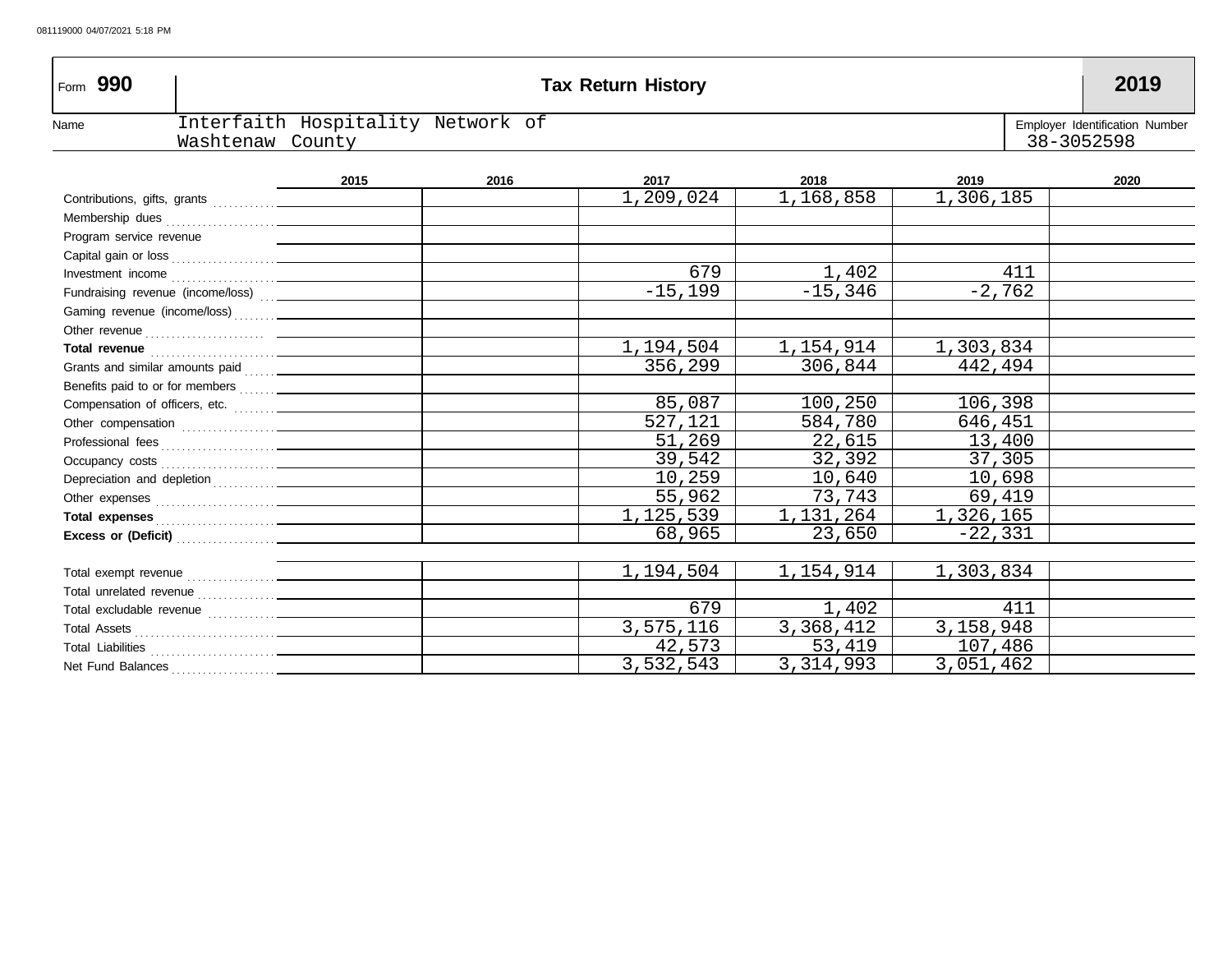| FYE: 9/30/2020                                                                                                        |  |
|-----------------------------------------------------------------------------------------------------------------------|--|
| <b>Tax-Exempt Interest on Investments</b>                                                                             |  |
| Description                                                                                                           |  |
| Unrelated Exclusion Postal Acquired after<br>Business Code Code 6/30/75<br><b>InState</b><br>Muni (\$ or %)<br>Amount |  |
| $14\,$<br>411<br>\$                                                                                                   |  |
| Total<br>\$<br>411                                                                                                    |  |
|                                                                                                                       |  |
|                                                                                                                       |  |
|                                                                                                                       |  |
|                                                                                                                       |  |
|                                                                                                                       |  |
|                                                                                                                       |  |
|                                                                                                                       |  |
|                                                                                                                       |  |
|                                                                                                                       |  |
|                                                                                                                       |  |
|                                                                                                                       |  |
|                                                                                                                       |  |
|                                                                                                                       |  |
|                                                                                                                       |  |
|                                                                                                                       |  |
|                                                                                                                       |  |
|                                                                                                                       |  |
|                                                                                                                       |  |
|                                                                                                                       |  |
|                                                                                                                       |  |
|                                                                                                                       |  |
|                                                                                                                       |  |
|                                                                                                                       |  |
|                                                                                                                       |  |
|                                                                                                                       |  |
|                                                                                                                       |  |
|                                                                                                                       |  |
|                                                                                                                       |  |
|                                                                                                                       |  |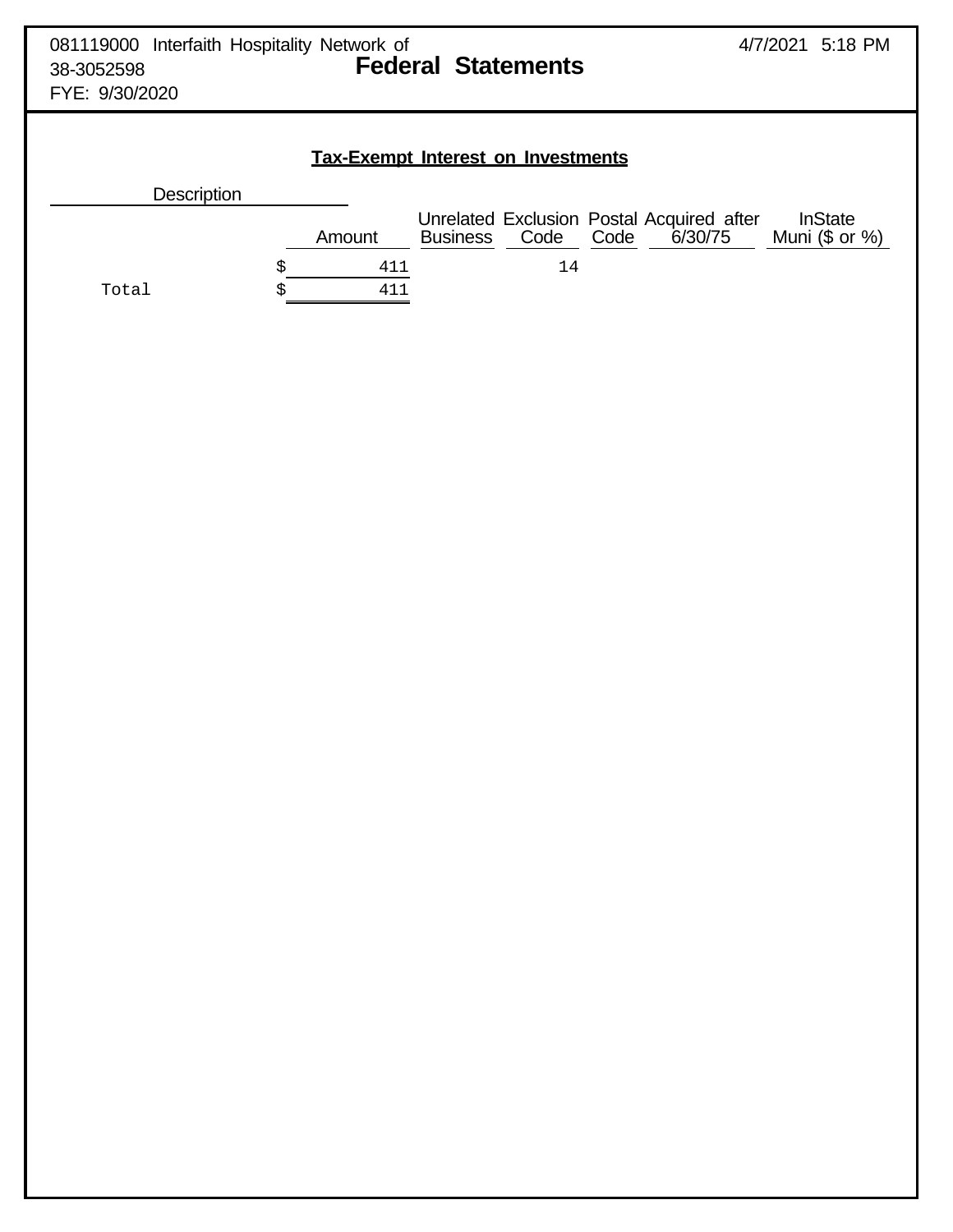## 081119000 Interfaith Hospitality Network of 4/7/2021 5:18 PM 38-3052598 **Federal Statements** FYE: 9/30/2020

## **Schedule A, Part II, Line 1(e)**

| <b>Description</b>                   | Amount       |
|--------------------------------------|--------------|
| Government Grants                    | 16,266<br>\$ |
| In Kind Donations                    | 2,377        |
| Food Donations                       | 53,000       |
| Basket Donations                     | 5,885        |
| Contributions                        | 296,915      |
| SOS Community Services               |              |
| Cash Contribution                    | 642,861      |
| The Salvation Army - EM Division     |              |
| Cash Contribution                    | 96,786       |
| Office of Community and Economic Dev |              |
| Cash Contribution                    | 121,538      |
| Dinner Auction                       |              |
| Cash Contribution                    | 70,557       |
| Total                                | 1,306,185    |

## **Schedule A, Part II, Line 8(e)**

| Amount |     |
|--------|-----|
|        | 41ì |
|        | 411 |
|        |     |

## **Schedule A, Part II, Line 12 - Current year**

| Description       | Amount    |
|-------------------|-----------|
| Dinner<br>Auction | -<br>,380 |
| Total             | ,380      |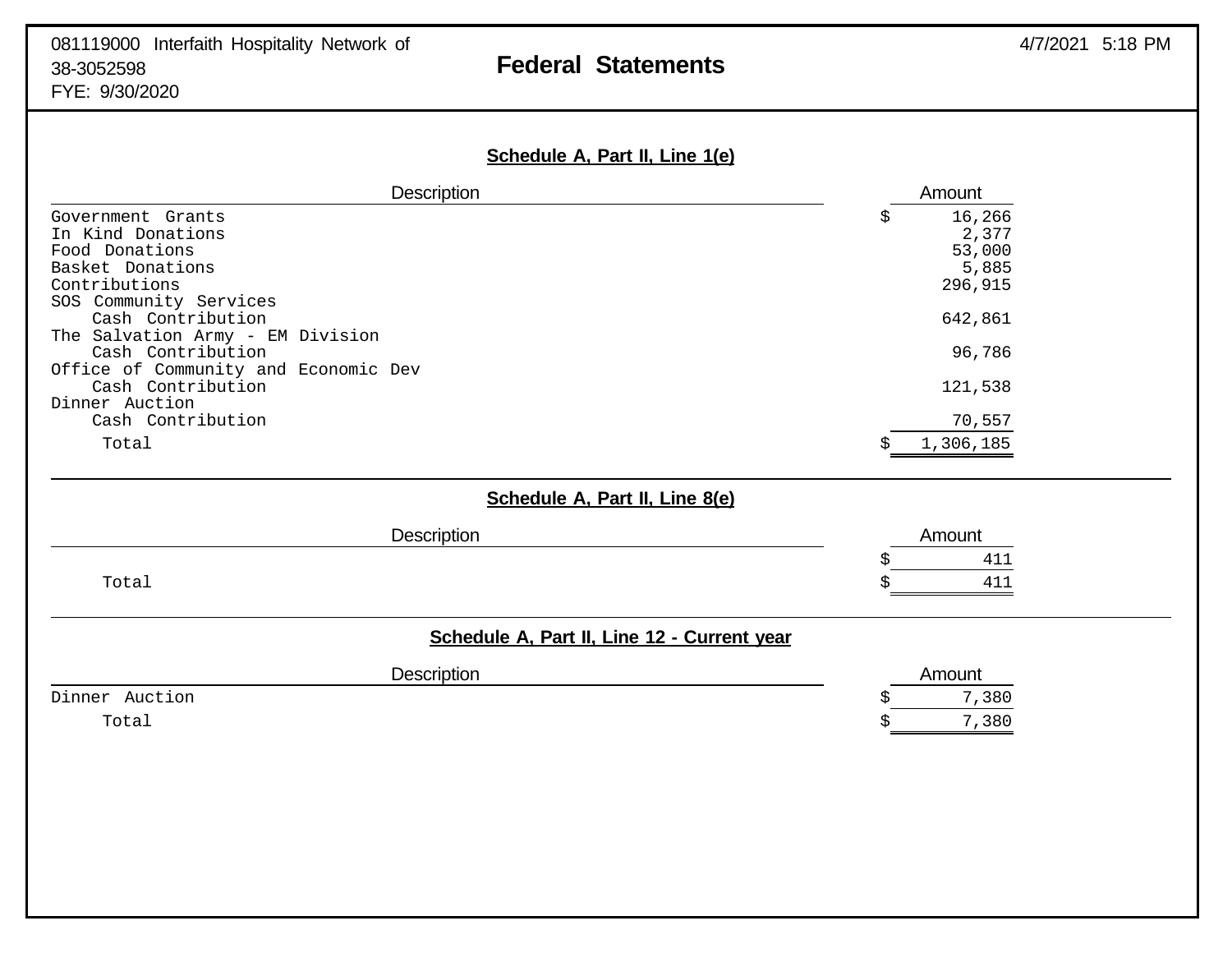# **Dinner Auction**

# **Other Direct Fundraising or Gaming Expenses**

| Description | Amount     |
|-------------|------------|
| A/V         | \$         |
| Decor       | 38         |
| Signage     |            |
| Awards      |            |
| Printing    | 2,392      |
| Postage     | 400        |
| Misc        | 2,994      |
| Poster      | 399        |
| Software    | 297        |
| Total       | 6,520<br>Ś |